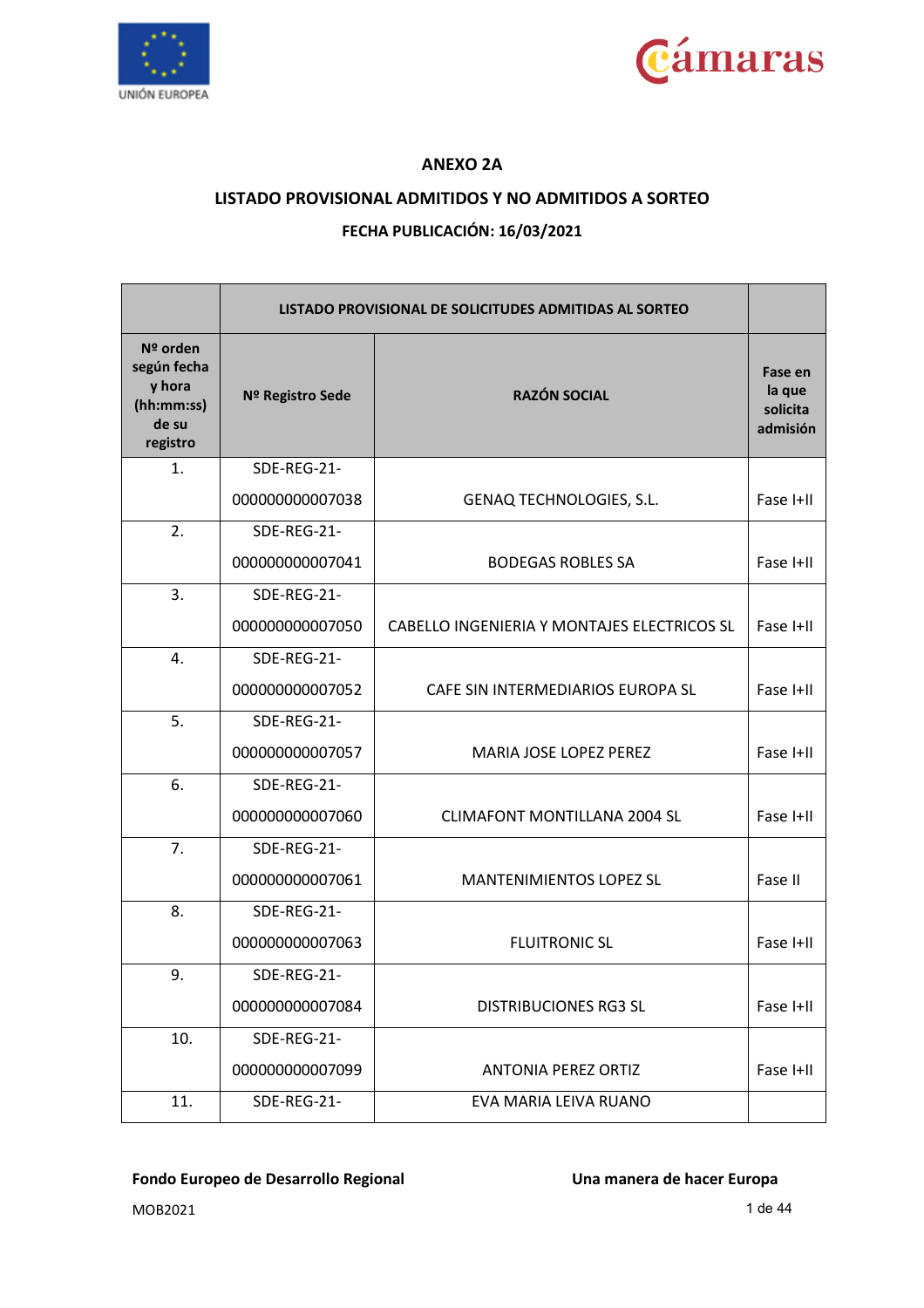



|                                                                      | LISTADO PROVISIONAL DE SOLICITUDES ADMITIDAS AL SORTEO |                                          |                                           |
|----------------------------------------------------------------------|--------------------------------------------------------|------------------------------------------|-------------------------------------------|
| Nº orden<br>según fecha<br>y hora<br>(hh:mm:ss)<br>de su<br>registro | Nº Registro Sede                                       | <b>RAZÓN SOCIAL</b>                      | Fase en<br>la que<br>solicita<br>admisión |
|                                                                      | 000000000007101                                        |                                          | Fase I+II                                 |
| 12.                                                                  | SDE-REG-21-                                            |                                          |                                           |
|                                                                      | 000000000007111                                        | SIPILU VIAJES PARA TODOS SL              | Fase I+II                                 |
| 13.                                                                  | SDE-REG-21-                                            |                                          |                                           |
|                                                                      | 000000000007122                                        | CENTRO INTEGRAL DEL APARATO DIGESTIVO SL | Fase I+II                                 |
| 14.                                                                  | SDE-REG-21-                                            |                                          |                                           |
|                                                                      | 000000000007126                                        | RICARDO ANTONIO ROMERO RUIZ              | Fase I+II                                 |
| 15.                                                                  | SDE-REG-21-                                            |                                          |                                           |
|                                                                      | 000000000007131                                        | X 37 GRADOS NORTE SL                     | Fase I+II                                 |
| 16.                                                                  | SDE-REG-21-                                            |                                          |                                           |
|                                                                      | 000000000007139                                        | ESCUELA DE IDIOMAS CARLO V SL            | Fase I+II                                 |
| 17.                                                                  | SDE-REG-21-                                            |                                          |                                           |
|                                                                      | 000000000007144                                        | RAQUEL JURADO ROMERO                     | Fase I+II                                 |
| 18.                                                                  | SDE-REG-21-                                            |                                          |                                           |
|                                                                      | 000000000007158                                        | <b>CORDOBA EMBRUJADA SL</b>              | Fase I+II                                 |
| 19.                                                                  | SDE-REG-21-                                            |                                          |                                           |
|                                                                      | 00000000007186                                         | PROYECTO TRESS AZAFATAS SL               | Fase I+II                                 |
| 20.                                                                  | SDE-REG-21-                                            |                                          |                                           |
|                                                                      | 000000000007192                                        | <b>JULIAN CARPIO GARCIA</b>              | Fase I+II                                 |
| 21.                                                                  | SDE-REG-21-                                            |                                          |                                           |
|                                                                      | 000000000007198                                        | MADUEÑO LEON CB                          | Fase I+II                                 |
| 22.                                                                  | SDE-REG-21-                                            |                                          |                                           |
|                                                                      | 000000000007199                                        | <b>JOSE MANUEL ARIZA GARCIA</b>          | Fase I+II                                 |
| 23.                                                                  | SDE-REG-21-                                            |                                          |                                           |
|                                                                      | 000000000007201                                        | <b>BIOTECH DIGITAL SOLUTIONS, SL</b>     | Fase I+II                                 |
| 24.                                                                  | SDE-REG-21-                                            | GRUPO DSD CONSULTING INNOVACION          |                                           |
|                                                                      | 000000000007206                                        | <b>EMPRESARIAL Y FORMACION SL</b>        | Fase I+II                                 |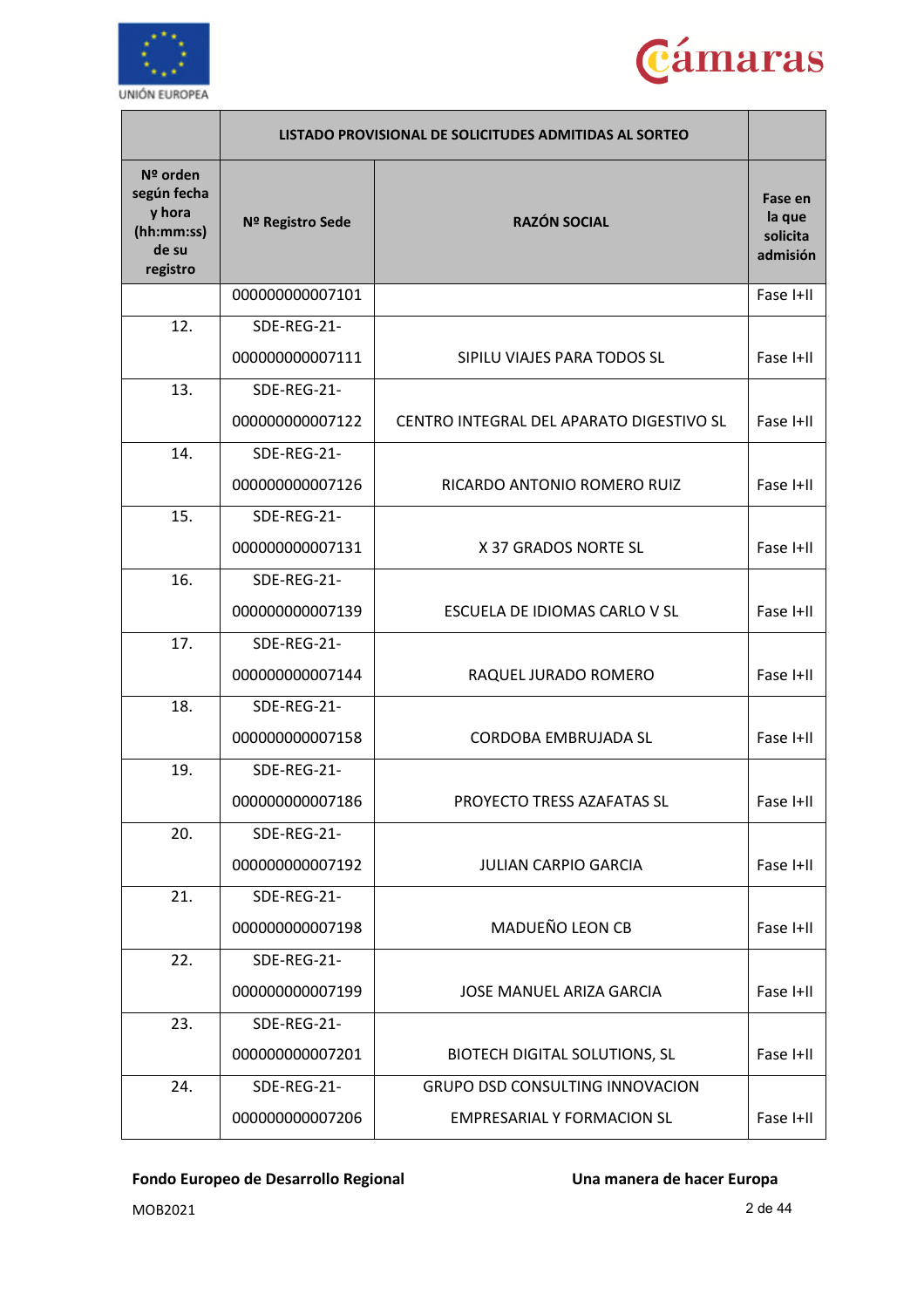



|                                                                      | LISTADO PROVISIONAL DE SOLICITUDES ADMITIDAS AL SORTEO |                                           |                                           |
|----------------------------------------------------------------------|--------------------------------------------------------|-------------------------------------------|-------------------------------------------|
| Nº orden<br>según fecha<br>y hora<br>(hh:mm:ss)<br>de su<br>registro | Nº Registro Sede                                       | <b>RAZÓN SOCIAL</b>                       | Fase en<br>la que<br>solicita<br>admisión |
| 25.                                                                  | SDE-REG-21-                                            |                                           |                                           |
|                                                                      | 000000000007207                                        | <b>INGELECOR SL</b>                       | Fase I+II                                 |
| 26.                                                                  | SDE-REG-21-                                            |                                           |                                           |
|                                                                      | 000000000007224                                        | <b>ESTEFANIA LOPEZ GOMEZ</b>              | Fase I+II                                 |
| 27.                                                                  | SDE-REG-21-                                            |                                           |                                           |
|                                                                      | 000000000007229                                        | <b>ECO OFFICE PAPER SL</b>                | Fase I+II                                 |
| 28.                                                                  | SDE-REG-21-                                            |                                           |                                           |
|                                                                      | 000000000007230                                        | <b>BUNKER BOOKS, S.L.</b>                 | Fase I+II                                 |
| 29.                                                                  | SDE-REG-21-                                            |                                           |                                           |
|                                                                      | 000000000007238                                        | EUROSCAFFOLD ESPAÑA TRABAJOS EN ALTURA SL | Fase I+II                                 |
| 30.                                                                  | SDE-REG-21-                                            |                                           |                                           |
|                                                                      | 000000000007241                                        | <b>ISABEL SIMON LEAL</b>                  | Fase I+II                                 |
| 31.                                                                  | SDE-REG-21-                                            |                                           |                                           |
|                                                                      | 000000000007244                                        | INNOVACIONES TECNOLOGICAS NIR SL          | Fase I+II                                 |
| 32.                                                                  | SDE-REG-21-                                            |                                           |                                           |
|                                                                      | 000000000007248                                        | REDCLAIMER LEGALTECH SL                   | Fase I+II                                 |
| 33.                                                                  | SDE-REG-21-                                            |                                           |                                           |
|                                                                      | 000000000007250                                        | JUANA MARTIN DISEÑO SL                    | Fase I+II                                 |
| 34.                                                                  | SDE-REG-21-                                            |                                           |                                           |
|                                                                      | 000000000007251                                        | JESUS ANDRES BLANCO CAMACHO               | Fase I+II                                 |
| 35.                                                                  | SDE-REG-21-                                            |                                           |                                           |
|                                                                      | 000000000007253                                        | DOLORES ARIZA BERNIER SL                  | Fase I+II                                 |
| 36.                                                                  | SDE-REG-21-                                            |                                           |                                           |
|                                                                      | 000000000007254                                        | <b>BEATRIZ SUANES LOPEZ</b>               | Fase II                                   |
| 37.                                                                  | SDE-REG-21-                                            |                                           |                                           |
|                                                                      | 000000000007255                                        | <b>IVAN AITOR GARCIA LEON</b>             | Fase I+II                                 |
| 38.                                                                  | SDE-REG-21-                                            | <b>GESTIONES OLVENA SL</b>                |                                           |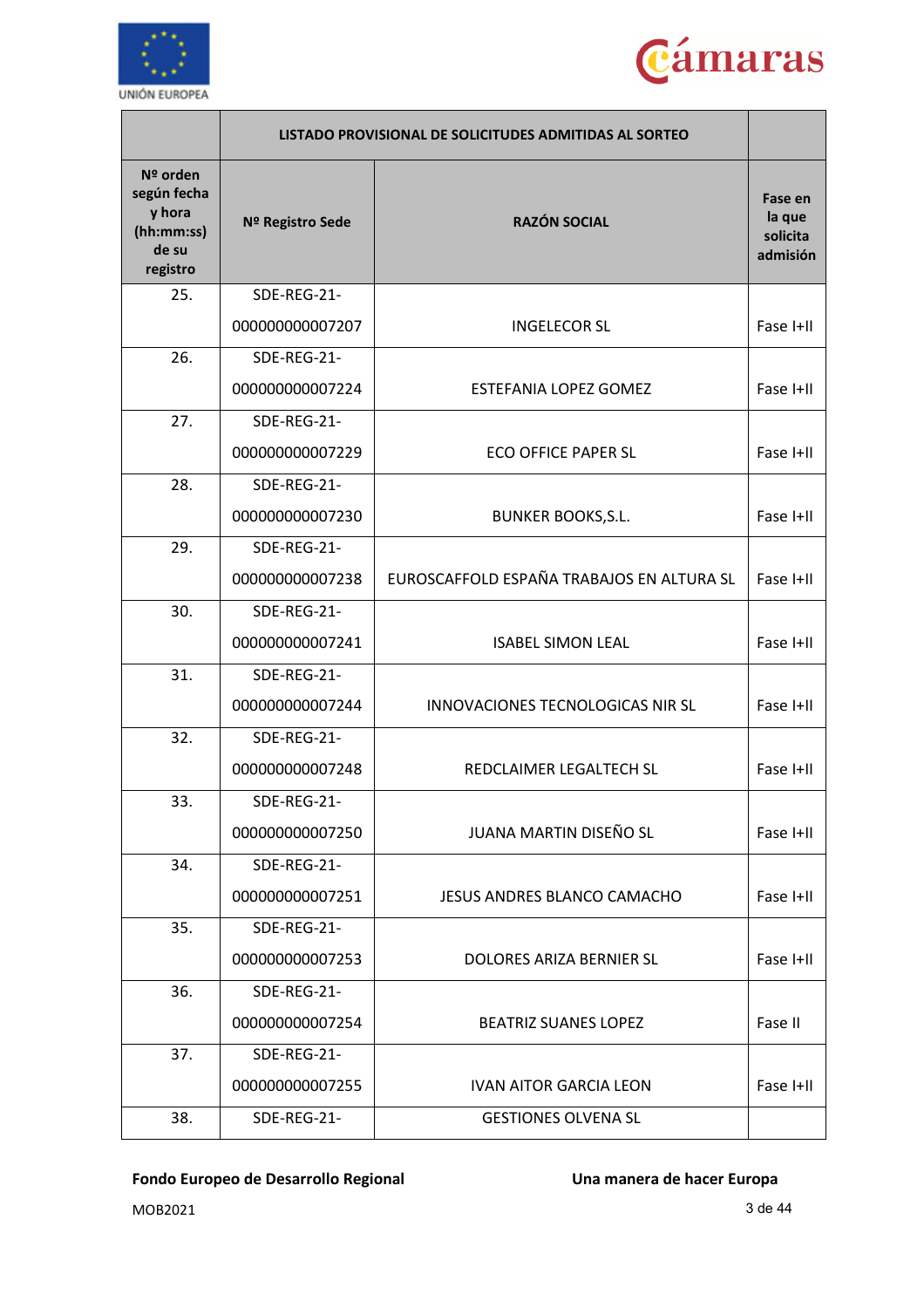



|                                                                      | LISTADO PROVISIONAL DE SOLICITUDES ADMITIDAS AL SORTEO |                                       |                                           |
|----------------------------------------------------------------------|--------------------------------------------------------|---------------------------------------|-------------------------------------------|
| Nº orden<br>según fecha<br>y hora<br>(hh:mm:ss)<br>de su<br>registro | Nº Registro Sede                                       | <b>RAZÓN SOCIAL</b>                   | Fase en<br>la que<br>solicita<br>admisión |
|                                                                      | 000000000007257                                        |                                       | Fase I+II                                 |
| 39.                                                                  | SDE-REG-21-                                            |                                       |                                           |
|                                                                      | 000000000007263                                        | <b>JUMARAFEMA SL</b>                  | Fase I+II                                 |
| 40.                                                                  | SDE-REG-21-                                            |                                       |                                           |
|                                                                      | 000000000007266                                        | PLANTAS CONTINENTAL SA                | Fase I+II                                 |
| 41.                                                                  | SDE-REG-21-                                            |                                       |                                           |
|                                                                      | 000000000007312                                        | <b>TSP INNOVACION SL</b>              | Fase I+II                                 |
| 42.                                                                  | SDE-REG-21-                                            |                                       |                                           |
|                                                                      | 000000000007319                                        | <b>BERCONASESORES SCA</b>             | Fase I+II                                 |
| 43.                                                                  | SDE-REG-21-                                            |                                       |                                           |
|                                                                      | 000000000007325                                        | <b>TRENAS Y ASOCIADOS SL</b>          | Fase I+II                                 |
| 44.                                                                  | SDE-REG-21-                                            |                                       |                                           |
|                                                                      | 000000000007344                                        | VALLE DE LEDESMA SL                   | Fase I+II                                 |
| 45.                                                                  | SDE-REG-21-                                            |                                       |                                           |
|                                                                      | 000000000007360                                        | TONELERIA JOSE LUIS RODRIGUEZ SL      | Fase I+II                                 |
| 46.                                                                  | SDE-REG-21-                                            |                                       |                                           |
|                                                                      | 000000000007361                                        | MONTESORO GOODS SL                    | Fase I+II                                 |
| 47.                                                                  | SDE-REG-21-                                            |                                       |                                           |
|                                                                      | 000000000007363                                        | <b>ALLIUMSOMA SL</b>                  | Fase I+II                                 |
| 48.                                                                  | SDE-REG-21-                                            |                                       |                                           |
|                                                                      | 000000000007373                                        | <b>MARIA DOLORES ESCUDERO FUENTES</b> | Fase I+II                                 |
| 49.                                                                  | SDE-REG-21-                                            |                                       |                                           |
|                                                                      | 000000000007378                                        | <b>MANUEL OBRERO RUIZ SA</b>          | Fase I+II                                 |
| 50.                                                                  | SDE-REG-21-                                            |                                       |                                           |
|                                                                      | 000000000007379                                        | <b>EGARU HOTELES SL</b>               | Fase I+II                                 |
| 51.                                                                  | SDE-REG-21-                                            |                                       |                                           |
|                                                                      | 000000000007380                                        | <b>FOURMARK360 SOLUTIONS</b>          | Fase I+II                                 |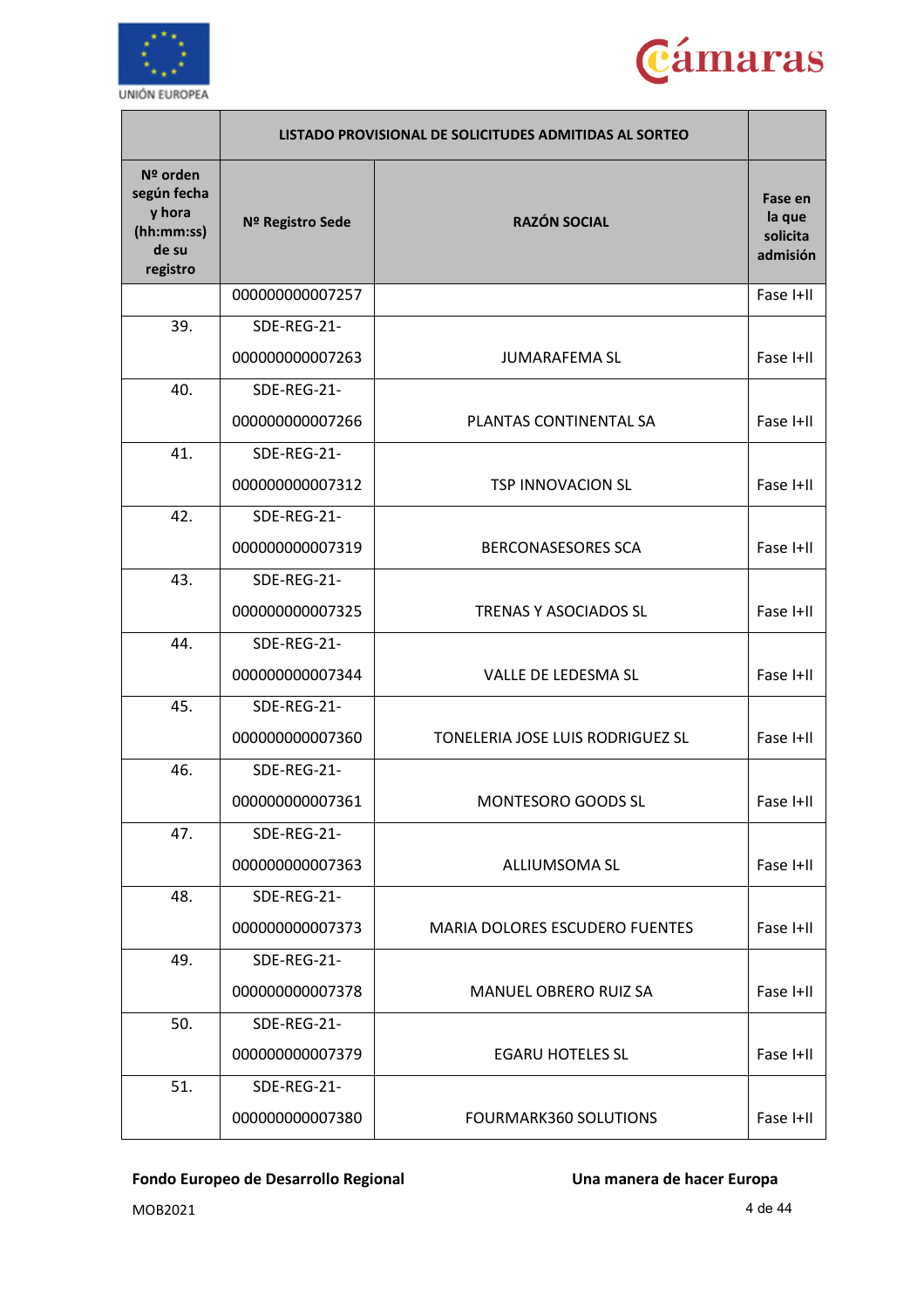



|                                                                      | LISTADO PROVISIONAL DE SOLICITUDES ADMITIDAS AL SORTEO |                                        |                                           |
|----------------------------------------------------------------------|--------------------------------------------------------|----------------------------------------|-------------------------------------------|
| Nº orden<br>según fecha<br>y hora<br>(hh:mm:ss)<br>de su<br>registro | Nº Registro Sede                                       | <b>RAZÓN SOCIAL</b>                    | Fase en<br>la que<br>solicita<br>admisión |
| 52.                                                                  | SDE-REG-21-                                            |                                        |                                           |
|                                                                      | 000000000007381                                        | <b>CARROCERIAS FRANCAR SL</b>          | Fase I+II                                 |
| 53.                                                                  | SDE-REG-21-                                            |                                        |                                           |
|                                                                      | 000000000007382                                        | 4 MARKETING ASESORES DIGITALES SL      | Fase I+II                                 |
| 54.                                                                  | SDE-REG-21-                                            | ASOC PARA LA PROMOCION DE LAS PERSONAS |                                           |
|                                                                      | 000000000007384                                        | <b>CON DISCAPACIDAD PRODE</b>          | Fase I+II                                 |
| 55.                                                                  | SDE-REG-21-                                            |                                        |                                           |
|                                                                      | 000000000007393                                        | <b>JONALIA PLATERIA SL</b>             | Fase I+II                                 |
| 56.                                                                  | SDE-REG-21-                                            |                                        |                                           |
|                                                                      | 000000000007402                                        | ANA MARIA RODRIGUEZ DE LA TORRE        | Fase I+II                                 |
| 57.                                                                  | SDE-REG-21-                                            |                                        |                                           |
|                                                                      | 000000000007406                                        | RAFAEL ARJONA PALMA                    | Fase I+II                                 |
| 58.                                                                  | SDE-REG-21-                                            |                                        |                                           |
|                                                                      | 000000000007408                                        | <b>ISAAC PAZ MODELO</b>                | Fase I+II                                 |
| 59.                                                                  | SDE-REG-21-                                            |                                        |                                           |
|                                                                      | 000000000007415                                        | <b>CRISTINA CARDENAS CORDON</b>        | Fase I+II                                 |
| 60.                                                                  | SDE-REG-21-                                            |                                        |                                           |
|                                                                      | 000000000007424                                        | <b>ISOTANK IBERICA SL</b>              | Fase I+II                                 |
| 61.                                                                  | SDE-REG-21-                                            |                                        |                                           |
|                                                                      | 000000000007430                                        | <b>ARASOIL SL</b>                      | Fase I+II                                 |
| 62.                                                                  | SDE-REG-21-                                            |                                        |                                           |
|                                                                      | 000000000007440                                        | MARIA PALOMA OJEL JARAMILLO LUQUE      | Fase I+II                                 |
| 63.                                                                  | SDE-REG-21-                                            |                                        |                                           |
|                                                                      | 000000000007450                                        | <b>JITKEY SL</b>                       | Fase I+II                                 |
| 64.                                                                  | SDE-REG-21-                                            |                                        |                                           |
|                                                                      | 000000000007451                                        | RAMON JIMENEZ ALVARADO                 | Fase I+II                                 |
| 65.                                                                  | SDE-REG-21-                                            | ACEITES LA MURALLA SL                  |                                           |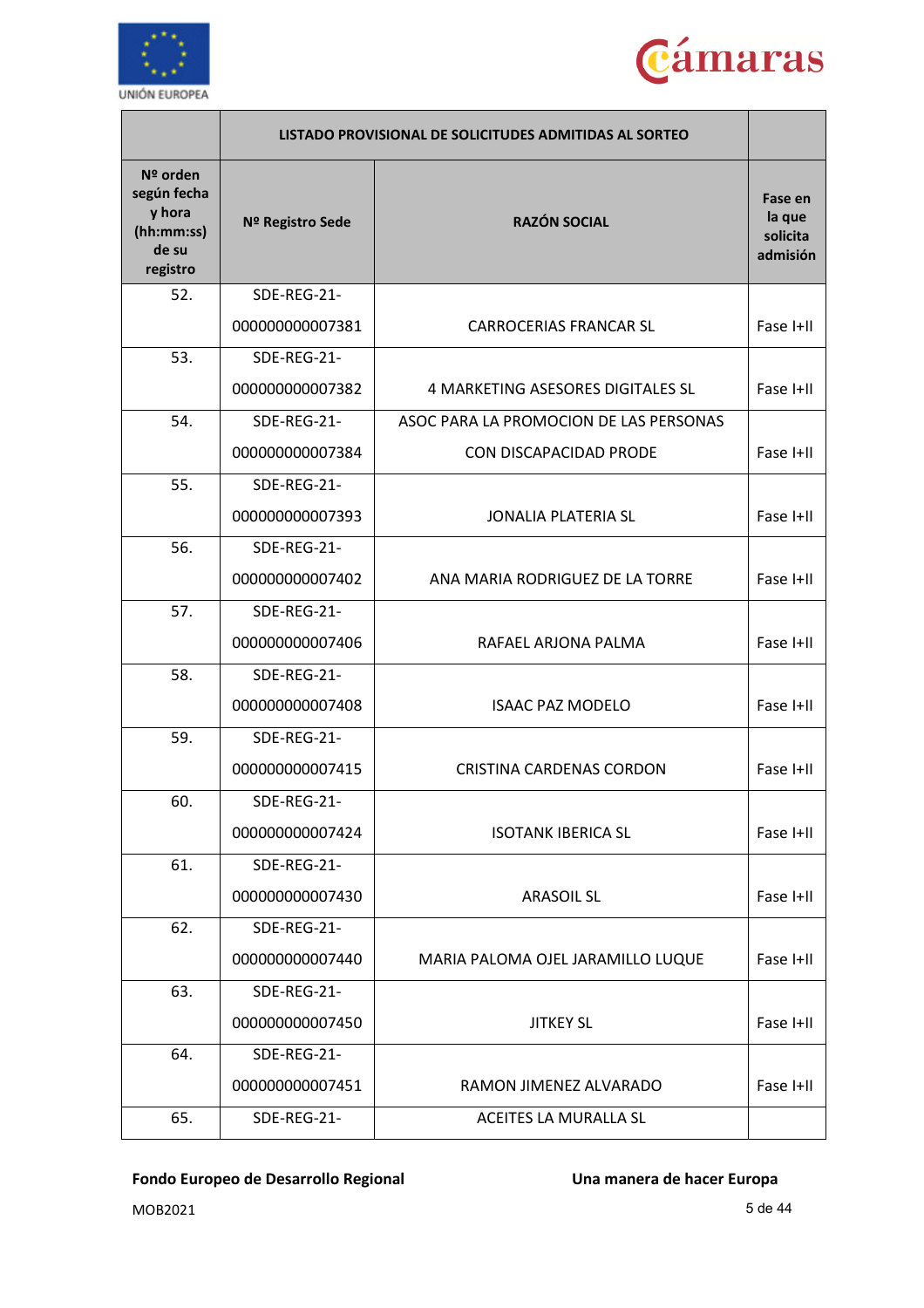



|                                                                      | LISTADO PROVISIONAL DE SOLICITUDES ADMITIDAS AL SORTEO |                                       |                                           |
|----------------------------------------------------------------------|--------------------------------------------------------|---------------------------------------|-------------------------------------------|
| Nº orden<br>según fecha<br>y hora<br>(hh:mm:ss)<br>de su<br>registro | Nº Registro Sede                                       | <b>RAZÓN SOCIAL</b>                   | Fase en<br>la que<br>solicita<br>admisión |
|                                                                      | 000000000007456                                        |                                       | Fase I+II                                 |
| 66.                                                                  | SDE-REG-21-                                            |                                       |                                           |
|                                                                      | 00000000007469                                         | RAFAEL CANTOS CUENCA                  | Fase I+II                                 |
| 67.                                                                  | SDE-REG-21-                                            |                                       |                                           |
|                                                                      | 000000000007471                                        | <b>FOTOGRABADOS CASARES SL</b>        | Fase I+II                                 |
| 68.                                                                  | SDE-REG-21-                                            |                                       |                                           |
|                                                                      | 000000000007475                                        | FONCILLAS CONSULTORES DE CORDOBA SL   | Fase I+II                                 |
| 69.                                                                  | SDE-REG-21-                                            |                                       |                                           |
|                                                                      | 000000000007503                                        | <b>MARLON ALEJANDRO NUÑEZ RIOS</b>    | Fase I+II                                 |
| 70.                                                                  | SDE-REG-21-                                            |                                       |                                           |
|                                                                      | 000000000007525                                        | ESCUELA INFANTIL MI COLE MONTILLA SLL | Fase I+II                                 |
| 71.                                                                  | SDE-REG-21-                                            |                                       |                                           |
|                                                                      | 000000000007536                                        | <b>EUROPE GLOBAL MOBILITY SL</b>      | Fase I+II                                 |
| 72.                                                                  | SDE-REG-21-                                            |                                       |                                           |
|                                                                      | 000000000007543                                        | LOREN CAMILA CORREA ALVAREZ           | Fase I+II                                 |
| 73.                                                                  | SDE-REG-21-                                            |                                       |                                           |
|                                                                      | 000000000007552                                        | AUDIEL AUDITORES Y CONSULTORES SL     | Fase I+II                                 |
| 74.                                                                  | SDE-REG-21-                                            |                                       |                                           |
|                                                                      | 000000000007562                                        | <b>MONICA MILLA ROMERO</b>            | Fase I+II                                 |
| 75.                                                                  | SDE-REG-21-                                            |                                       |                                           |
|                                                                      | 000000000007571                                        | E BRAINCAR SL                         | Fase I+II                                 |
| 76.                                                                  | SDE-REG-21-                                            |                                       |                                           |
|                                                                      | 00000000007572                                         | ARTESANIA DEL HORNO SL                | Fase I+II                                 |
| 77.                                                                  | SDE-REG-21-                                            |                                       |                                           |
|                                                                      | 00000000007584                                         | AIRA WELLNESS SLU                     | Fase I+II                                 |
| 78.                                                                  | SDE-REG-21-                                            |                                       |                                           |
|                                                                      | 00000000007586                                         | RUSTIPAN, SCA                         | Fase I+II                                 |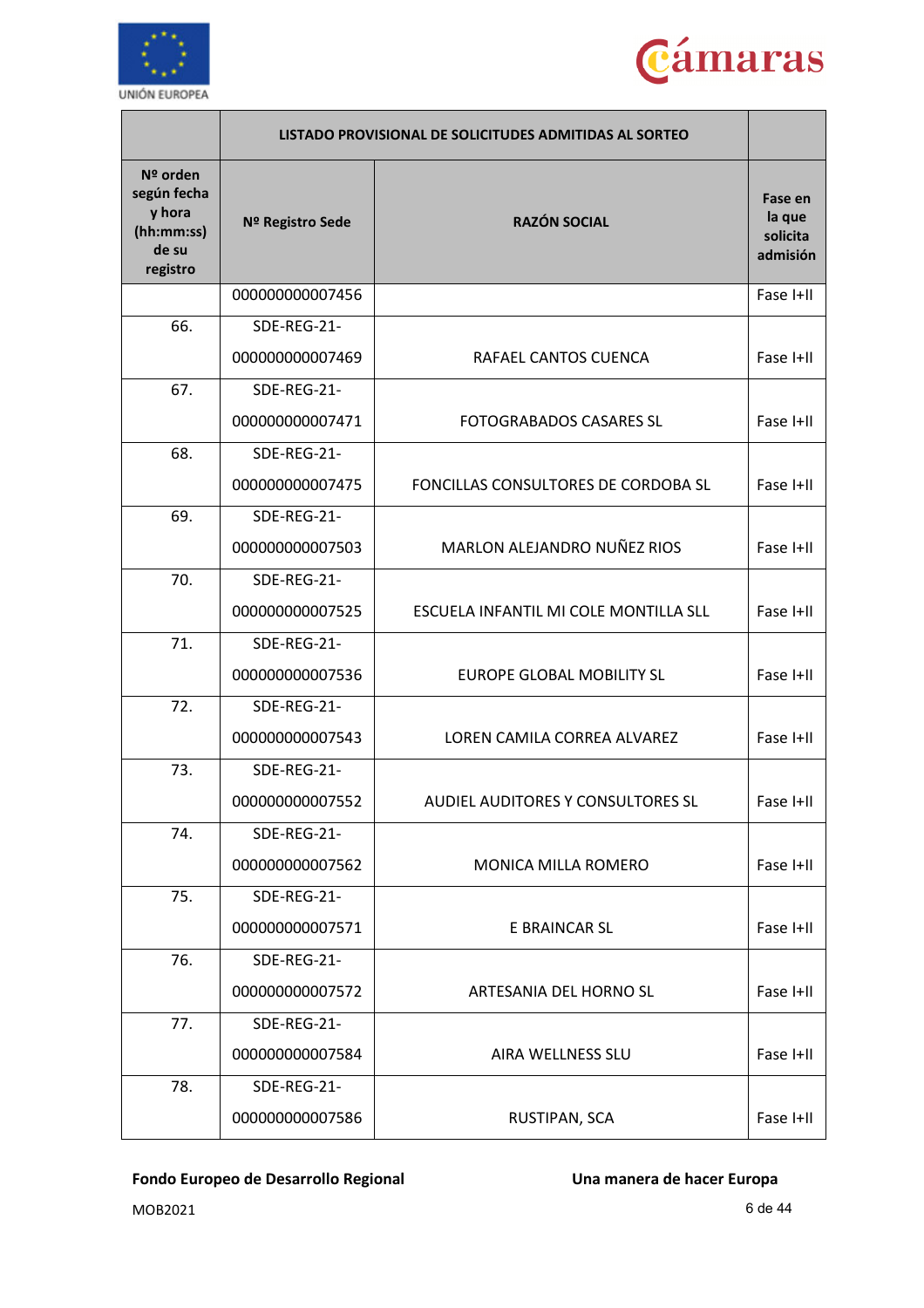



|                                                                      | LISTADO PROVISIONAL DE SOLICITUDES ADMITIDAS AL SORTEO |                                            |                                           |
|----------------------------------------------------------------------|--------------------------------------------------------|--------------------------------------------|-------------------------------------------|
| Nº orden<br>según fecha<br>y hora<br>(hh:mm:ss)<br>de su<br>registro | Nº Registro Sede                                       | <b>RAZÓN SOCIAL</b>                        | Fase en<br>la que<br>solicita<br>admisión |
| 79.                                                                  | SDE-REG-21-                                            |                                            |                                           |
|                                                                      | 000000000007601                                        | <b>FORZA ATLETI SL</b>                     | Fase I+II                                 |
| 80.                                                                  | SDE-REG-21-                                            |                                            |                                           |
|                                                                      | 000000000007615                                        | <b>IRENE MARTOS PEREZ</b>                  | Fase I+II                                 |
| 81.                                                                  | SDE-REG-21-                                            |                                            |                                           |
|                                                                      | 000000000007660                                        | STARTIA OPERADORA SL                       | Fase I+II                                 |
| 82.                                                                  | SDE-REG-21-                                            |                                            |                                           |
|                                                                      | 000000000007674                                        | SISTEMAS TECNOLOGICOS CORDOBESES SL        | Fase I+II                                 |
| 83.                                                                  | SDE-REG-21-                                            |                                            |                                           |
|                                                                      | 000000000007685                                        | <b>GESTORIAS ASOCIADAS GESTHISPANIA SL</b> | Fase I+II                                 |
| 84.                                                                  | SDE-REG-21-                                            |                                            |                                           |
|                                                                      | 000000000007692                                        | DAVINIA COBOS MONTOYA                      | Fase I+II                                 |
| 85.                                                                  | SDE-REG-21-                                            |                                            |                                           |
|                                                                      | 000000000007695                                        | MARIA VICTORIA PEÑA MEJIAS                 | Fase I+II                                 |
| 86.                                                                  | SDE-REG-21-                                            |                                            |                                           |
|                                                                      | 000000000007701                                        | <b>ROMAVI SL</b>                           | Fase I+II                                 |
| 87.                                                                  | SDE-REG-21-                                            |                                            |                                           |
|                                                                      | 000000000007705                                        | ENRIQUE CASTILLA CABRERA                   | Fase I+II                                 |
| 88.                                                                  | SDE-REG-21-                                            |                                            |                                           |
|                                                                      | 000000000007707                                        | EVA MARIA MORILLA ARCOS                    | Fase I+II                                 |
| 89.                                                                  | SDE-REG-21-                                            |                                            |                                           |
|                                                                      | 000000000007713                                        | <b>ESMEETING SPAIN SL</b>                  | Fase I+II                                 |
| 90.                                                                  | SDE-REG-21-                                            |                                            |                                           |
|                                                                      | 000000000007715                                        | PALOFRA ESPAÑA 1969 SL                     | Fase I+II                                 |
| 91.                                                                  | SDE-REG-21-                                            |                                            |                                           |
|                                                                      | 000000000007716                                        | <b>CVM AUDITORES DE CUENTAS SL</b>         | Fase I+II                                 |
| 92.                                                                  | SDE-REG-21-                                            | <b>INTERIORISMO STYLO 10 SL</b>            |                                           |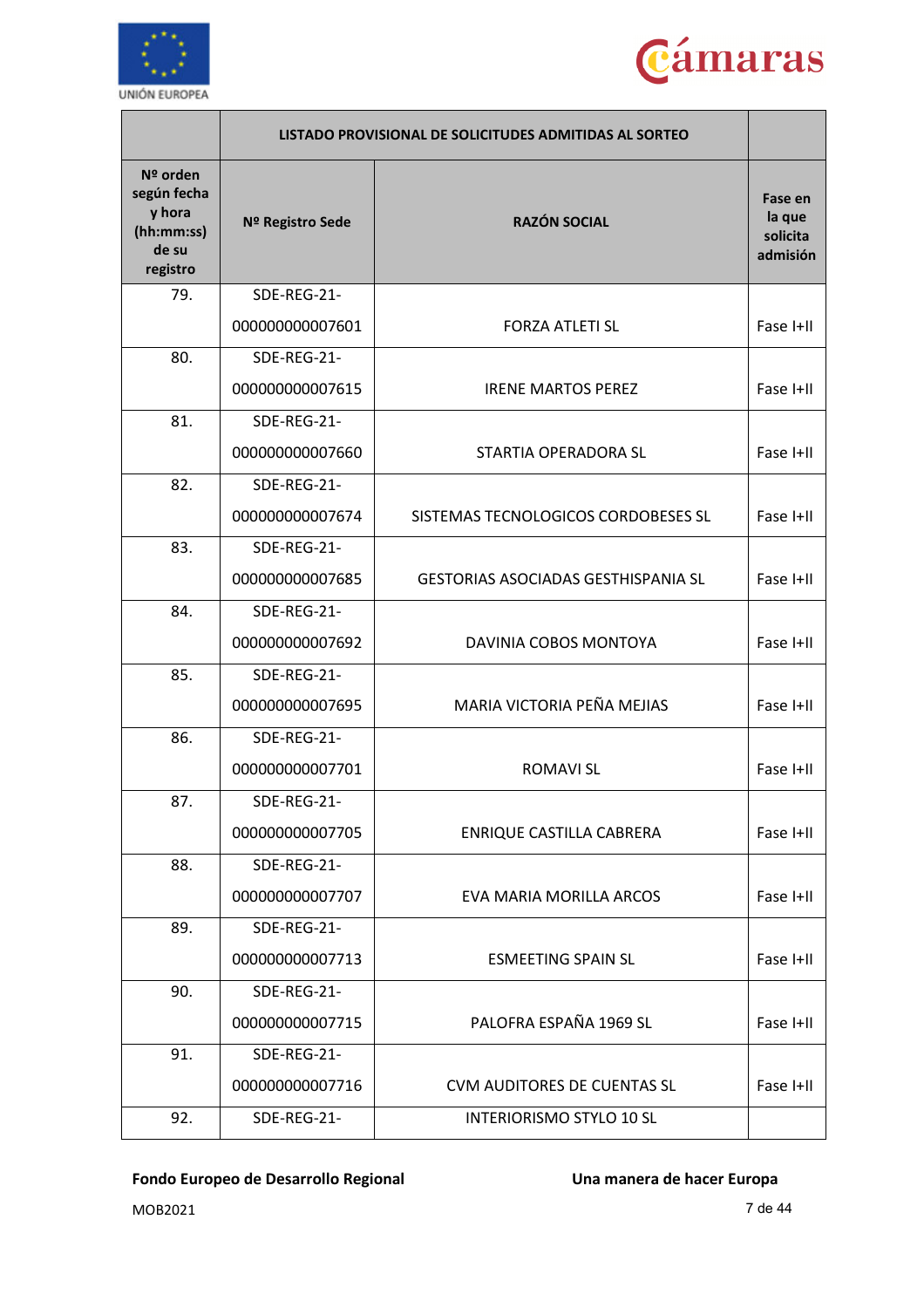



|                                                                      |                  | LISTADO PROVISIONAL DE SOLICITUDES ADMITIDAS AL SORTEO |                                           |
|----------------------------------------------------------------------|------------------|--------------------------------------------------------|-------------------------------------------|
| Nº orden<br>según fecha<br>y hora<br>(hh:mm:ss)<br>de su<br>registro | Nº Registro Sede | <b>RAZÓN SOCIAL</b>                                    | Fase en<br>la que<br>solicita<br>admisión |
|                                                                      | 000000000007718  |                                                        | Fase I+II                                 |
| 93.                                                                  | SDE-REG-21-      |                                                        |                                           |
|                                                                      | 000000000007721  | <b>BORJA TOREA FILGUEIRA</b>                           | Fase I+II                                 |
| 94.                                                                  | SDE-REG-21-      |                                                        |                                           |
|                                                                      | 000000000007726  | ALEJANDRO JAVIER JURADO ARANDA                         | Fase I+II                                 |
| 95.                                                                  | SDE-REG-21-      |                                                        |                                           |
|                                                                      | 000000000007731  | <b>SEPISUR XXI SL</b>                                  | Fase I+II                                 |
| 96.                                                                  | SDE-REG-21-      |                                                        |                                           |
|                                                                      | 000000000007741  | <b>NOVOFRI SL</b>                                      | Fase I+II                                 |
| 97.                                                                  | SDE-REG-21-      |                                                        |                                           |
|                                                                      | 000000000007743  | FRANCISCO JESUS CABALLERO IÑIGUEZ                      | Fase I+II                                 |
| 98.                                                                  | SDE-REG-21-      |                                                        |                                           |
|                                                                      | 000000000007746  | ANGELITA HORCAS SL                                     | Fase I+II                                 |
| 99.                                                                  | SDE-REG-21-      |                                                        |                                           |
|                                                                      | 00000000007765   | NAFERBAR RESTAURACION SL                               | Fase I+II                                 |
| 100.                                                                 | SDE-REG-21-      |                                                        |                                           |
|                                                                      | 000000000007767  | ROLDAN GARCIA CB                                       | Fase I+II                                 |
| 101.                                                                 | SDE-REG-21-      |                                                        |                                           |
|                                                                      | 000000000007773  | INGEDECA PROYECTOS OBRAS Y SERVICIOS SL                | Fase I+II                                 |
| 102.                                                                 | SDE-REG-21-      |                                                        |                                           |
|                                                                      | 000000000007777  | HIJOS DE DON FRANCISCO ARAGON CARMONA SL               | Fase II                                   |
| 103.                                                                 | SDE-REG-21-      |                                                        |                                           |
|                                                                      | 000000000007786  | <b>ANTONIA LUCENA MARTIN</b>                           | Fase I+II                                 |
| 104.                                                                 | SDE-REG-21-      |                                                        |                                           |
|                                                                      | 000000000007793  | YOSIQUESE SL                                           | Fase I+II                                 |
| 105.                                                                 | SDE-REG-21-      |                                                        |                                           |
|                                                                      | 000000000007805  | <b>JUAN CASTRO GARCIA SL</b>                           | Fase I+II                                 |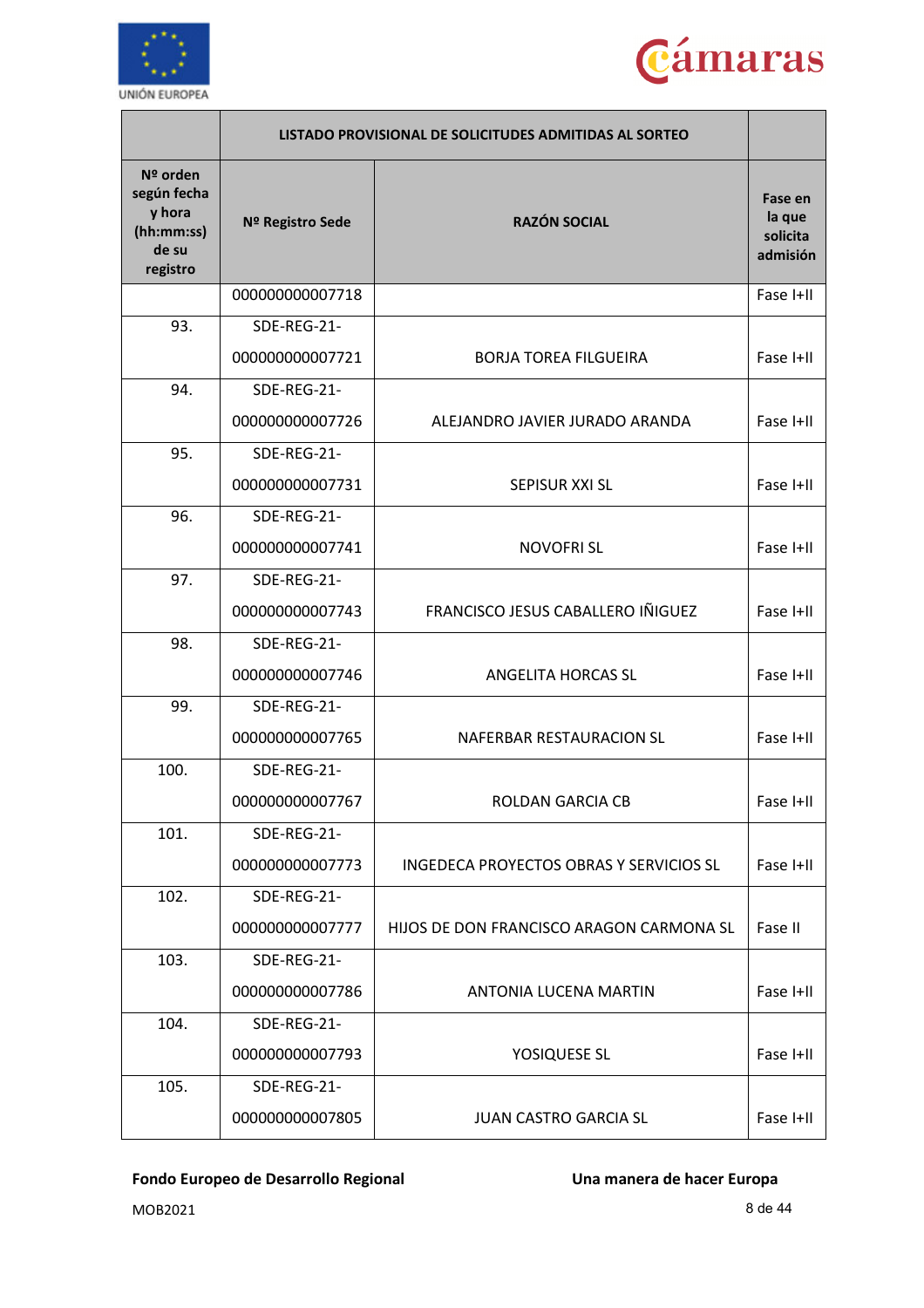



|                                                                        |                  | LISTADO PROVISIONAL DE SOLICITUDES ADMITIDAS AL SORTEO |                                           |
|------------------------------------------------------------------------|------------------|--------------------------------------------------------|-------------------------------------------|
| $N2$ orden<br>según fecha<br>y hora<br>(hh:mm:ss)<br>de su<br>registro | Nº Registro Sede | <b>RAZÓN SOCIAL</b>                                    | Fase en<br>la que<br>solicita<br>admisión |
| 106.                                                                   | SDE-REG-21-      |                                                        |                                           |
|                                                                        | 000000000007806  | <b>HUSECOR PROYECTOS SL</b>                            | Fase I+II                                 |
| 107.                                                                   | SDE-REG-21-      |                                                        |                                           |
|                                                                        | 000000000007812  | <b>FUNDACION PRODE</b>                                 | Fase I+II                                 |
| 108.                                                                   | SDE-REG-21-      |                                                        |                                           |
|                                                                        | 000000000007821  | <b>DIARIO DE NOAH SL</b>                               | Fase I+II                                 |
| 109.                                                                   | SDE-REG-21-      |                                                        |                                           |
|                                                                        | 000000000007822  | <b>MUSER PRODE SL</b>                                  | Fase I+II                                 |
| 110.                                                                   | SDE-REG-21-      |                                                        |                                           |
|                                                                        | 000000000007823  | TECNOCORDOBA ASESORES TRIBUTARIOS S.L.                 | Fase I+II                                 |
| 111.                                                                   | SDE-REG-21-      |                                                        |                                           |
|                                                                        | 000000000007824  | <b>TALLERES MORENO LOPEZ SL</b>                        | Fase I+II                                 |
| 112.                                                                   | SDE-REG-21-      |                                                        |                                           |
|                                                                        | 000000000007826  | ZIG ZAG SC                                             | Fase II                                   |
| 113.                                                                   | SDE-REG-21-      |                                                        |                                           |
|                                                                        | 000000000007833  | PEDRO ANGEL MORENO CABELLO                             | Fase I+II                                 |
| 114.                                                                   | SDE-REG-21-      |                                                        |                                           |
|                                                                        | 000000000007836  | ROSA MARIA BAENA AGUILERA                              | Fase I+II                                 |
| 115.                                                                   | SDE-REG-21-      |                                                        |                                           |
|                                                                        | 000000000007839  | <b>JESUS JORGE GUERRA PRADAS</b>                       | Fase I+II                                 |
| 116.                                                                   | SDE-REG-21-      |                                                        |                                           |
|                                                                        | 000000000007863  | MARIA CARMEN MARTIN JOVEN                              | Fase I+II                                 |
| 117.                                                                   | SDE-REG-21-      |                                                        |                                           |
|                                                                        | 000000000007871  | COCEDERO DE MARISCOS ESPARTERO SLL                     | Fase I+II                                 |
| 118.                                                                   | SDE-REG-21-      |                                                        |                                           |
|                                                                        | 000000000007872  | EVENTOUR ANDALUCIA INCOMING SL                         | Fase I+II                                 |
| 119.                                                                   | SDE-REG-21-      | <b>JOSE ANTONIO GARCIA YUSTE</b>                       |                                           |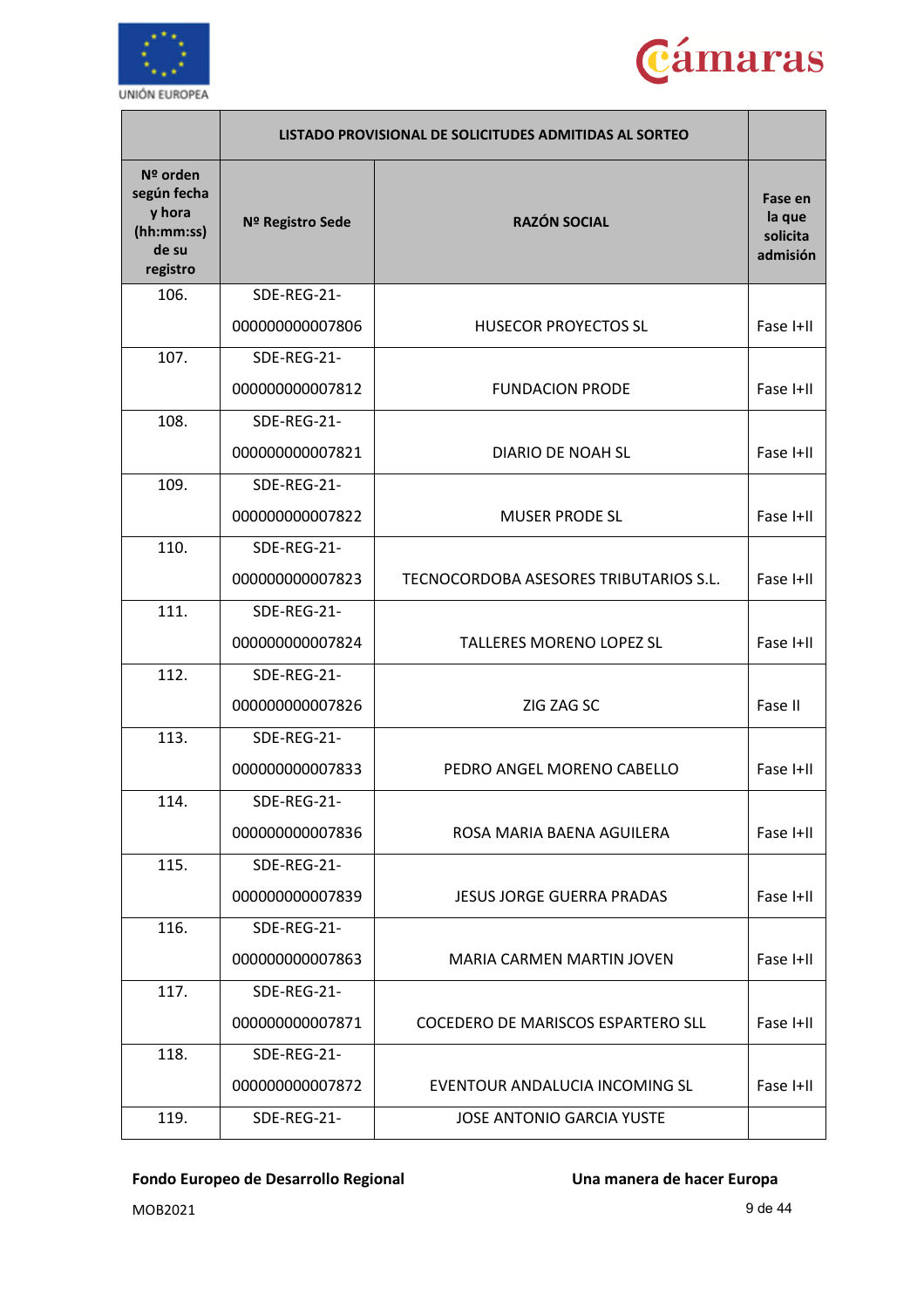



|                                                                      |                  | LISTADO PROVISIONAL DE SOLICITUDES ADMITIDAS AL SORTEO |                                           |
|----------------------------------------------------------------------|------------------|--------------------------------------------------------|-------------------------------------------|
| Nº orden<br>según fecha<br>y hora<br>(hh:mm:ss)<br>de su<br>registro | Nº Registro Sede | <b>RAZÓN SOCIAL</b>                                    | Fase en<br>la que<br>solicita<br>admisión |
|                                                                      | 000000000007883  |                                                        | Fase II                                   |
| 120.                                                                 | SDE-REG-21-      |                                                        |                                           |
|                                                                      | 000000000007892  | <b>MONDICOR SL</b>                                     | Fase I+II                                 |
| 121.                                                                 | SDE-REG-21-      | NUÑEZ GIL MAYORISTAS DE HOSTELERIA E                   |                                           |
|                                                                      | 000000000007900  | <b>INDUSTRIA SL</b>                                    | Fase I+II                                 |
| 122.                                                                 | SDE-REG-21-      |                                                        |                                           |
|                                                                      | 000000000007904  | <b>RELYME SL</b>                                       | Fase I+II                                 |
| 123.                                                                 | SDE-REG-21-      |                                                        |                                           |
|                                                                      | 000000000007916  | SALONES DE CELEBRACIONES ESPARTERO SL                  | Fase I+II                                 |
| 124.                                                                 | SDE-REG-21-      |                                                        |                                           |
|                                                                      | 000000000007930  | <b>TALLER EMPRESARIAL 2.0 SL</b>                       | Fase I+II                                 |
| 125.                                                                 | SDE-REG-21-      |                                                        |                                           |
|                                                                      | 00000000007933   | <b>GRACIA HERMANOS SA</b>                              | Fase I+II                                 |
| 126.                                                                 | SDE-REG-21-      |                                                        |                                           |
|                                                                      | 000000000007943  | FRANCISCO DE ASIS MORALES GARCIA                       | Fase I+II                                 |
| 127.                                                                 | SDE-REG-21-      |                                                        |                                           |
|                                                                      | 00000000007951   | SDAD COOP ANDALUZA DE CONSUMO GUADAJOZ                 | Fase I+II                                 |
| 128.                                                                 | SDE-REG-21-      |                                                        |                                           |
|                                                                      | 000000000007952  | <b>REPACARS AUTOS SL</b>                               | Fase I+II                                 |
| 129.                                                                 | SDE-REG-21-      |                                                        |                                           |
|                                                                      | 000000000007953  | <b>DANIEL BARNES RIBADAS</b>                           | Fase I+II                                 |
| 130.                                                                 | SDE-REG-21-      |                                                        |                                           |
|                                                                      | 000000000007977  | <b>QUIRAGAR MARKETING SL</b>                           | Fase I+II                                 |
| 131.                                                                 | SDE-REG-21-      |                                                        |                                           |
|                                                                      | 000000000007978  | TECNODRIVE SOCIEDAD LIMITADA                           | Fase I+II                                 |
| 132.                                                                 | SDE-REG-21-      |                                                        |                                           |
|                                                                      | 000000000007981  | <b>ACEITUNAS TORRENT SL</b>                            | Fase I+II                                 |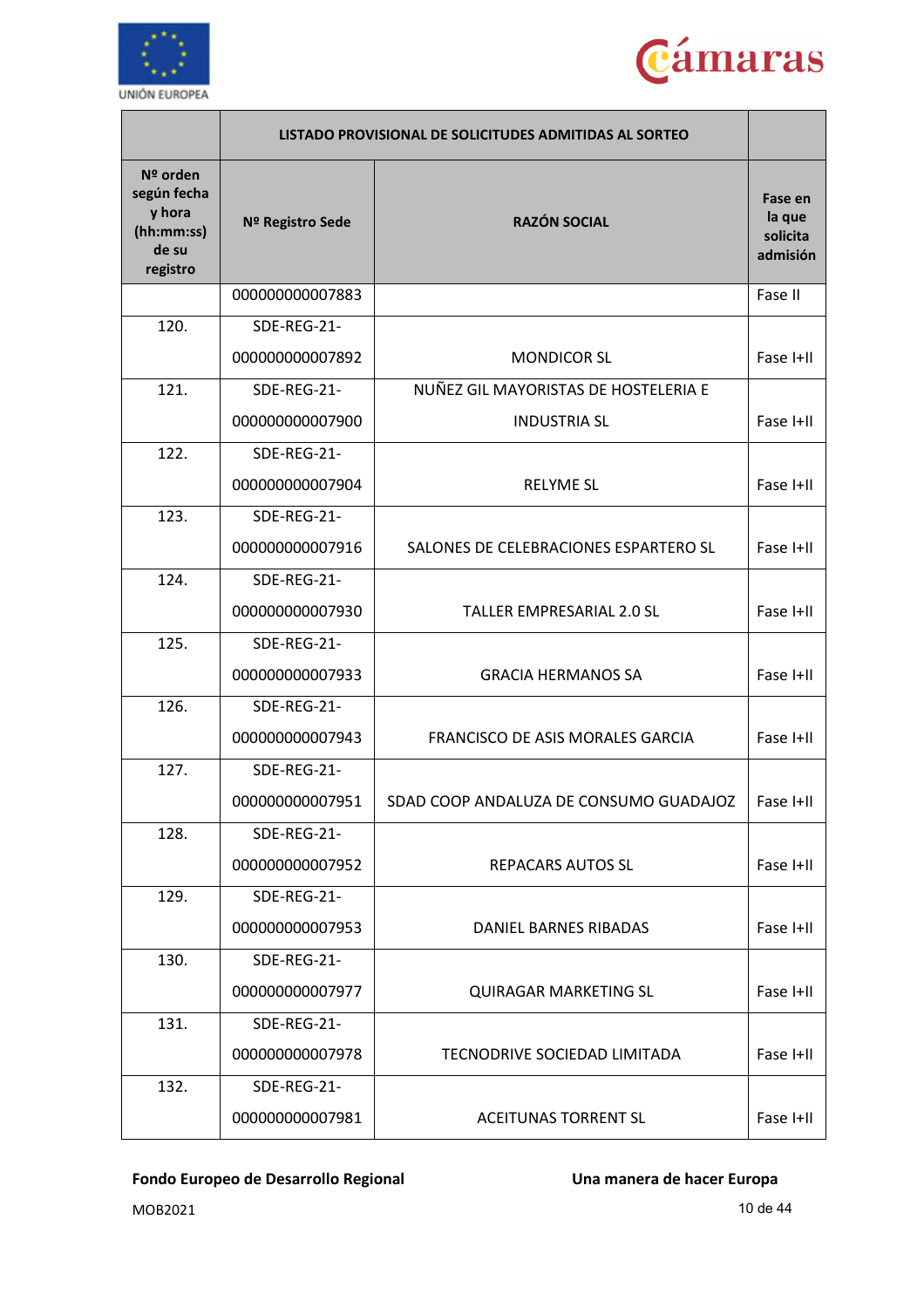



|                                                                      | LISTADO PROVISIONAL DE SOLICITUDES ADMITIDAS AL SORTEO |                                    |                                           |
|----------------------------------------------------------------------|--------------------------------------------------------|------------------------------------|-------------------------------------------|
| Nº orden<br>según fecha<br>y hora<br>(hh:mm:ss)<br>de su<br>registro | Nº Registro Sede                                       | <b>RAZÓN SOCIAL</b>                | Fase en<br>la que<br>solicita<br>admisión |
| 133.                                                                 | SDE-REG-21-                                            |                                    |                                           |
|                                                                      | 000000000007985                                        | SARA MARIA SUAREZ FRANCO           | Fase I+II                                 |
| 134.                                                                 | SDE-REG-21-                                            |                                    |                                           |
|                                                                      | 000000000007991                                        | <b>FAMILIA MORENO SL</b>           | Fase I+II                                 |
| 135.                                                                 | SDE-REG-21-                                            |                                    |                                           |
|                                                                      | 000000000007993                                        | TRADULOP TRADUCCIONES JURADAS SL   | Fase I+II                                 |
| 136.                                                                 | SDE-REG-21-                                            |                                    |                                           |
|                                                                      | 000000000007997                                        | <b>FUNDACION EMET ARCO IRIS</b>    | Fase I+II                                 |
| 137.                                                                 | SDE-REG-21-                                            |                                    |                                           |
|                                                                      | 000000000007999                                        | HIGH BOX SOCIEDAD LIMITADA         | Fase I+II                                 |
| 138.                                                                 | SDE-REG-21-                                            |                                    |                                           |
|                                                                      | 000000000008001                                        | SANTIAGO RODERO PEREZ              | Fase I+II                                 |
| 139.                                                                 | SDE-REG-21-                                            |                                    |                                           |
|                                                                      | 000000000008005                                        | INMOSI 2020 SL                     | Fase I+II                                 |
| 140.                                                                 | SDE-REG-21-                                            |                                    |                                           |
|                                                                      | 000000000008006                                        | <b>JOSE-LUIS CABALLERO SERRANO</b> | Fase I+II                                 |
| 141.                                                                 | SDE-REG-21-                                            |                                    |                                           |
|                                                                      | 000000000008015                                        | <b>BELOYANA SA</b>                 | Fase I+II                                 |
| 142.                                                                 | SDE-REG-21-                                            |                                    |                                           |
|                                                                      | 000000000008017                                        | <b>ACEITES MONTALBAN SA</b>        | Fase I+II                                 |
| 143.                                                                 | SDE-REG-21-                                            |                                    |                                           |
|                                                                      | 000000000008019                                        | <b>CONFECCIONES MATY SA</b>        | Fase I+II                                 |
| 144.                                                                 | SDE-REG-21-                                            |                                    |                                           |
|                                                                      | 000000000008020                                        | MARIA ISABEL MORENO SILVERIA       | Fase I+II                                 |
| 145.                                                                 | SDE-REG-21-                                            |                                    |                                           |
|                                                                      | 000000000008024                                        | FONTANERIA Y FERRETERIA GAYRO SL   | Fase I+II                                 |
| 146.                                                                 | SDE-REG-21-                                            | <b>GABRIEL GISBERT GARCIA</b>      |                                           |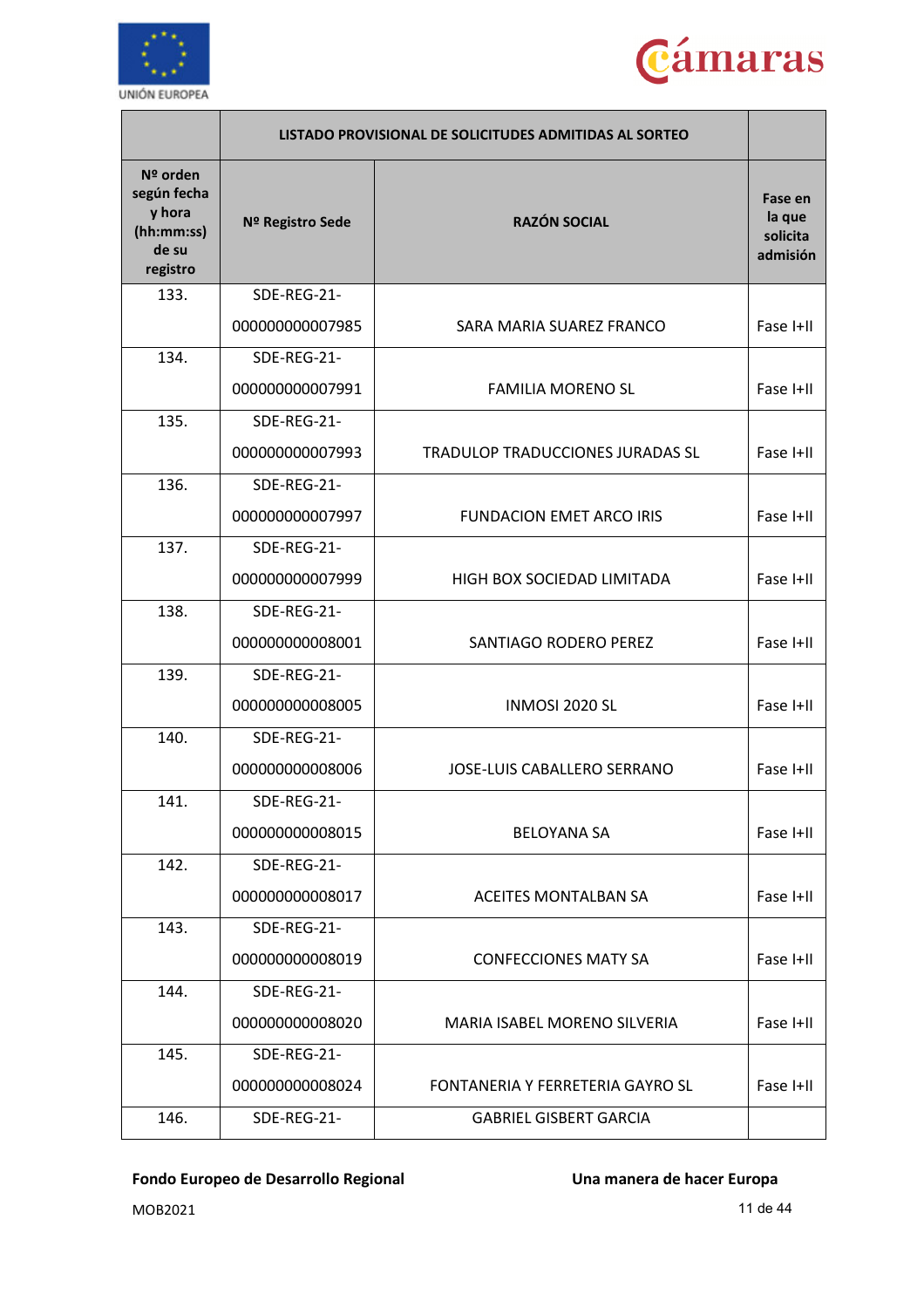



|                                                                      |                  | LISTADO PROVISIONAL DE SOLICITUDES ADMITIDAS AL SORTEO |                                           |
|----------------------------------------------------------------------|------------------|--------------------------------------------------------|-------------------------------------------|
| Nº orden<br>según fecha<br>y hora<br>(hh:mm:ss)<br>de su<br>registro | Nº Registro Sede | <b>RAZÓN SOCIAL</b>                                    | Fase en<br>la que<br>solicita<br>admisión |
|                                                                      | 000000000008027  |                                                        | Fase I+II                                 |
| 147.                                                                 | SDE-REG-21-      |                                                        |                                           |
|                                                                      | 000000000008032  | MANUEL PEREZ RODRIGUEZ                                 | Fase I+II                                 |
| 148.                                                                 | SDE-REG-21-      |                                                        |                                           |
|                                                                      | 000000000008034  | CONFEDERACION DE EMPRESARIOS DE CORDOBA                | Fase I+II                                 |
| 149.                                                                 | SDE-REG-21-      |                                                        |                                           |
|                                                                      | 000000000008036  | ASESORES DEL ALTO GUADALQUIVIR SLP                     | Fase I+II                                 |
| 150.                                                                 | SDE-REG-21-      |                                                        |                                           |
|                                                                      | 000000000008040  | <b>JOSE MANUEL GOMEZ DIAZ</b>                          | Fase I+II                                 |
| 151.                                                                 | SDE-REG-21-      |                                                        |                                           |
|                                                                      | 000000000008045  | <b>COLEGIO BRITANICO DE CORDOBA SA</b>                 | Fase I+II                                 |
| 152.                                                                 | SDE-REG-21-      | FIGUEROA GESTION INFORMATIVA Y PROYECTOS               |                                           |
|                                                                      | 000000000008055  | <b>INCENTIVABLES SL</b>                                | Fase I+II                                 |
| 153.                                                                 | SDE-REG-21-      |                                                        |                                           |
|                                                                      | 000000000008059  | <b>BUFETE RICH</b>                                     | Fase I+II                                 |
| 154.                                                                 | SDE-REG-21-      |                                                        |                                           |
|                                                                      | 000000000008068  | <b>FRANCISCO BERMON DANTAS</b>                         | Fase I+II                                 |
| 155.                                                                 | SDE-REG-21-      |                                                        |                                           |
|                                                                      | 000000000008070  | SUMINISTROS TEXTILES TECNICOS, S.L.                    | Fase I+II                                 |
| 156.                                                                 | SDE-REG-21-      |                                                        |                                           |
|                                                                      | 000000000008087  | <b>IGNACIO BERMON RIVAS</b>                            | Fase I+II                                 |
| 157.                                                                 | SDE-REG-21-      |                                                        |                                           |
|                                                                      | 000000000008090  | <b>MARDUK BLAKE SL</b>                                 | Fase I+II                                 |
| 158.                                                                 | SDE-REG-21-      |                                                        |                                           |
|                                                                      | 000000000008093  | MARIA BLASCO MEDINA                                    | Fase I+II                                 |
| 159.                                                                 | SDE-REG-21-      |                                                        |                                           |
|                                                                      | 000000000008095  | <b>GUERRERO REVUELTA ASOCIADOS SLP</b>                 | Fase I+II                                 |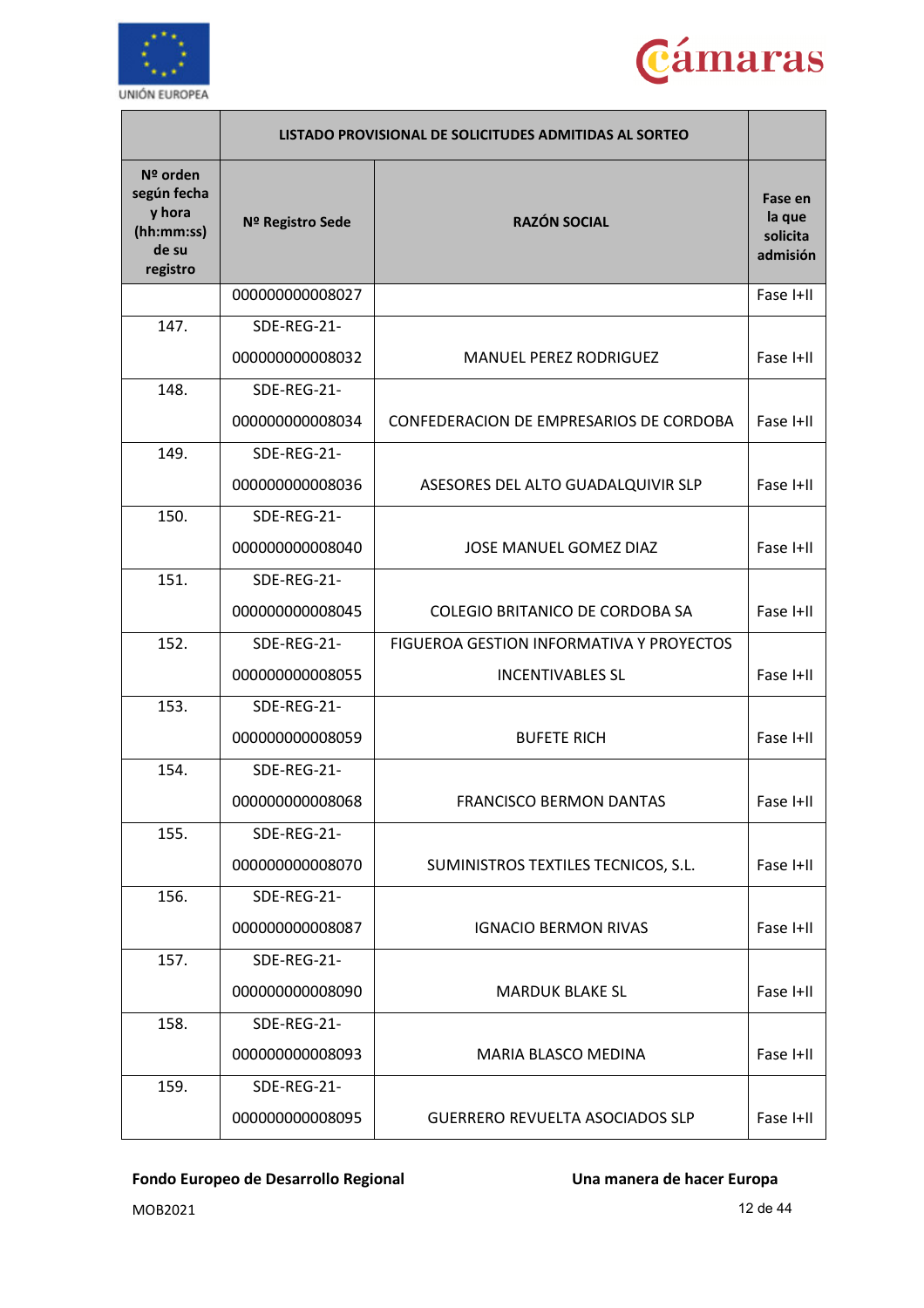



|                                                                      | LISTADO PROVISIONAL DE SOLICITUDES ADMITIDAS AL SORTEO |                                        |                                           |
|----------------------------------------------------------------------|--------------------------------------------------------|----------------------------------------|-------------------------------------------|
| Nº orden<br>según fecha<br>y hora<br>(hh:mm:ss)<br>de su<br>registro | Nº Registro Sede                                       | <b>RAZÓN SOCIAL</b>                    | Fase en<br>la que<br>solicita<br>admisión |
| 160.                                                                 | SDE-REG-21-                                            |                                        |                                           |
|                                                                      | 000000000008099                                        | SERRANO VAZQUEZ CB                     | Fase I+II                                 |
| 161.                                                                 | SDE-REG-21-                                            |                                        |                                           |
|                                                                      | 000000000008104                                        | EL COPETE ARTESANOS DE LA MADERA SL    | Fase I+II                                 |
| 162.                                                                 | SDE-REG-21-                                            |                                        |                                           |
|                                                                      | 000000000008105                                        | <b>SUITELEC SERVICIOS SL</b>           | Fase I+II                                 |
| 163.                                                                 | SDE-REG-21-                                            |                                        |                                           |
|                                                                      | 000000000008113                                        | <b>ORTOPEDIA JOBEL SL</b>              | Fase I+II                                 |
| 164.                                                                 | SDE-REG-21-                                            |                                        |                                           |
|                                                                      | 000000000008114                                        | ECOAIRE SOLUCIONES DE CLIMATIZACION SL | Fase I+II                                 |
| 165.                                                                 | SDE-REG-21-                                            |                                        |                                           |
|                                                                      | 000000000008120                                        | <b>ELVIRA GORDO MEGIAS</b>             | Fase I+II                                 |
| 166.                                                                 | SDE-REG-21-                                            |                                        |                                           |
|                                                                      | 000000000008121                                        | TANDEM SOFTWARE MANAGEMENT, S.L.       | Fase I+II                                 |
| 167.                                                                 | SDE-REG-21-                                            |                                        |                                           |
|                                                                      | 000000000008127                                        | <b>HERCURE INMOBILIARIO SL</b>         | Fase I+II                                 |
| 168.                                                                 | SDE-REG-21-                                            |                                        |                                           |
|                                                                      | 000000000008132                                        | <b>JOSE LOPEZ GARCIA SL</b>            | Fase I+II                                 |
| 169.                                                                 | SDE-REG-21-                                            |                                        |                                           |
|                                                                      | 000000000008134                                        | <b>GESTORIA REINA MILLAN SL</b>        | Fase I+II                                 |
| 170.                                                                 | SDE-REG-21-                                            |                                        |                                           |
|                                                                      | 000000000008137                                        | <b>CRUZBER SA</b>                      | Fase I+II                                 |
| 171.                                                                 | SDE-REG-21-                                            |                                        |                                           |
|                                                                      | 000000000008138                                        | <b>CONTROLIA SL</b>                    | Fase I+II                                 |
| 172.                                                                 | SDE-REG-21-                                            |                                        |                                           |
|                                                                      | 000000000008146                                        | CONSUL ASESORES INMOBILIARIOS SL       | Fase I+II                                 |
| 173.                                                                 | SDE-REG-21-                                            | <b>ANTONIO GAMIZ SL</b>                |                                           |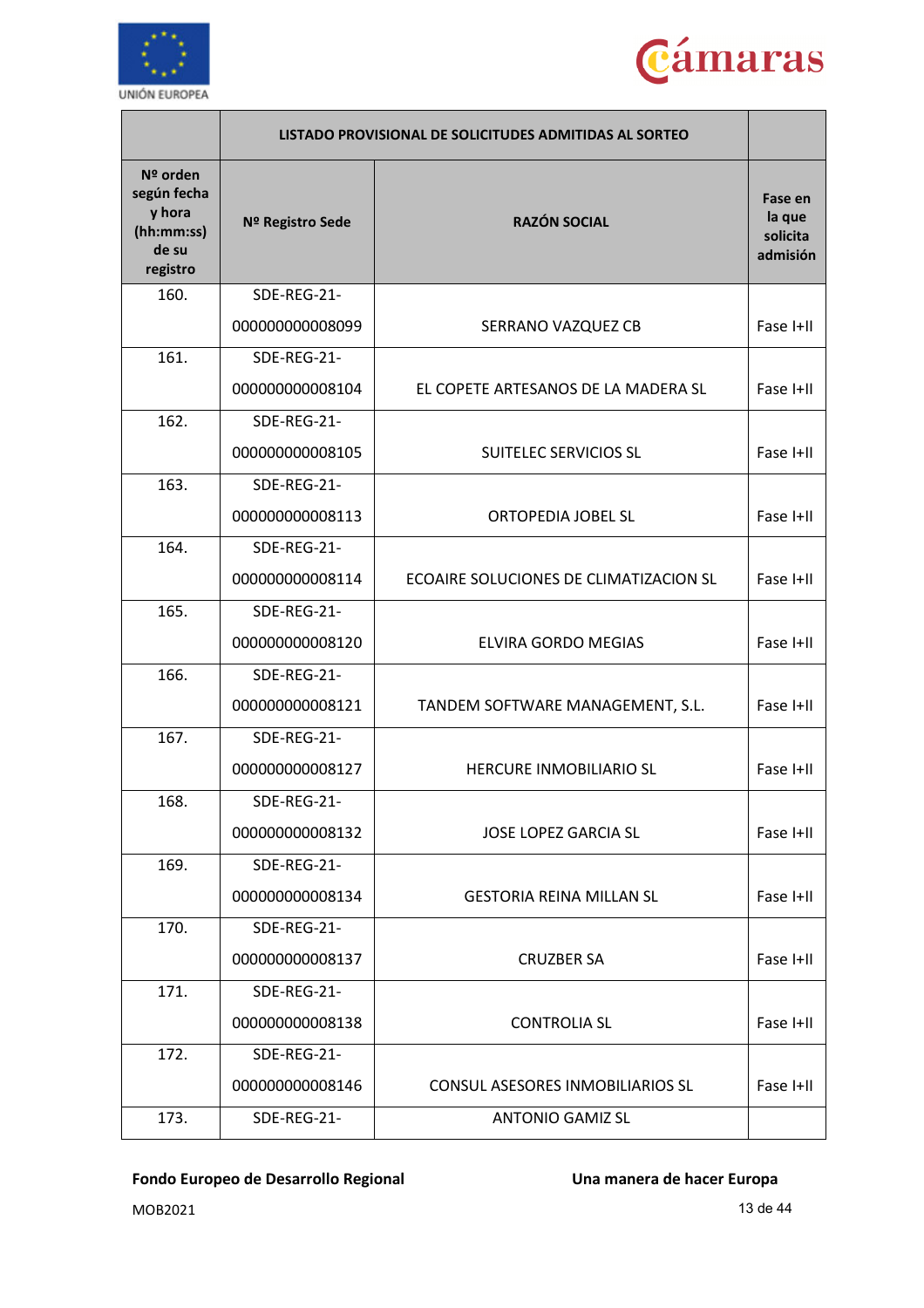



|                                                                      | LISTADO PROVISIONAL DE SOLICITUDES ADMITIDAS AL SORTEO |                                          |                                           |
|----------------------------------------------------------------------|--------------------------------------------------------|------------------------------------------|-------------------------------------------|
| Nº orden<br>según fecha<br>y hora<br>(hh:mm:ss)<br>de su<br>registro | Nº Registro Sede                                       | <b>RAZÓN SOCIAL</b>                      | Fase en<br>la que<br>solicita<br>admisión |
|                                                                      | 000000000008147                                        |                                          | Fase I+II                                 |
| 174.                                                                 | SDE-REG-21-                                            |                                          |                                           |
|                                                                      | 000000000008159                                        | ALVARO LOPEZ AGUILAR                     | Fase I+II                                 |
| 175.                                                                 | SDE-REG-21-                                            |                                          |                                           |
|                                                                      | 000000000008163                                        | MARIA DEL CARMEN JURADO PORCEL           | Fase I+II                                 |
| 176.                                                                 | SDE-REG-21-                                            |                                          |                                           |
|                                                                      | 000000000008164                                        | SAV SERVICIOS GENERALES Y PROTECCION SL  | Fase I+II                                 |
| 177.                                                                 | SDE-REG-21-                                            |                                          |                                           |
|                                                                      | 000000000008167                                        | FRANCISCO JAVIER CORTES ARIZA            | Fase I+II                                 |
| 178.                                                                 | SDE-REG-21-                                            |                                          |                                           |
|                                                                      | 000000000008171                                        | <b>JOSE ANTONIO CAVA JIMENEZ</b>         | Fase I+II                                 |
| 179.                                                                 | SDE-REG-21-                                            |                                          |                                           |
|                                                                      | 000000000008174                                        | AGUEDA AREVALO GUTIERREZ                 | Fase I+II                                 |
| 180.                                                                 | SDE-REG-21-                                            |                                          |                                           |
|                                                                      | 000000000008177                                        | ALAN CHRISTOPHER MCDYRE                  | Fase II                                   |
| 181.                                                                 | SDE-REG-21-                                            |                                          |                                           |
|                                                                      | 000000000008180                                        | MARIA CARMEN LUQUE GAGO                  | Fase I+II                                 |
| 182.                                                                 | SDE-REG-21-                                            |                                          |                                           |
|                                                                      | 000000000008181                                        | CARNES Y FABRICA DE EMBUTIDOS MONTORO SL | Fase I+II                                 |
| 183.                                                                 | SDE-REG-21-                                            |                                          |                                           |
|                                                                      | 000000000008182                                        | <b>JENNIFER ANN THOMAS</b>               | Fase I+II                                 |
| 184.                                                                 | SDE-REG-21-                                            |                                          |                                           |
|                                                                      | 000000000008184                                        | <b>CARNICERIAS ASENJO SL</b>             | Fase I+II                                 |
| 185.                                                                 | SDE-REG-21-                                            |                                          |                                           |
|                                                                      | 000000000008188                                        | ARTESANIA RAMIREZ RUIZ SL                | Fase I+II                                 |
| 186.                                                                 | SDE-REG-21-                                            |                                          |                                           |
|                                                                      | 000000000008190                                        | <b>ENRIQUE GRACIANI MORENO</b>           | Fase I+II                                 |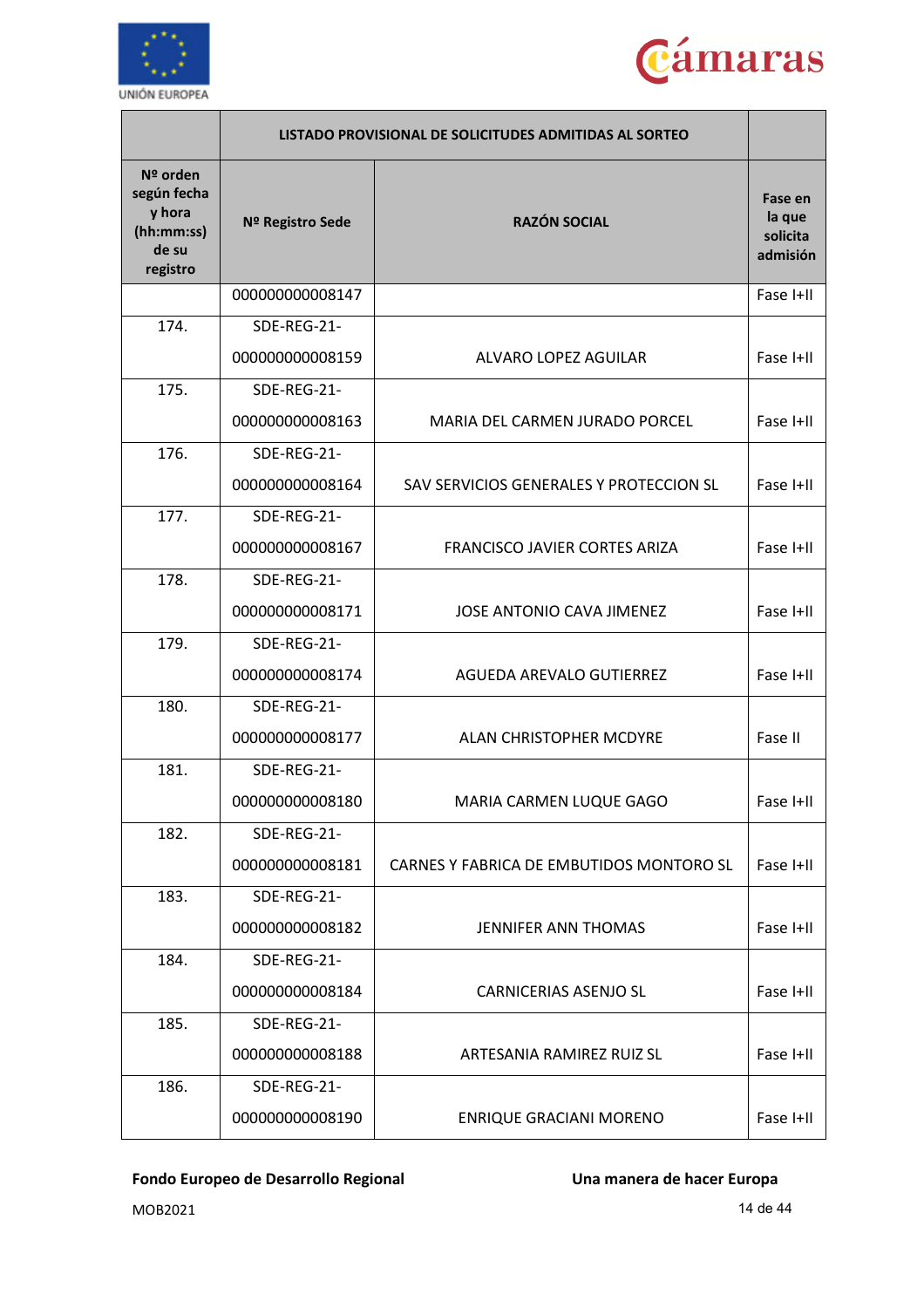



|                                                                      |                  | LISTADO PROVISIONAL DE SOLICITUDES ADMITIDAS AL SORTEO |                                           |
|----------------------------------------------------------------------|------------------|--------------------------------------------------------|-------------------------------------------|
| Nº orden<br>según fecha<br>y hora<br>(hh:mm:ss)<br>de su<br>registro | Nº Registro Sede | <b>RAZÓN SOCIAL</b>                                    | Fase en<br>la que<br>solicita<br>admisión |
| 187.                                                                 | SDE-REG-21-      |                                                        |                                           |
|                                                                      | 000000000008191  | EXPLOTACION DEL SUR VENDING SL                         | Fase I+II                                 |
| 188.                                                                 | SDE-REG-21-      |                                                        |                                           |
|                                                                      | 000000000008192  | MARIA ENCARNACION GOMEZ CARMONA                        | Fase II                                   |
| 189.                                                                 | SDE-REG-21-      |                                                        |                                           |
|                                                                      | 000000000008194  | SUSANA MOYANO QUINTERO                                 | Fase I+II                                 |
| 190.                                                                 | SDE-REG-21-      |                                                        |                                           |
|                                                                      | 000000000008196  | <b>TARANTO GESTION SL</b>                              | Fase I+II                                 |
| 191.                                                                 | SDE-REG-21-      |                                                        |                                           |
|                                                                      | 000000000008200  | ATICA COMUNICACION DIGITAL SL                          | Fase I+II                                 |
| 192.                                                                 | SDE-REG-21-      |                                                        |                                           |
|                                                                      | 000000000008203  | JOAQUINA UCLES OSUNA                                   | Fase I+II                                 |
| 193.                                                                 | SDE-REG-21-      |                                                        |                                           |
|                                                                      | 000000000008209  | PEDRO LUIS PIRES AVILA                                 | Fase I+II                                 |
| 194.                                                                 | SDE-REG-21-      |                                                        |                                           |
|                                                                      | 000000000008210  | <b>LAURA FUENTES PORRAS</b>                            | Fase II                                   |
| 195.                                                                 | SDE-REG-21-      |                                                        |                                           |
|                                                                      | 000000000008222  | <b>ACINCOR COMPRESORES SL</b>                          | Fase I+II                                 |
| 196.                                                                 | SDE-REG-21-      |                                                        |                                           |
|                                                                      | 000000000008228  | ALEJANDRO VAZQUEZ SANCHEZ                              | Fase I+II                                 |
| 197.                                                                 | SDE-REG-21-      |                                                        |                                           |
|                                                                      | 000000000008230  | ANTONIO AGUILAR RIOS SA                                | Fase I+II                                 |
| 198.                                                                 | SDE-REG-21-      |                                                        |                                           |
|                                                                      | 000000000008231  | DAMAR IBERGROUP SL                                     | Fase I+II                                 |
| 199.                                                                 | SDE-REG-21-      |                                                        |                                           |
|                                                                      | 000000000008232  | INDUSTRIAS GREGASA, SCA                                | Fase I+II                                 |
| 200.                                                                 | SDE-REG-21-      | MONICA RUIZ JIMENEZ                                    |                                           |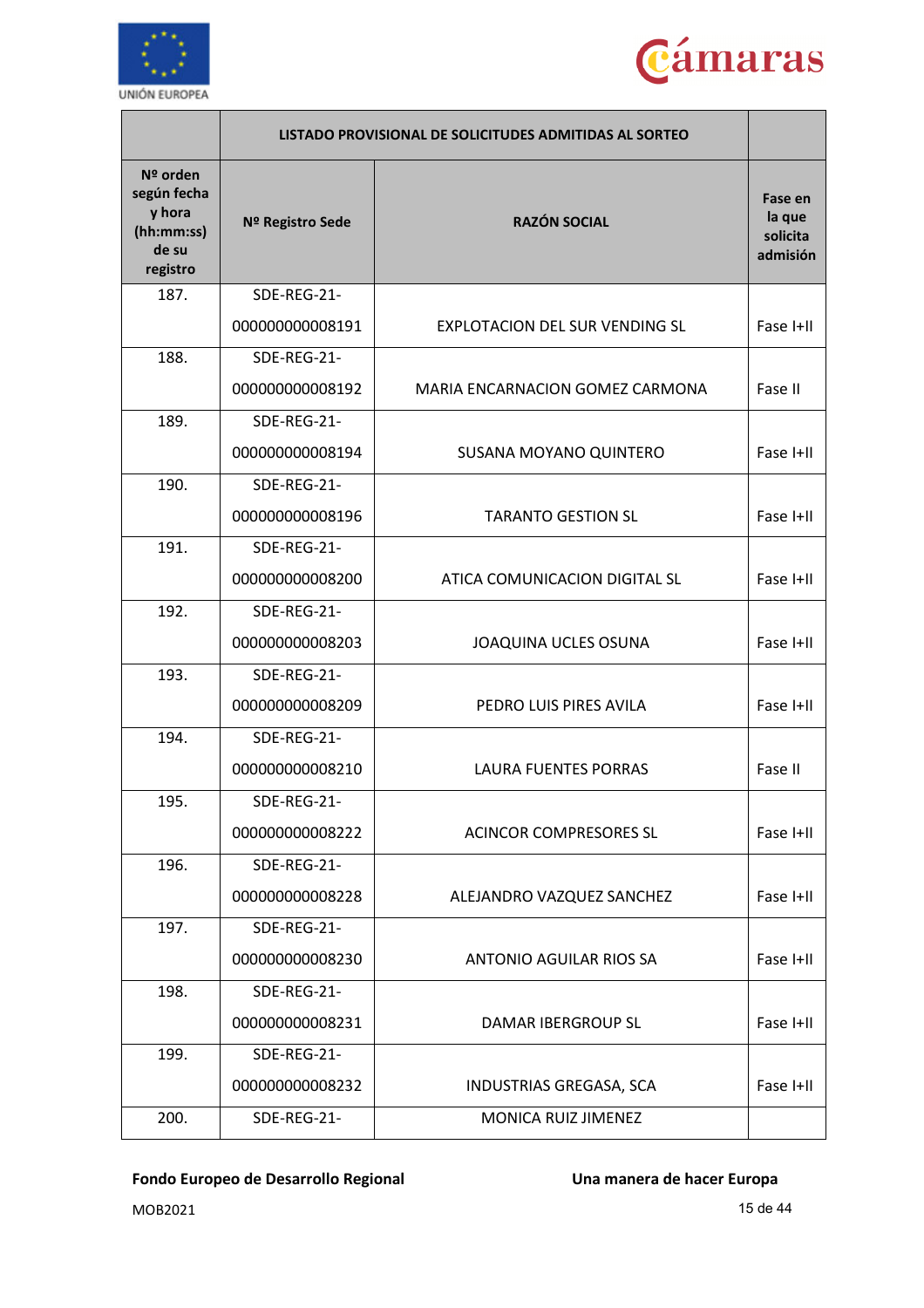



|                                                                      |                  | LISTADO PROVISIONAL DE SOLICITUDES ADMITIDAS AL SORTEO |                                           |
|----------------------------------------------------------------------|------------------|--------------------------------------------------------|-------------------------------------------|
| Nº orden<br>según fecha<br>y hora<br>(hh:mm:ss)<br>de su<br>registro | Nº Registro Sede | <b>RAZÓN SOCIAL</b>                                    | Fase en<br>la que<br>solicita<br>admisión |
|                                                                      | 000000000008233  |                                                        | Fase I+II                                 |
| 201.                                                                 | SDE-REG-21-      | INICIATIVAS CONSTRUCCION Y SERVICIOS                   |                                           |
|                                                                      | 000000000008235  | <b>ANDALUCES SL</b>                                    | Fase I+II                                 |
| 202.                                                                 | SDE-REG-21-      |                                                        |                                           |
|                                                                      | 000000000008236  | RAFAEL MENA PEINADO                                    | Fase I+II                                 |
| 203.                                                                 | SDE-REG-21-      |                                                        |                                           |
|                                                                      | 000000000008255  | <b>GUADALUPE GIL MAYA</b>                              | Fase I+II                                 |
| 204.                                                                 | SDE-REG-21-      |                                                        |                                           |
|                                                                      | 000000000008256  | FRANCISCO DE BORJA MUÑOZ RAYA                          | Fase I+II                                 |
| 205.                                                                 | SDE-REG-21-      |                                                        |                                           |
|                                                                      | 000000000008260  | <b>CALIXTA ROBLES MORALES</b>                          | Fase I+II                                 |
| 206.                                                                 | SDE-REG-21-      |                                                        |                                           |
|                                                                      | 000000000008261  | <b>TABLE</b>                                           | Fase I+II                                 |
| 207.                                                                 | SDE-REG-21-      |                                                        |                                           |
|                                                                      | 000000000008264  | <b>MOVITEL VOICE &amp; DATA TRANSMISIONS SL</b>        | Fase I+II                                 |
| 208.                                                                 | SDE-REG-21-      |                                                        |                                           |
|                                                                      | 000000000008265  | <b>GUADAL RIBERA CAFE 2007 SL</b>                      | Fase I+II                                 |
| 209.                                                                 | SDE-REG-21-      |                                                        |                                           |
|                                                                      | 000000000008266  | ALVARO GONZALEZ FERNANDEZ                              | Fase I+II                                 |
| 210.                                                                 | SDE-REG-21-      |                                                        |                                           |
|                                                                      | 000000000008269  | RESTOBAR ISLA FUERTEVENTURA SL                         | Fase I+II                                 |
| 211.                                                                 | SDE-REG-21-      | PROFESIONALES DE LA SEGURIDAD EN EL TRABAJO            |                                           |
|                                                                      | 000000000008270  | <b>SL</b>                                              | Fase I+II                                 |
| 212.                                                                 | SDE-REG-21-      |                                                        |                                           |
|                                                                      | 000000000008277  | SANTIAGO FRANCISCO CANTERO RODRIGUEZ                   | Fase I+II                                 |
| 213.                                                                 | SDE-REG-21-      |                                                        |                                           |
|                                                                      | 000000000008287  | <b>SOJO FUSION SL</b>                                  | Fase I+II                                 |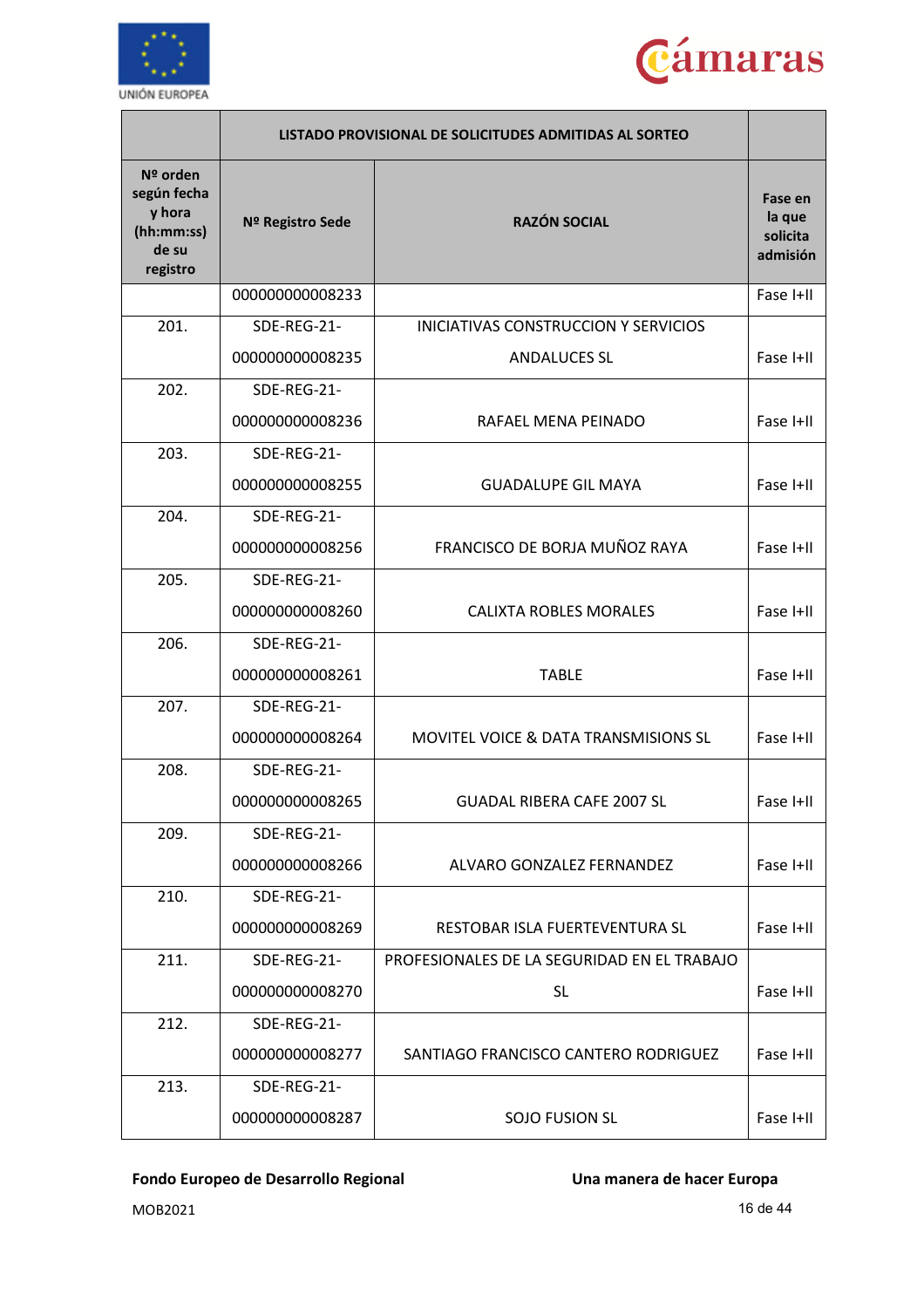



|                                                                      |                  | LISTADO PROVISIONAL DE SOLICITUDES ADMITIDAS AL SORTEO |                                           |
|----------------------------------------------------------------------|------------------|--------------------------------------------------------|-------------------------------------------|
| Nº orden<br>según fecha<br>y hora<br>(hh:mm:ss)<br>de su<br>registro | Nº Registro Sede | <b>RAZÓN SOCIAL</b>                                    | Fase en<br>la que<br>solicita<br>admisión |
| 214.                                                                 | SDE-REG-21-      |                                                        |                                           |
|                                                                      | 000000000008289  | VMG MOVING FORWARD SL                                  | Fase I+II                                 |
| 215.                                                                 | SDE-REG-21-      |                                                        |                                           |
|                                                                      | 000000000008291  | <b>ANTONIO ROLDAN SL</b>                               | Fase II                                   |
| 216.                                                                 | SDE-REG-21-      |                                                        |                                           |
|                                                                      | 000000000008296  | <b>EVARISTO JIMENEZ JIMENEZ</b>                        | Fase I+II                                 |
| 217.                                                                 | SDE-REG-21-      |                                                        |                                           |
|                                                                      | 000000000008298  | ANTONIO JESUS JIMENEZ GARCIA                           | Fase I+II                                 |
| 218.                                                                 | SDE-REG-21-      |                                                        |                                           |
|                                                                      | 000000000008300  | ALFONSO ALBERCA DIAZ                                   | Fase I+II                                 |
| 219.                                                                 | SDE-REG-21-      |                                                        |                                           |
|                                                                      | 000000000008301  | UNION FOUR TLECOMUNICACIONES SL                        | Fase I+II                                 |
| 220.                                                                 | SDE-REG-21-      |                                                        |                                           |
|                                                                      | 000000000008304  | <b>MANUEL AMARO ALVAREZ</b>                            | Fase I+II                                 |
| 221.                                                                 | SDE-REG-21-      |                                                        |                                           |
|                                                                      | 000000000008310  | ARI MAQUINARIA CORDOBA SL                              | Fase I+II                                 |
| 222.                                                                 | SDE-REG-21-      |                                                        |                                           |
|                                                                      | 000000000008313  | ELISA GARCIA ROLDAN                                    | Fase I+II                                 |
| 223.                                                                 | SDE-REG-21-      | ACADEMIA BRITANICA Y CASA INTERNACIONAL                |                                           |
|                                                                      | 000000000008314  | <b>CORDOBA SA</b>                                      | Fase I+II                                 |
| 224.                                                                 | SDE-REG-21-      |                                                        |                                           |
|                                                                      | 000000000008315  | <b>SURTAX CEF SLP</b>                                  | Fase I+II                                 |
| 225.                                                                 | SDE-REG-21-      |                                                        |                                           |
|                                                                      | 000000000008316  | MARIA DEL CARMEN MALAGON MORENO                        | Fase II                                   |
| 226.                                                                 | SDE-REG-21-      |                                                        |                                           |
|                                                                      | 000000000008317  | CLINICA PAREJO Y CAÑERO SLP                            | Fase I+II                                 |
| 227.                                                                 | SDE-REG-21-      | <b>ARANTIA CAPITAL SL</b>                              |                                           |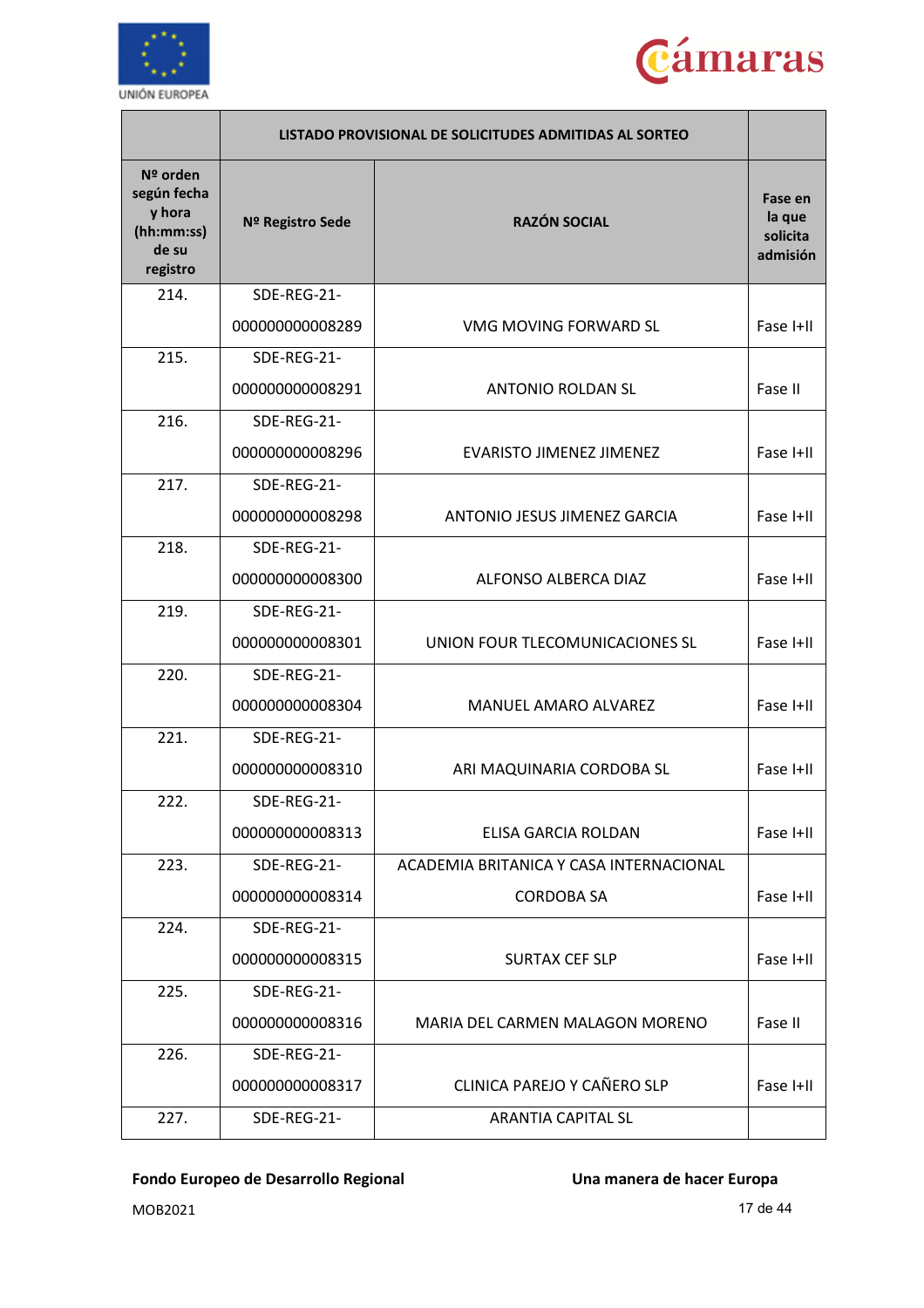



|                                                                      | LISTADO PROVISIONAL DE SOLICITUDES ADMITIDAS AL SORTEO |                                           |                                           |
|----------------------------------------------------------------------|--------------------------------------------------------|-------------------------------------------|-------------------------------------------|
| Nº orden<br>según fecha<br>y hora<br>(hh:mm:ss)<br>de su<br>registro | Nº Registro Sede                                       | <b>RAZÓN SOCIAL</b>                       | Fase en<br>la que<br>solicita<br>admisión |
|                                                                      | 000000000008319                                        |                                           | Fase I+II                                 |
| 228.                                                                 | SDE-REG-21-                                            | CORPORACION EMPRESARIAL VALDIVIA GONZALEZ |                                           |
|                                                                      | 000000000008320                                        | <b>SL</b>                                 | Fase I+II                                 |
| 229.                                                                 | SDE-REG-21-                                            |                                           |                                           |
|                                                                      | 000000000008324                                        | <b>MARINA MONTES VALENTIN</b>             | Fase I+II                                 |
| 230.                                                                 | SDE-REG-21-                                            |                                           |                                           |
|                                                                      | 000000000008333                                        | ANA BELEN RUIZ SANCHEZ                    | Fase I+II                                 |
| 231.                                                                 | SDE-REG-21-                                            |                                           |                                           |
|                                                                      | 000000000008335                                        | <b>GRUPO BODEGAS MEZQUITA SL</b>          | Fase I+II                                 |
| 232.                                                                 | SDE-REG-21-                                            |                                           |                                           |
|                                                                      | 000000000008336                                        | BEGOÑA CANALEJO MORENO                    | Fase I+II                                 |
| 233.                                                                 | SDE-REG-21-                                            |                                           |                                           |
|                                                                      | 000000000008337                                        | DC 7 AMERICAN DINNER'S 2012 SL            | Fase I+II                                 |
| 234.                                                                 | SDE-REG-21-                                            |                                           |                                           |
|                                                                      | 000000000008338                                        | <b>INNOVACION EN CARROCERIA SL</b>        | Fase I+II                                 |
| 235.                                                                 | SDE-REG-21-                                            |                                           |                                           |
|                                                                      | 000000000008349                                        | <b>GOLDPIER SL</b>                        | Fase I+II                                 |
| 236.                                                                 | SDE-REG-21-                                            |                                           |                                           |
|                                                                      | 000000000008353                                        | FACOMA 2005 SL                            | Fase I+II                                 |
| 237.                                                                 | SDE-REG-21-                                            |                                           |                                           |
|                                                                      | 000000000008354                                        | CORDOBA LANGUAGE CENTRE SL                | Fase I+II                                 |
| 238.                                                                 | SDE-REG-21-                                            |                                           |                                           |
|                                                                      | 000000000008357                                        | <b>ALUMVI SL</b>                          | Fase I+II                                 |
| 239.                                                                 | SDE-REG-21-                                            |                                           |                                           |
|                                                                      | 000000000008358                                        | DAGWTC INTERNATIONAL SL                   | Fase I+II                                 |
| 240.                                                                 | SDE-REG-21-                                            |                                           |                                           |
|                                                                      | 000000000008360                                        | ASOC DE EMPRESARIOS DE FUENTE PALMERA     | Fase I+II                                 |

 $MOB2021$  and  $18 \text{ de } 44$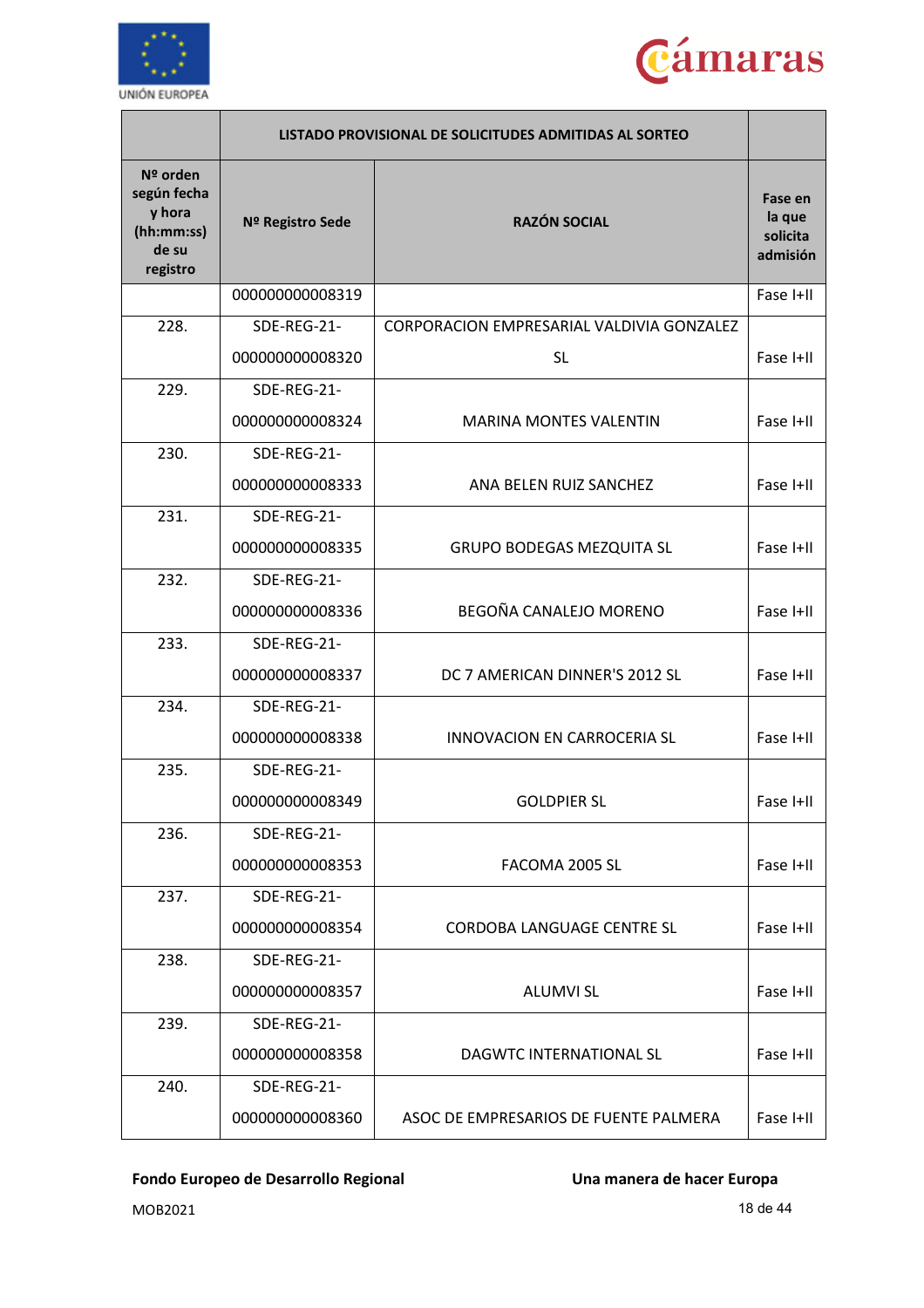



|                                                                      | LISTADO PROVISIONAL DE SOLICITUDES ADMITIDAS AL SORTEO |                                         |                                           |
|----------------------------------------------------------------------|--------------------------------------------------------|-----------------------------------------|-------------------------------------------|
| Nº orden<br>según fecha<br>y hora<br>(hh:mm:ss)<br>de su<br>registro | Nº Registro Sede                                       | <b>RAZÓN SOCIAL</b>                     | Fase en<br>la que<br>solicita<br>admisión |
| 241.                                                                 | SDE-REG-21-                                            |                                         |                                           |
|                                                                      | 000000000008367                                        | <b>CONTRACTS &amp; INTERIORS SL</b>     | Fase I+II                                 |
| 242.                                                                 | SDE-REG-21-                                            |                                         |                                           |
|                                                                      | 000000000008368                                        | NEW GAMING SPAIN SL                     | Fase I+II                                 |
| 243.                                                                 | SDE-REG-21-                                            |                                         |                                           |
|                                                                      | 000000000008370                                        | <b>ASEMCOVI SL</b>                      | Fase I+II                                 |
| 244.                                                                 | SDE-REG-21-                                            |                                         |                                           |
|                                                                      | 000000000008373                                        | EDDY CARMENZA MURIEL ORTEGA             | Fase I+II                                 |
| 245.                                                                 | SDE-REG-21-                                            |                                         |                                           |
|                                                                      | 000000000008374                                        | <b>CRISOLAR SA</b>                      | Fase I+II                                 |
| 246.                                                                 | SDE-REG-21-                                            |                                         |                                           |
|                                                                      | 000000000008376                                        | MARIA ANGELES SALAS JIMENEZ             | Fase I+II                                 |
| 247.                                                                 | SDE-REG-21-                                            |                                         |                                           |
|                                                                      | 000000000008377                                        | <b>VIAFUEL SL</b>                       | Fase I+II                                 |
| 248.                                                                 | SDE-REG-21-                                            |                                         |                                           |
|                                                                      | 000000000008378                                        | ATICO 07 S.L.                           | Fase I+II                                 |
| 249.                                                                 | SDE-REG-21-                                            |                                         |                                           |
|                                                                      | 000000000008379                                        | <b>EMILIANA GARCIA MARQUEZ</b>          | Fase I+II                                 |
| 250.                                                                 | SDE-REG-21-                                            |                                         |                                           |
|                                                                      | 000000000008380                                        | <b>ZUM CREATIVOS SL</b>                 | Fase I+II                                 |
| 251.                                                                 | SDE-REG-21-                                            |                                         |                                           |
|                                                                      | 000000000008381                                        | MOHEDANO ESTUDIO ARQUITECTURA SLP       | Fase I+II                                 |
| 252.                                                                 | SDE-REG-21-                                            |                                         |                                           |
|                                                                      | 000000000008384                                        | <b>JUAN DIEGO AGUILAR CORDERO</b>       | Fase I+II                                 |
| 253.                                                                 | SDE-REG-21-                                            | APLICACIONES Y PROYECTOS PERSONALIZADOS |                                           |
|                                                                      | 000000000008386                                        | DEL SUR SL                              | Fase I+II                                 |
| 254.                                                                 | SDE-REG-21-                                            | <b>HIGAR NOVIAS SL</b>                  |                                           |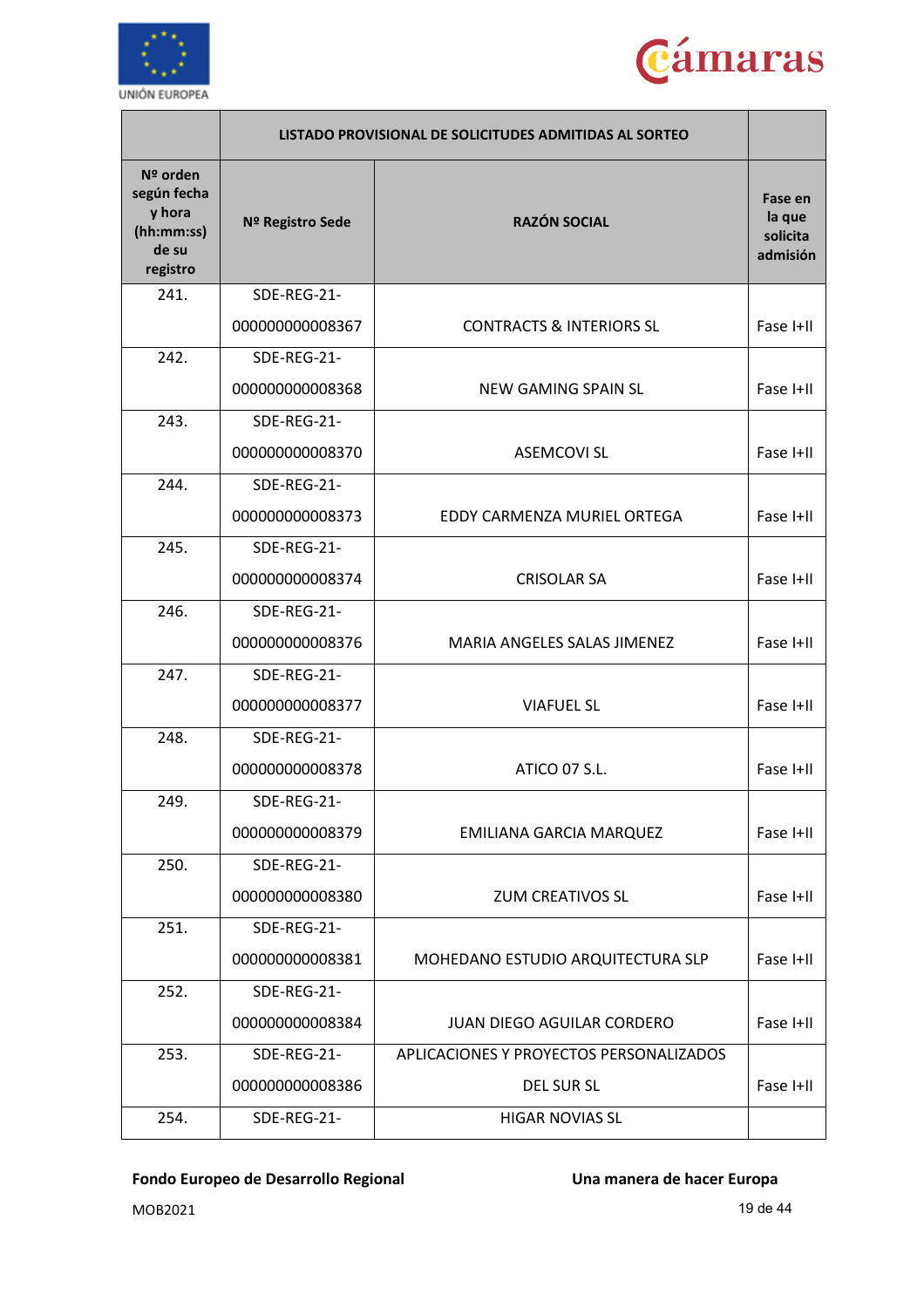



|                                                                      | LISTADO PROVISIONAL DE SOLICITUDES ADMITIDAS AL SORTEO |                                             |                                           |
|----------------------------------------------------------------------|--------------------------------------------------------|---------------------------------------------|-------------------------------------------|
| Nº orden<br>según fecha<br>y hora<br>(hh:mm:ss)<br>de su<br>registro | Nº Registro Sede                                       | <b>RAZÓN SOCIAL</b>                         | Fase en<br>la que<br>solicita<br>admisión |
|                                                                      | 000000000008388                                        |                                             | Fase I+II                                 |
| 255.                                                                 | SDE-REG-21-                                            |                                             |                                           |
|                                                                      | 000000000008390                                        | LOSERCO MALAGA SL                           | Fase I+II                                 |
| 256.                                                                 | SDE-REG-21-                                            |                                             |                                           |
|                                                                      | 000000000008392                                        | SALON DE ESTETICA ROCIO SL                  | Fase I+II                                 |
| 257.                                                                 | SDE-REG-21-                                            |                                             |                                           |
|                                                                      | 000000000008395                                        | <b>HOTEL RESIDENCIA SELU SL</b>             | Fase I+II                                 |
| 258.                                                                 | SDE-REG-21-                                            |                                             |                                           |
|                                                                      | 000000000008396                                        | ASEMCOR SDAD COOP ANDALUZA                  | Fase I+II                                 |
| 259.                                                                 | SDE-REG-21-                                            |                                             |                                           |
|                                                                      | 000000000008397                                        | ADUANAS Y SERVICIOS DE CORDOBA SL           | Fase I+II                                 |
| 260.                                                                 | SDE-REG-21-                                            |                                             |                                           |
|                                                                      | 000000000008400                                        | ALBANY SCHOOL OF ENGLISH SL                 | Fase I+II                                 |
| 261.                                                                 | SDE-REG-21-                                            |                                             |                                           |
|                                                                      | 000000000008401                                        | LOSERCO LOGISTICA Y SERVICIOS DE CORDOBA SL | Fase I+II                                 |
| 262.                                                                 | SDE-REG-21-                                            |                                             |                                           |
|                                                                      | 00000000008404                                         | <b>NOLI FERRETERIA SL</b>                   | Fase I+II                                 |
| 263.                                                                 | SDE-REG-21-                                            |                                             |                                           |
|                                                                      | 000000000008405                                        | ALVARO FERNANDEZ RUBIO                      | Fase I+II                                 |
| 264.                                                                 | SDE-REG-21-                                            |                                             |                                           |
|                                                                      | 000000000008407                                        | <b>INVERSER MJ CORDOBA SL</b>               | Fase I+II                                 |
| 265.                                                                 | SDE-REG-21-                                            |                                             |                                           |
|                                                                      | 000000000008408                                        | ALBERTO CASAS DE LA ASUNCION                | Fase I+II                                 |
| 266.                                                                 | SDE-REG-21-                                            |                                             |                                           |
|                                                                      | 000000000008413                                        | BARBARA GONZALEZ MENDEZ                     | Fase I+II                                 |
| 267.                                                                 | SDE-REG-21-                                            |                                             |                                           |
|                                                                      | 000000000008416                                        | RAFAEL CUESTA BERCHEZ                       | Fase I+II                                 |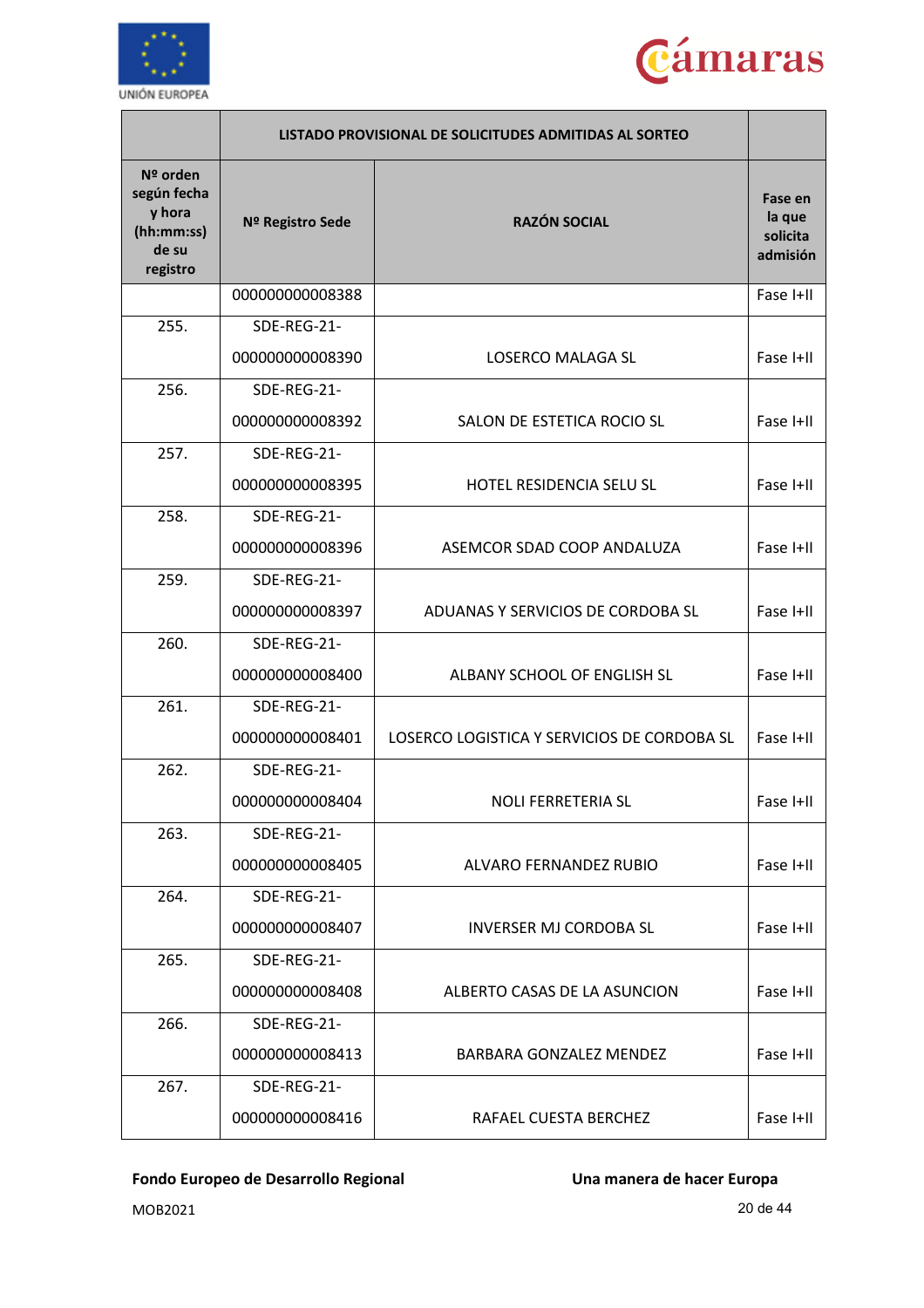



|                                                                      |                  | LISTADO PROVISIONAL DE SOLICITUDES ADMITIDAS AL SORTEO |                                           |
|----------------------------------------------------------------------|------------------|--------------------------------------------------------|-------------------------------------------|
| Nº orden<br>según fecha<br>y hora<br>(hh:mm:ss)<br>de su<br>registro | Nº Registro Sede | <b>RAZÓN SOCIAL</b>                                    | Fase en<br>la que<br>solicita<br>admisión |
| 268.                                                                 | SDE-REG-21-      |                                                        |                                           |
|                                                                      | 000000000008419  | SARA MARIA OSTOS MACHADO                               | Fase I+II                                 |
| 269.                                                                 | SDE-REG-21-      |                                                        |                                           |
|                                                                      | 000000000008421  | MANUEL CARRILLO E HIJOS SL                             | Fase I+II                                 |
| 270.                                                                 | SDE-REG-21-      | NUKLEÖ CONSUMIBLES & MATERIAL                          |                                           |
|                                                                      | 000000000008424  | <b>INFORMATICO SL</b>                                  | Fase I+II                                 |
| 271.                                                                 | SDE-REG-21-      |                                                        |                                           |
|                                                                      | 000000000008425  | <b>BEATRIZ GARRIDO LEON</b>                            | Fase I+II                                 |
| 272.                                                                 | SDE-REG-21-      |                                                        |                                           |
|                                                                      | 000000000008427  | TOPLEVEL SOLUCIONES INFORMATICAS SL                    | Fase I+II                                 |
| 273.                                                                 | SDE-REG-21-      |                                                        |                                           |
|                                                                      | 000000000008428  | <b>MUEBLES MUCOR S.L.</b>                              | Fase I+II                                 |
| 274.                                                                 | SDE-REG-21-      |                                                        |                                           |
|                                                                      | 000000000008429  | EL CHESTER SHOP, S.L.                                  | Fase I+II                                 |
| 275.                                                                 | SDE-REG-21-      |                                                        |                                           |
|                                                                      | 000000000008431  | JOSÉ RAFAEL MADUEÑO JURADO                             | Fase I+II                                 |
| 276.                                                                 | SDE-REG-21-      |                                                        |                                           |
|                                                                      | 000000000008432  | <b>VIAJES PALMASUR SL</b>                              | Fase I+II                                 |
| 277.                                                                 | SDE-REG-21-      |                                                        |                                           |
|                                                                      | 000000000008434  | ROSA MARIA OJEDA PRIETO                                | Fase I+II                                 |
| 278.                                                                 | SDE-REG-21-      |                                                        |                                           |
|                                                                      | 000000000008435  | MIGUEL ANGEL YEPES LUCENA                              | Fase I+II                                 |
| 279.                                                                 | SDE-REG-21-      |                                                        |                                           |
|                                                                      | 000000000008438  | DISTRIBUCIONES DIEGO CANALS SL                         | Fase I+II                                 |
| 280.                                                                 | SDE-REG-21-      |                                                        |                                           |
|                                                                      | 000000000008441  | BLASAN HOGAR Y LENCERIA S COOP AND                     | Fase I+II                                 |
| 281.                                                                 | SDE-REG-21-      | <b>ENCIMERAS LOS ARENALES SL</b>                       |                                           |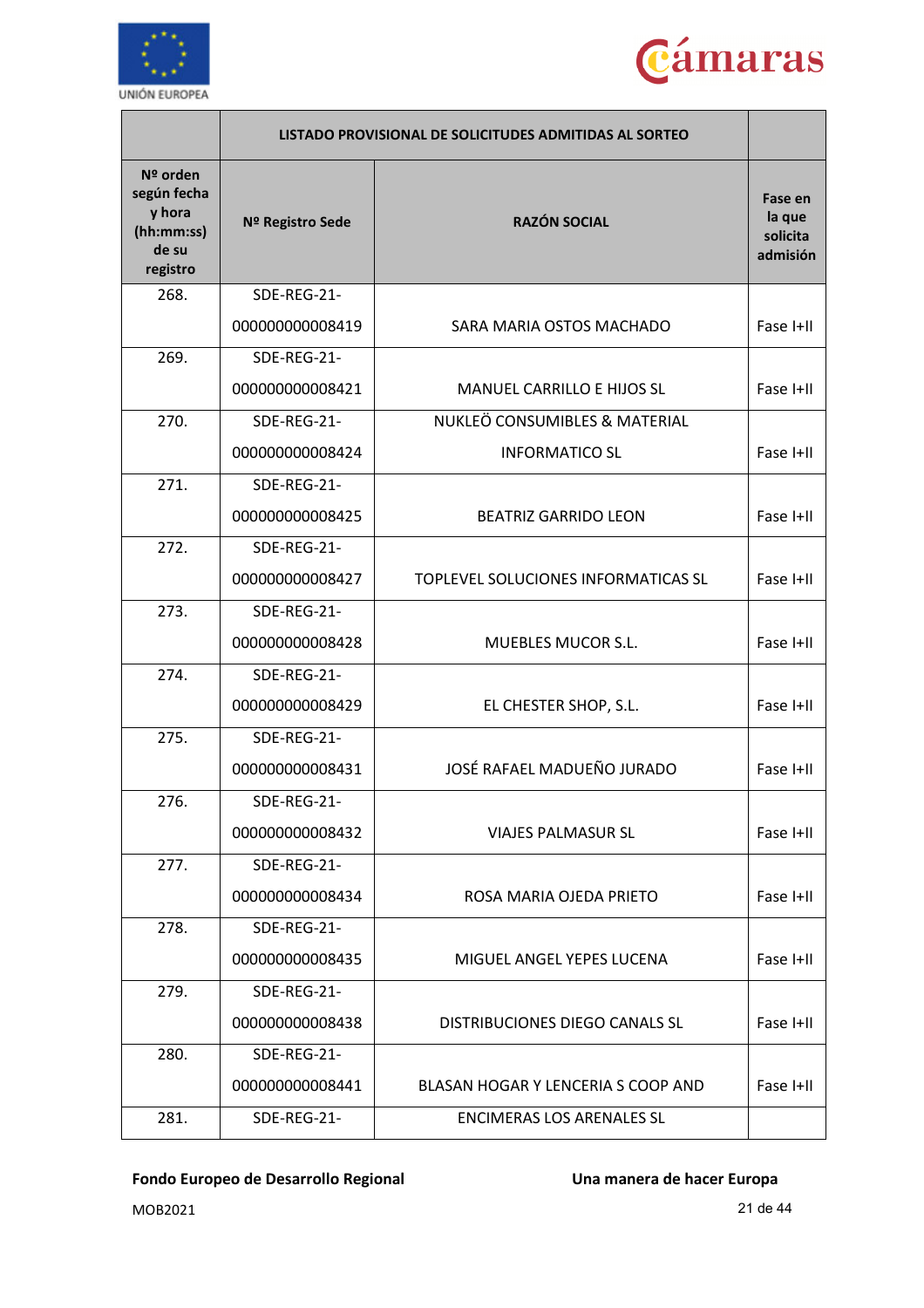



|                                                                      | LISTADO PROVISIONAL DE SOLICITUDES ADMITIDAS AL SORTEO |                                            |                                           |
|----------------------------------------------------------------------|--------------------------------------------------------|--------------------------------------------|-------------------------------------------|
| Nº orden<br>según fecha<br>y hora<br>(hh:mm:ss)<br>de su<br>registro | Nº Registro Sede                                       | <b>RAZÓN SOCIAL</b>                        | Fase en<br>la que<br>solicita<br>admisión |
|                                                                      | 000000000008443                                        |                                            | Fase I+II                                 |
| 282.                                                                 | SDE-REG-21-                                            |                                            |                                           |
|                                                                      | 000000000008444                                        | NETTRANS NETWORK SL                        | Fase I+II                                 |
| 283.                                                                 | SDE-REG-21-                                            |                                            |                                           |
|                                                                      | 000000000008446                                        | ANTONIA MACHADO GUISADO                    | Fase I+II                                 |
| 284.                                                                 | SDE-REG-21-                                            |                                            |                                           |
|                                                                      | 000000000008448                                        | ANA MARIA LUCANO ALCAIDE                   | Fase I+II                                 |
| 285.                                                                 | SDE-REG-21-                                            |                                            |                                           |
|                                                                      | 000000000008453                                        | <b>FEDERICO ALFIERI</b>                    | Fase I+II                                 |
| 286.                                                                 | SDE-REG-21-                                            |                                            |                                           |
|                                                                      | 000000000008459                                        | <b>GRUPO ASTICOL SL</b>                    | Fase I+II                                 |
| 287.                                                                 | SDE-REG-21-                                            |                                            |                                           |
|                                                                      | 000000000008460                                        | PROYECTOS INMOBILIARIOS PIEDRAVISTA SL     | Fase I+II                                 |
| 288.                                                                 | SDE-REG-21-                                            |                                            |                                           |
|                                                                      | 000000000008462                                        | CENTRO DE FORMACION VIAL VENECIA SL        | Fase I+II                                 |
| 289.                                                                 | SDE-REG-21-                                            |                                            |                                           |
|                                                                      | 000000000008465                                        | ELENA CABRERA CUEVAS                       | Fase I+II                                 |
| 290.                                                                 | SDE-REG-21-                                            |                                            |                                           |
|                                                                      | 000000000008466                                        | <b>JESUS ADAME FERNANDEZ</b>               | Fase I+II                                 |
| 291.                                                                 | SDE-REG-21-                                            |                                            |                                           |
|                                                                      | 000000000008467                                        | <b>INVERSIONES PATRIMONIALES IBERO SL</b>  | Fase I+II                                 |
| 292.                                                                 | SDE-REG-21-                                            |                                            |                                           |
|                                                                      | 000000000008468                                        | ANA CANTON CASTILLO                        | Fase I+II                                 |
| 293.                                                                 | SDE-REG-21-                                            |                                            |                                           |
|                                                                      | 000000000008469                                        | <b>JAVIER TAPIA GIL</b>                    | Fase I+II                                 |
| 294.                                                                 | SDE-REG-21-                                            |                                            |                                           |
|                                                                      | 000000000008475                                        | CENTRO DE ESTETICA JOLIE, ENTIDAD SIN P.J. | Fase I+II                                 |

MOB2021 22 de 44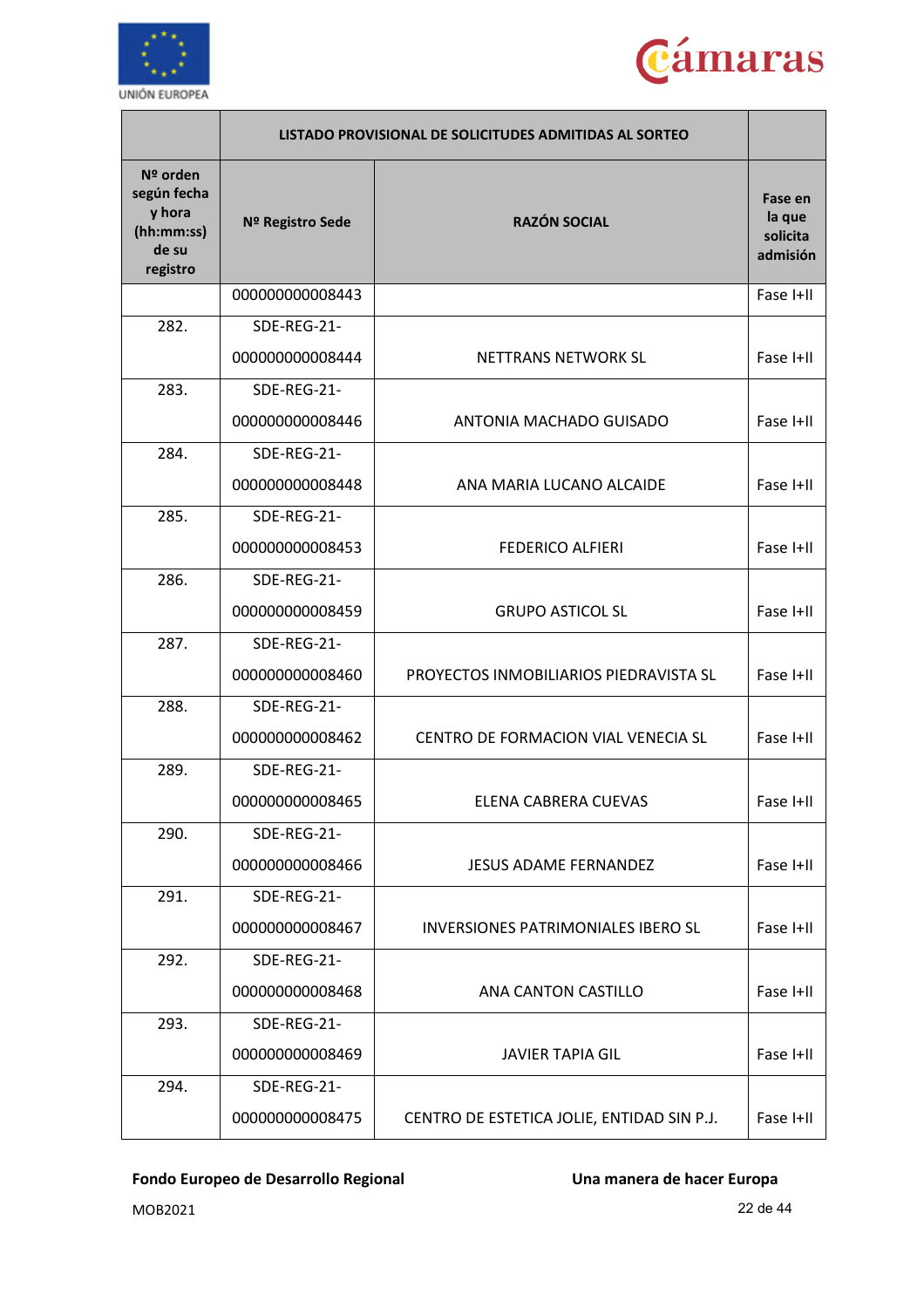



|                                                                      | LISTADO PROVISIONAL DE SOLICITUDES ADMITIDAS AL SORTEO |                                    |                                           |
|----------------------------------------------------------------------|--------------------------------------------------------|------------------------------------|-------------------------------------------|
| Nº orden<br>según fecha<br>y hora<br>(hh:mm:ss)<br>de su<br>registro | Nº Registro Sede                                       | <b>RAZÓN SOCIAL</b>                | Fase en<br>la que<br>solicita<br>admisión |
| 295.                                                                 | SDE-REG-21-                                            |                                    |                                           |
|                                                                      | 000000000008480                                        | <b>GOVACONS PEDROCHES SL</b>       | Fase I+II                                 |
| 296.                                                                 | SDE-REG-21-                                            |                                    |                                           |
|                                                                      | 000000000008481                                        | <b>FABRICA EL CHATO CB</b>         | Fase I+II                                 |
| 297.                                                                 | SDE-REG-21-                                            |                                    |                                           |
|                                                                      | 000000000008484                                        | COMERCIAL JIJONA DE CORDOBA SL     | Fase I+II                                 |
| 298.                                                                 | SDE-REG-21-                                            |                                    |                                           |
|                                                                      | 000000000008485                                        | MARIA CRISTINA RUANO RIVERA        | Fase I+II                                 |
| 299.                                                                 | SDE-REG-21-                                            |                                    |                                           |
|                                                                      | 000000000008486                                        | PONTE EL CALCETIN SL               | Fase I+II                                 |
| 300.                                                                 | SDE-REG-21-                                            |                                    |                                           |
|                                                                      | 000000000008491                                        | <b>JAVIER SANCHEZ CRIADO</b>       | Fase I+II                                 |
| 301.                                                                 | SDE-REG-21-                                            |                                    |                                           |
|                                                                      | 000000000008492                                        | <b>JACARANDA PAISAJISTAS SL</b>    | Fase I+II                                 |
| 302.                                                                 | SDE-REG-21-                                            |                                    |                                           |
|                                                                      | 000000000008494                                        | SDAD COOP ANDALUZA COLEGIO ESPINAR | Fase I+II                                 |
| 303.                                                                 | SDE-REG-21-                                            |                                    |                                           |
|                                                                      | 000000000008497                                        | SONIA LEON BRAVO                   | Fase I+II                                 |
| 304.                                                                 | SDE-REG-21-                                            |                                    |                                           |
|                                                                      | 000000000008501                                        | EVA MARIA LARA ALBA                | Fase I+II                                 |
| 305.                                                                 | SDE-REG-21-                                            |                                    |                                           |
|                                                                      | 000000000008502                                        | ACADEMIA BLUE DOOR SL              | Fase I+II                                 |
| 306.                                                                 | SDE-REG-21-                                            |                                    |                                           |
|                                                                      | 000000000008505                                        | <b>BABUCHI CB</b>                  | Fase I+II                                 |
| 307.                                                                 | SDE-REG-21-                                            |                                    |                                           |
|                                                                      | 000000000008506                                        | <b>ANTONIO MORENO LUQUE</b>        | Fase I+II                                 |
| 308.                                                                 | SDE-REG-21-                                            | DESATASCOS PUMA SL                 |                                           |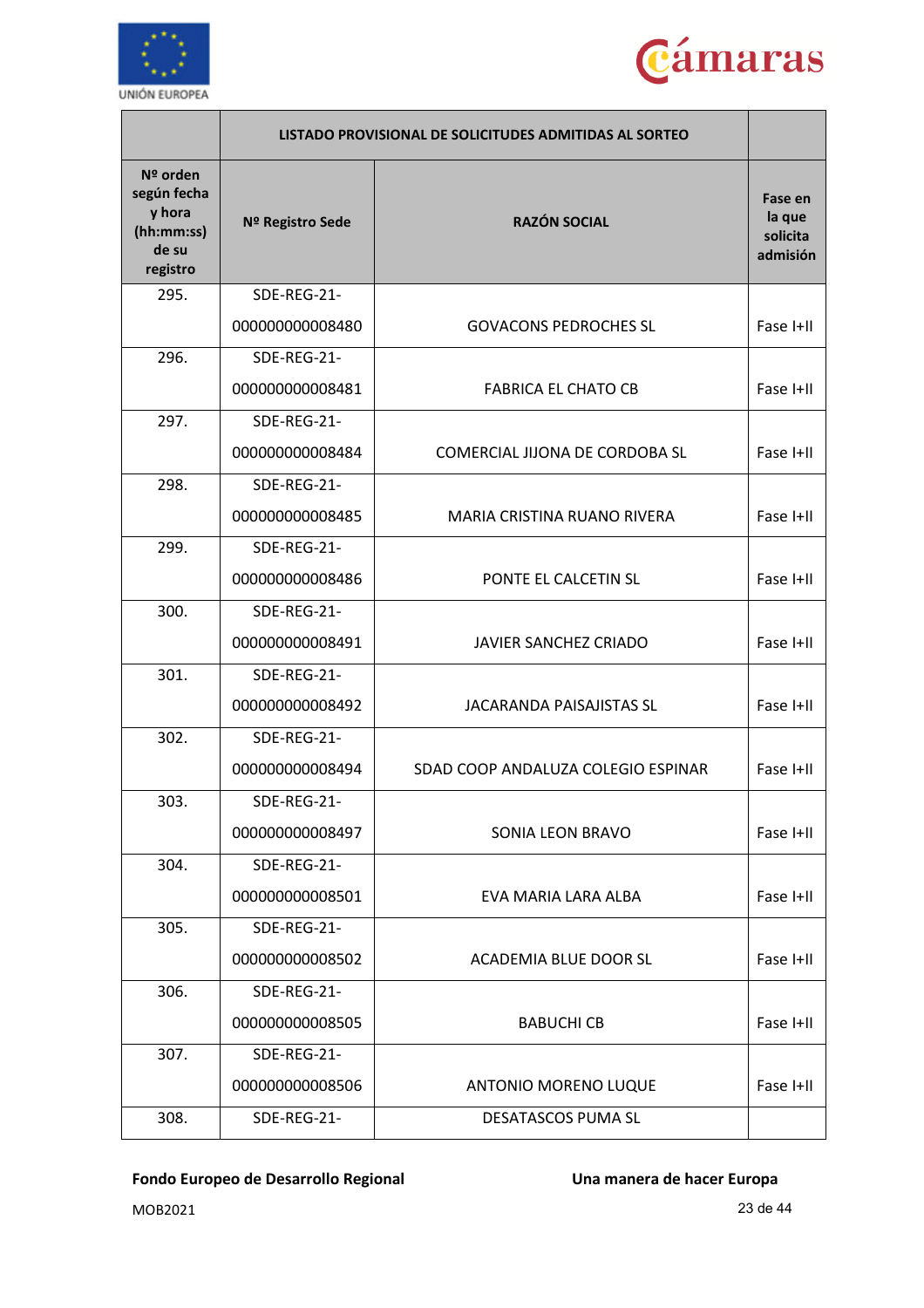



|                                                                      |                  | LISTADO PROVISIONAL DE SOLICITUDES ADMITIDAS AL SORTEO |                                           |
|----------------------------------------------------------------------|------------------|--------------------------------------------------------|-------------------------------------------|
| Nº orden<br>según fecha<br>y hora<br>(hh:mm:ss)<br>de su<br>registro | Nº Registro Sede | <b>RAZÓN SOCIAL</b>                                    | Fase en<br>la que<br>solicita<br>admisión |
|                                                                      | 000000000008508  |                                                        | Fase I+II                                 |
| 309.                                                                 | SDE-REG-21-      |                                                        |                                           |
|                                                                      | 000000000008509  | <b>THOR GLOBAL WORKS SL</b>                            | Fase I+II                                 |
| 310.                                                                 | SDE-REG-21-      |                                                        |                                           |
|                                                                      | 000000000008510  | <b>JUAN LUIS<sup>º</sup> LUQUE BARONA</b>              | Fase I+II                                 |
| 311.                                                                 | SDE-REG-21-      |                                                        |                                           |
|                                                                      | 000000000008511  | TELAS SELECCIÓN VICENTE S.L.                           | Fase I+II                                 |
| 312.                                                                 | SDE-REG-21-      |                                                        |                                           |
|                                                                      | 000000000008521  | ANDALUZA DE PELICULADOS SL                             | Fase I+II                                 |
| 313.                                                                 | SDE-REG-21-      |                                                        |                                           |
|                                                                      | 000000000008523  | SOLEDAD MARIN DOMINGUEZ                                | Fase I+II                                 |
| 314.                                                                 | SDE-REG-21-      |                                                        |                                           |
|                                                                      | 000000000008526  | <b>GRUAS ASISCOR SL</b>                                | Fase I+II                                 |
| 315.                                                                 | SDE-REG-21-      |                                                        |                                           |
|                                                                      | 000000000008529  | <b>INCRONO SIGLO XXI SL</b>                            | Fase I+II                                 |
| 316.                                                                 | SDE-REG-21-      |                                                        |                                           |
|                                                                      | 000000000008530  | SOCIEDAD OPERADORA LOGISTICA AVANCE SA                 | Fase I+II                                 |
| 317.                                                                 | SDE-REG-21-      |                                                        |                                           |
|                                                                      | 000000000008531  | HEUREKA PROYECTOS EDUCATIVOS S.C.                      | Fase I+II                                 |
| 318.                                                                 | SDE-REG-21-      |                                                        |                                           |
|                                                                      | 000000000008534  | UNION DE EMPRESARIOS DE MONTILLA                       | Fase I+II                                 |
| 319.                                                                 | SDE-REG-21-      |                                                        |                                           |
|                                                                      | 000000000008536  | FUENTE DE LA SALUD DE CORDOBA, S.L.                    | Fase I+II                                 |
| 320.                                                                 | SDE-REG-21-      |                                                        |                                           |
|                                                                      | 000000000008537  | MANUELA MORENO HIDALGO                                 | Fase I+II                                 |
| 321.                                                                 | SDE-REG-21-      |                                                        |                                           |
|                                                                      | 000000000008542  | SANDRA MARQUEZ YELAMO                                  | Fase I+II                                 |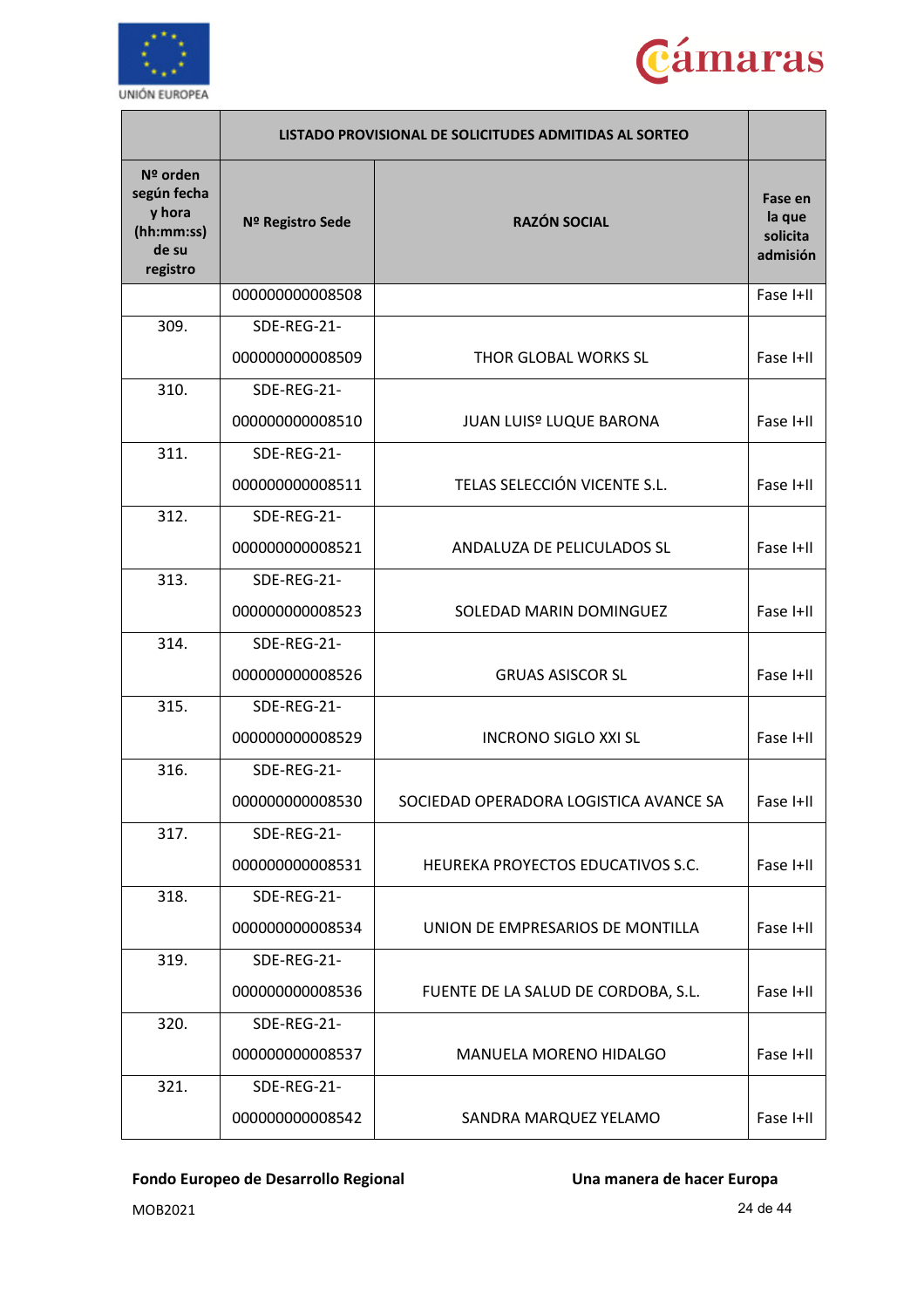



|                                                                      | LISTADO PROVISIONAL DE SOLICITUDES ADMITIDAS AL SORTEO |                                               |                                           |
|----------------------------------------------------------------------|--------------------------------------------------------|-----------------------------------------------|-------------------------------------------|
| Nº orden<br>según fecha<br>y hora<br>(hh:mm:ss)<br>de su<br>registro | Nº Registro Sede                                       | <b>RAZÓN SOCIAL</b>                           | Fase en<br>la que<br>solicita<br>admisión |
| 322.                                                                 | SDE-REG-21-                                            |                                               |                                           |
|                                                                      | 000000000008543                                        | SOLAR DEL VALLE INGENIERIA E INSTALACIONES SL | Fase I+II                                 |
| 323.                                                                 | SDE-REG-21-                                            |                                               |                                           |
|                                                                      | 000000000008546                                        | JOSE CARLOS PINEDA MUÑOZ                      | Fase I+II                                 |
| 324.                                                                 | SDE-REG-21-                                            |                                               |                                           |
|                                                                      | 000000000008551                                        | MULTISERVICIOS DEL HOGAR CORDOBA SL           | Fase I+II                                 |
| 325.                                                                 | SDE-REG-21-                                            |                                               |                                           |
|                                                                      | 000000000008552                                        | AGRICOLA ALBAMONTE SL                         | Fase I+II                                 |
| 326.                                                                 | SDE-REG-21-                                            |                                               |                                           |
|                                                                      | 000000000008553                                        | ANTONIO MOLINA ROMERO                         | Fase I+II                                 |
| 327.                                                                 | SDE-REG-21-                                            |                                               |                                           |
|                                                                      | 000000000008555                                        | <b>TOMAS TAPIA JIMENEZ</b>                    | Fase I+II                                 |
| 328.                                                                 | SDE-REG-21-                                            |                                               |                                           |
|                                                                      | 000000000008556                                        | PEDRO MORENO ARROYO                           | Fase I+II                                 |
| 329.                                                                 | SDE-REG-21-                                            |                                               |                                           |
|                                                                      | 000000000008557                                        | <b>CEREALES Y TIERRAS DEL SUR SL</b>          | Fase I+II                                 |
| 330.                                                                 | SDE-REG-21-                                            |                                               |                                           |
|                                                                      | 000000000008560                                        | RAFAEL RODRIGUEZ ARRANZ                       | Fase I+II                                 |
| 331.                                                                 | SDE-REG-21-                                            |                                               |                                           |
|                                                                      | 000000000008561                                        | <b>ONIMAGIN TECHNOLOGIES SCA</b>              | Fase I+II                                 |
| 332.                                                                 | SDE-REG-21-                                            |                                               |                                           |
|                                                                      | 000000000008562                                        | PLA HERMANOS CB                               | Fase I+II                                 |
| 333.                                                                 | SDE-REG-21-                                            |                                               |                                           |
|                                                                      | 000000000008563                                        | <b>JOSE ANTONIO FIGUEROLA LOPEZ</b>           | Fase I+II                                 |
| 334.                                                                 | SDE-REG-21-                                            |                                               |                                           |
|                                                                      | 000000000008564                                        | ARIDOS YUSBER SL                              | Fase I+II                                 |
| 335.                                                                 | SDE-REG-21-                                            | <b>GRUPO REPARCAR 2018 SL</b>                 |                                           |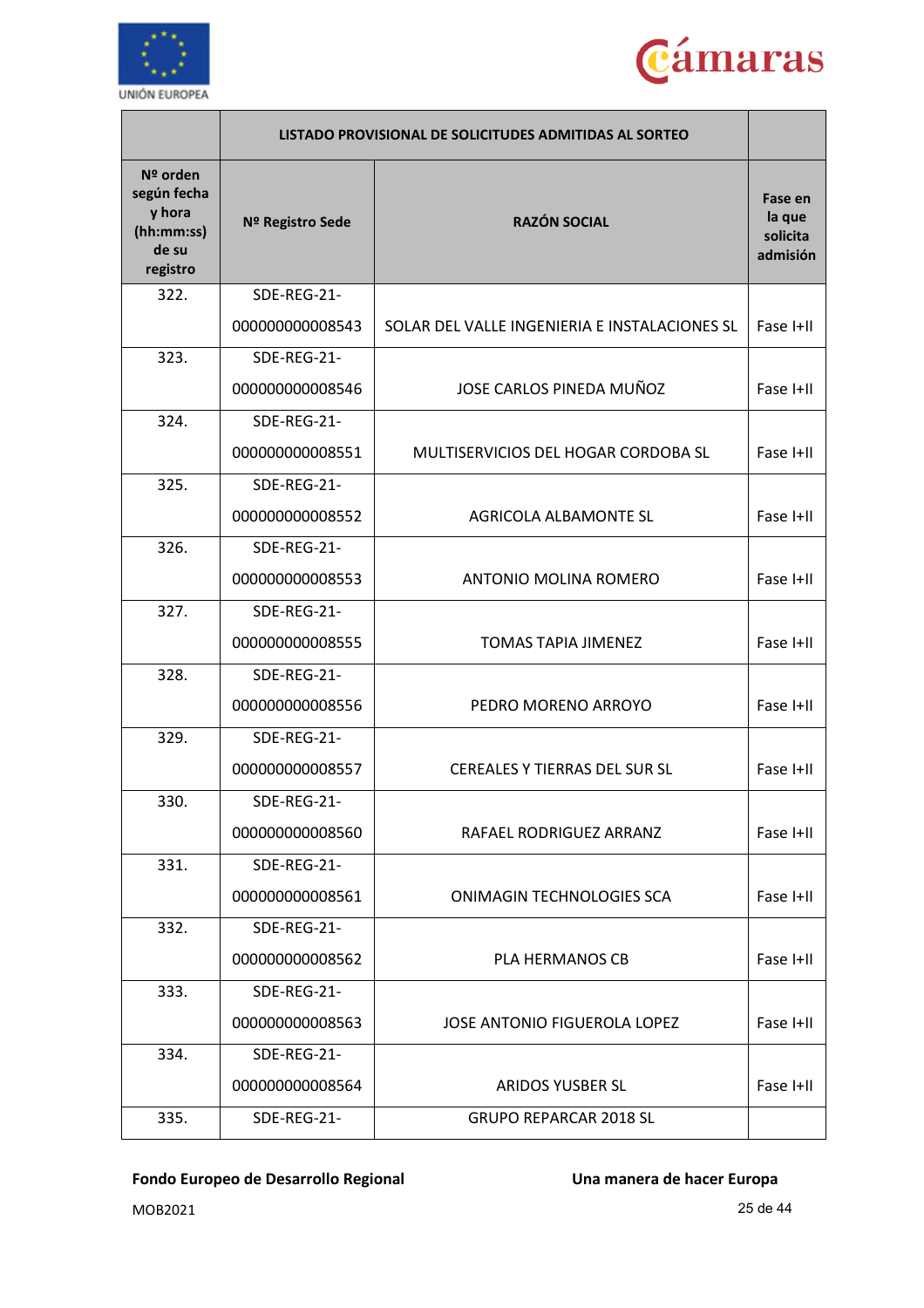



|                                                                      |                  | LISTADO PROVISIONAL DE SOLICITUDES ADMITIDAS AL SORTEO |                                           |
|----------------------------------------------------------------------|------------------|--------------------------------------------------------|-------------------------------------------|
| Nº orden<br>según fecha<br>y hora<br>(hh:mm:ss)<br>de su<br>registro | Nº Registro Sede | <b>RAZÓN SOCIAL</b>                                    | Fase en<br>la que<br>solicita<br>admisión |
|                                                                      | 000000000008569  |                                                        | Fase I+II                                 |
| 336.                                                                 | SDE-REG-21-      |                                                        |                                           |
|                                                                      | 000000000008570  | CETISUR FERNAN NUÑEZ SL                                | Fase I+II                                 |
| 337.                                                                 | SDE-REG-21-      |                                                        |                                           |
|                                                                      | 000000000008572  | HG FURNITURE BUSINESS CORPORATION SL                   | Fase I+II                                 |
| 338.                                                                 | SDE-REG-21-      |                                                        |                                           |
|                                                                      | 000000000008573  | <b>GOLD FILLED CORDOBA JOYEROS SL</b>                  | Fase I+II                                 |
| 339.                                                                 | SDE-REG-21-      |                                                        |                                           |
|                                                                      | 000000000008576  | <b>ESPECIALIDADES CASTRO MATA SL</b>                   | Fase I+II                                 |
| 340.                                                                 | SDE-REG-21-      |                                                        |                                           |
|                                                                      | 000000000008578  | <b>STOCK PADEL SL</b>                                  | Fase I+II                                 |
| 341.                                                                 | SDE-REG-21-      |                                                        |                                           |
|                                                                      | 000000000008585  | ALBERTO MALDONADO MOLINA                               | Fase I+II                                 |
| 342.                                                                 | SDE-REG-21-      |                                                        |                                           |
|                                                                      | 000000000008586  | <b>BELALCAZAR GESTION SL</b>                           | Fase I+II                                 |
| 343.                                                                 | SDE-REG-21-      |                                                        |                                           |
|                                                                      | 000000000008589  | <b>COVIP CONTROL LOGISTICO SL</b>                      | Fase I+II                                 |
| 344.                                                                 | SDE-REG-21-      |                                                        |                                           |
|                                                                      | 000000000008590  | PAPELES Y PLASTICOS BERNABEU SL                        | Fase I+II                                 |
| 345.                                                                 | SDE-REG-21-      |                                                        |                                           |
|                                                                      | 000000000008591  | <b>CONGELADOS DIAZ SL</b>                              | Fase I+II                                 |
| 346.                                                                 | SDE-REG-21-      |                                                        |                                           |
|                                                                      | 000000000008595  | <b>BENITO BRAVO RODRIGUEZ</b>                          | Fase I+II                                 |
| 347.                                                                 | SDE-REG-21-      |                                                        |                                           |
|                                                                      | 000000000008600  | RUMAGO INICIATIVAS SL                                  | Fase I+II                                 |
| 348.                                                                 | SDE-REG-21-      |                                                        |                                           |
|                                                                      | 000000000008605  | <b>BLITZSCALE SL</b>                                   | Fase I+II                                 |

MOB2021 26 de 44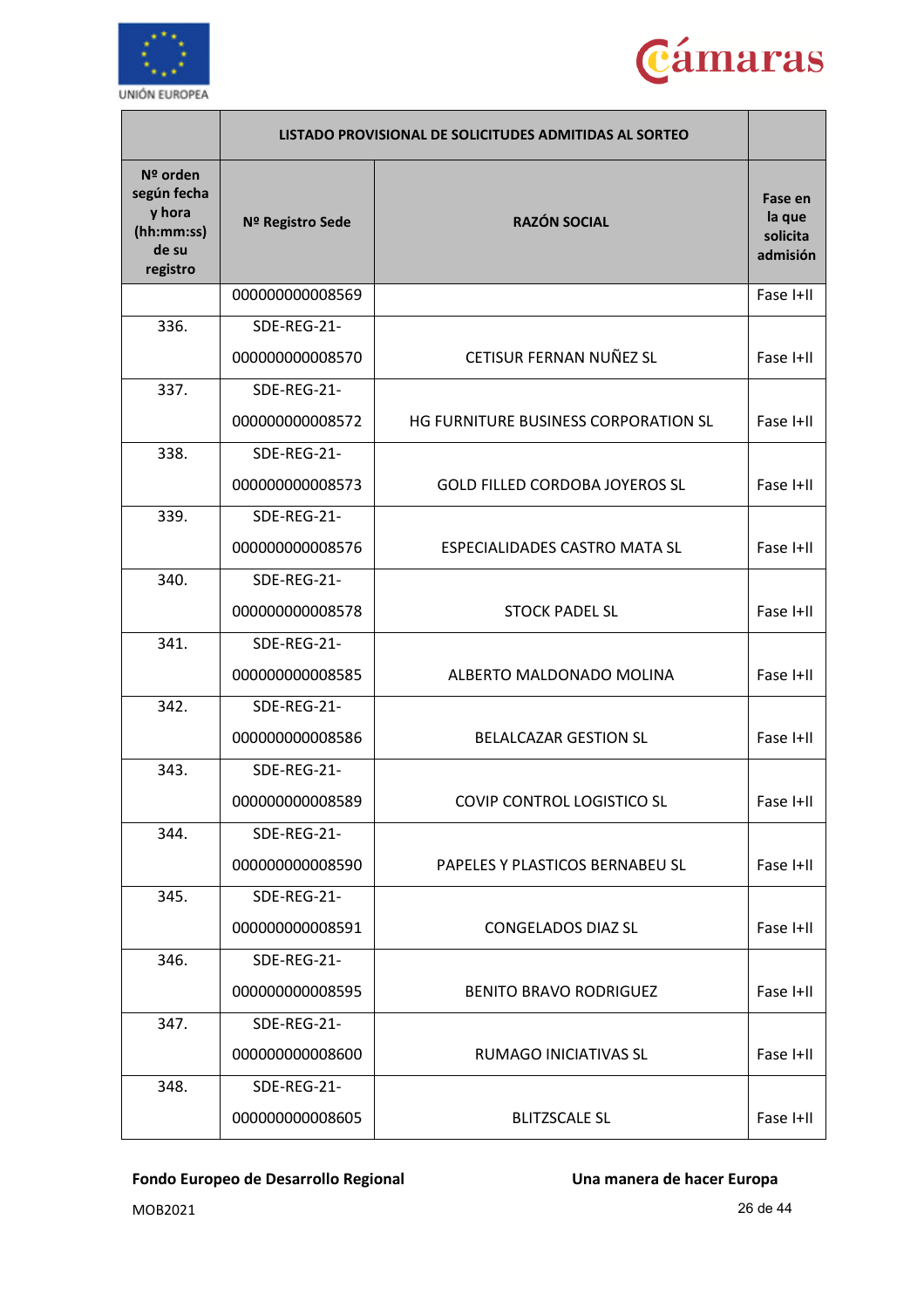



|                                                                        | LISTADO PROVISIONAL DE SOLICITUDES ADMITIDAS AL SORTEO |                                            |                                           |
|------------------------------------------------------------------------|--------------------------------------------------------|--------------------------------------------|-------------------------------------------|
| $No$ orden<br>según fecha<br>y hora<br>(hh:mm:ss)<br>de su<br>registro | Nº Registro Sede                                       | <b>RAZÓN SOCIAL</b>                        | Fase en<br>la que<br>solicita<br>admisión |
| 349.                                                                   | SDE-REG-21-                                            |                                            |                                           |
|                                                                        | 000000000008610                                        | <b>OXO BRILLANTE SL</b>                    | Fase I+II                                 |
| 350.                                                                   | SDE-REG-21-                                            |                                            |                                           |
|                                                                        | 000000000008616                                        | <b>GARCIA PEDRAZA GRUPO EMPRENDEDOR SL</b> | Fase I+II                                 |
| 351.                                                                   | SDE-REG-21-                                            |                                            |                                           |
|                                                                        | 000000000008630                                        | <b>GESTION TURISTICA Y EVENTOS SL</b>      | Fase I+II                                 |
| 352.                                                                   | SDE-REG-21-                                            |                                            |                                           |
|                                                                        | 000000000008631                                        | QUESERIA FUENTE LA SIERRA SL               | Fase I+II                                 |
| 353.                                                                   | SDE-REG-21-                                            |                                            |                                           |
|                                                                        | 000000000008633                                        | DANIEL ANTONIO GALLEGOS RUIZ               | Fase I+II                                 |
| 354.                                                                   | SDE-REG-21-                                            |                                            |                                           |
|                                                                        | 000000000008647                                        | INICIATIVAS Y SERVICIOS DE CORDOBA 2015 SL | Fase I+II                                 |
| 355.                                                                   | SDE-REG-21-                                            |                                            |                                           |
|                                                                        | 000000000008650                                        | SAVFE SERVICIOS GENERALES SL               | Fase I+II                                 |
| 356.                                                                   | SDE-REG-21-                                            |                                            |                                           |
|                                                                        | 000000000008652                                        | SUMINISTROS ELECTRICOS HERPER SL           | Fase I+II                                 |
| 357.                                                                   | SDE-REG-21-                                            | MARIA PAZ AGUILAR ASESORAMIENTO Y          |                                           |
|                                                                        | 000000000008653                                        | <b>CONSULTORIA DE EMPRESAS SL</b>          | Fase I+II                                 |
| 358.                                                                   | SDE-REG-21-                                            |                                            |                                           |
|                                                                        | 000000000008654                                        | MARI PAZ AGUILAR VELASCO                   | Fase I+II                                 |
| 359.                                                                   | SDE-REG-21-                                            |                                            |                                           |
|                                                                        | 000000000008656                                        | ULTRAMARINO GOURMET SL                     | Fase I+II                                 |
| 360.                                                                   | SDE-REG-21-                                            |                                            |                                           |
|                                                                        | 000000000008657                                        | <b>COMERCIAL AGROCOR SA</b>                | Fase I+II                                 |
| 361.                                                                   | SDE-REG-21-                                            |                                            |                                           |
|                                                                        | 000000000008659                                        | <b>CARMEN MORENO LOPEZ</b>                 | Fase I+II                                 |
| 362.                                                                   | SDE-REG-21-                                            | <b>AUTONAGAR SL</b>                        |                                           |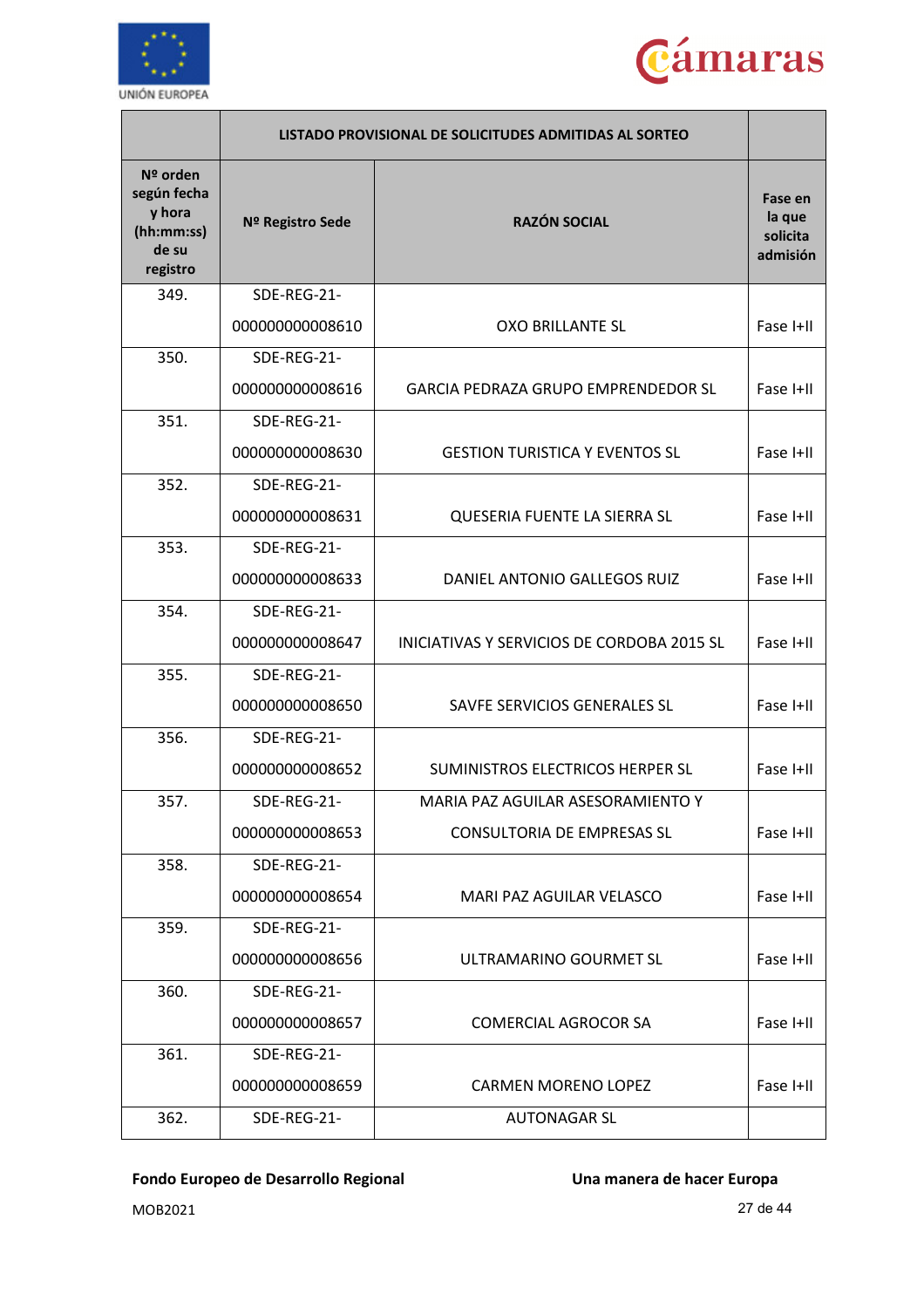



|                                                                      | LISTADO PROVISIONAL DE SOLICITUDES ADMITIDAS AL SORTEO |                                           |                                           |
|----------------------------------------------------------------------|--------------------------------------------------------|-------------------------------------------|-------------------------------------------|
| Nº orden<br>según fecha<br>y hora<br>(hh:mm:ss)<br>de su<br>registro | Nº Registro Sede                                       | <b>RAZÓN SOCIAL</b>                       | Fase en<br>la que<br>solicita<br>admisión |
|                                                                      | 000000000008660                                        |                                           | Fase I+II                                 |
| 363.                                                                 | SDE-REG-21-                                            |                                           |                                           |
|                                                                      | 000000000008661                                        | <b>LEGANTIA ABOGADOS SLL</b>              | Fase I+II                                 |
| 364.                                                                 | SDE-REG-21-                                            |                                           |                                           |
|                                                                      | 000000000008662                                        | SIGNLAB NUEVAS TECNOLOGIAS SL             | Fase I+II                                 |
| 365.                                                                 | SDE-REG-21-                                            |                                           |                                           |
|                                                                      | 000000000008664                                        | <b>FRANCISCO RAFAEL RINCON SALAS</b>      | Fase I+II                                 |
| 366.                                                                 | SDE-REG-21-                                            |                                           |                                           |
|                                                                      | 000000000008667                                        | FRANCISCO LUIS TARIFA MENGIBAR            | Fase I+II                                 |
| 367.                                                                 | SDE-REG-21-                                            |                                           |                                           |
|                                                                      | 000000000008669                                        | HINOJOSA ABOGADOS SLP                     | Fase I+II                                 |
| 368.                                                                 | SDE-REG-21-                                            | INNOVACION RENOVABLE EN CAMPO E INDUSTRIA |                                           |
|                                                                      | 000000000008670                                        | <b>SL</b>                                 | Fase I+II                                 |
| 369.                                                                 | SDE-REG-21-                                            |                                           |                                           |
|                                                                      | 000000000008672                                        | <b>BIOFUENTE SL</b>                       | Fase I+II                                 |
| 370.                                                                 | SDE-REG-21-                                            |                                           |                                           |
|                                                                      | 000000000008673                                        | RIOBOO JIMENEZ SL                         | Fase I+II                                 |
| 371.                                                                 | SDE-REG-21-                                            |                                           |                                           |
|                                                                      | 000000000008675                                        | ANTONIO AGULLO DIAZ                       | Fase I+II                                 |
| 372.                                                                 | SDE-REG-21-                                            |                                           |                                           |
|                                                                      | 000000000008676                                        | SINTROPIA 108 SL                          | Fase I+II                                 |
| 373.                                                                 | SDE-REG-21-                                            |                                           |                                           |
|                                                                      | 000000000008677                                        | <b>BOX 77 SL</b>                          | Fase I+II                                 |
| 374.                                                                 | SDE-REG-21-                                            |                                           |                                           |
|                                                                      | 000000000008682                                        | INMACULADA CONCEPCION YUSTA MENDEZ        | Fase I+II                                 |
| 375.                                                                 | SDE-REG-21-                                            |                                           |                                           |
|                                                                      | 000000000008688                                        | ENRIQUE JOSE CAMPILLOS OCAÑA              | Fase I+II                                 |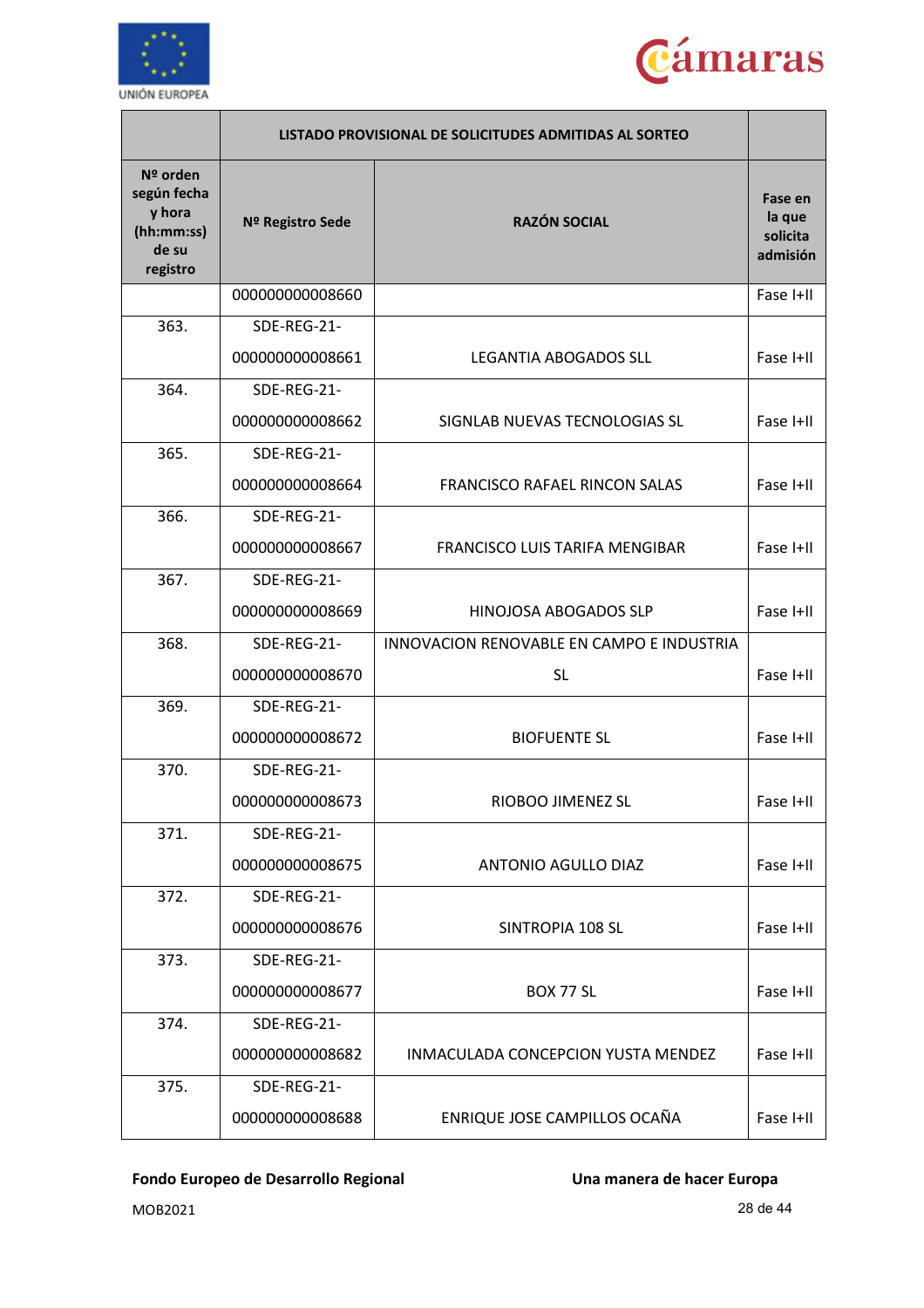



|                                                                      |                  | LISTADO PROVISIONAL DE SOLICITUDES ADMITIDAS AL SORTEO |                                           |
|----------------------------------------------------------------------|------------------|--------------------------------------------------------|-------------------------------------------|
| Nº orden<br>según fecha<br>y hora<br>(hh:mm:ss)<br>de su<br>registro | Nº Registro Sede | <b>RAZÓN SOCIAL</b>                                    | Fase en<br>la que<br>solicita<br>admisión |
| 376.                                                                 | SDE-REG-21-      |                                                        |                                           |
|                                                                      | 000000000008691  | LUIS SANTIAGO FERNANDEZ HERRERO                        | Fase I+II                                 |
| 377.                                                                 | SDE-REG-21-      | CONSTRUCCIONES Y DECORACION HIJOS DE A                 |                                           |
|                                                                      | 000000000008692  | <b>SABAN SL</b>                                        | Fase I+II                                 |
| 378.                                                                 | SDE-REG-21-      |                                                        |                                           |
|                                                                      | 000000000008697  | <b>INPROLOSPEDROCHES SL</b>                            | Fase I+II                                 |
| 379.                                                                 | SDE-REG-21-      |                                                        |                                           |
|                                                                      | 000000000008698  | <b>CARNICAS CAZANI SL</b>                              | Fase I+II                                 |
| 380.                                                                 | SDE-REG-21-      |                                                        |                                           |
|                                                                      | 000000000008701  | <b>MARIA FLORA RUIZ DE PRADO</b>                       | Fase I+II                                 |
| 381.                                                                 | SDE-REG-21-      |                                                        |                                           |
|                                                                      | 000000000008702  | <b>ROTHER INDUSTRIES</b>                               | Fase I+II                                 |
| 382.                                                                 | SDE-REG-21-      |                                                        |                                           |
|                                                                      | 000000000008709  | ORTOPEDIA MEDICA CORDOBESA SL                          | Fase I+II                                 |
| 383.                                                                 | SDE-REG-21-      |                                                        |                                           |
|                                                                      | 000000000008711  | FRANCISCO JOSE RODRIGUEZ LUNA                          | Fase I+II                                 |
| 384.                                                                 | SDE-REG-21-      |                                                        |                                           |
|                                                                      | 000000000008718  | LINEA DE PRODUCCION AMAR SL                            | Fase I+II                                 |
| 385.                                                                 | SDE-REG-21-      |                                                        |                                           |
|                                                                      | 000000000008723  | <b>CONSULTORA BETICA FORESTAL SL</b>                   | Fase I+II                                 |
| 386.                                                                 | SDE-REG-21-      |                                                        |                                           |
|                                                                      | 000000000008733  | SEBASTIAN LAPUENTE GIRALDEZ                            | Fase I+II                                 |
| 387.                                                                 | SDE-REG-21-      |                                                        |                                           |
|                                                                      | 000000000008734  | CARMEN MARIA NIETO SEGOVIA                             | Fase I+II                                 |
| 388.                                                                 | SDE-REG-21-      |                                                        |                                           |
|                                                                      | 000000000008735  | ENVASADOS ECOLOGICOS LOLA, S.L.                        | Fase I+II                                 |
| 389.                                                                 | SDE-REG-21-      | LILIA CONSUELO CANDELO PESANTES                        |                                           |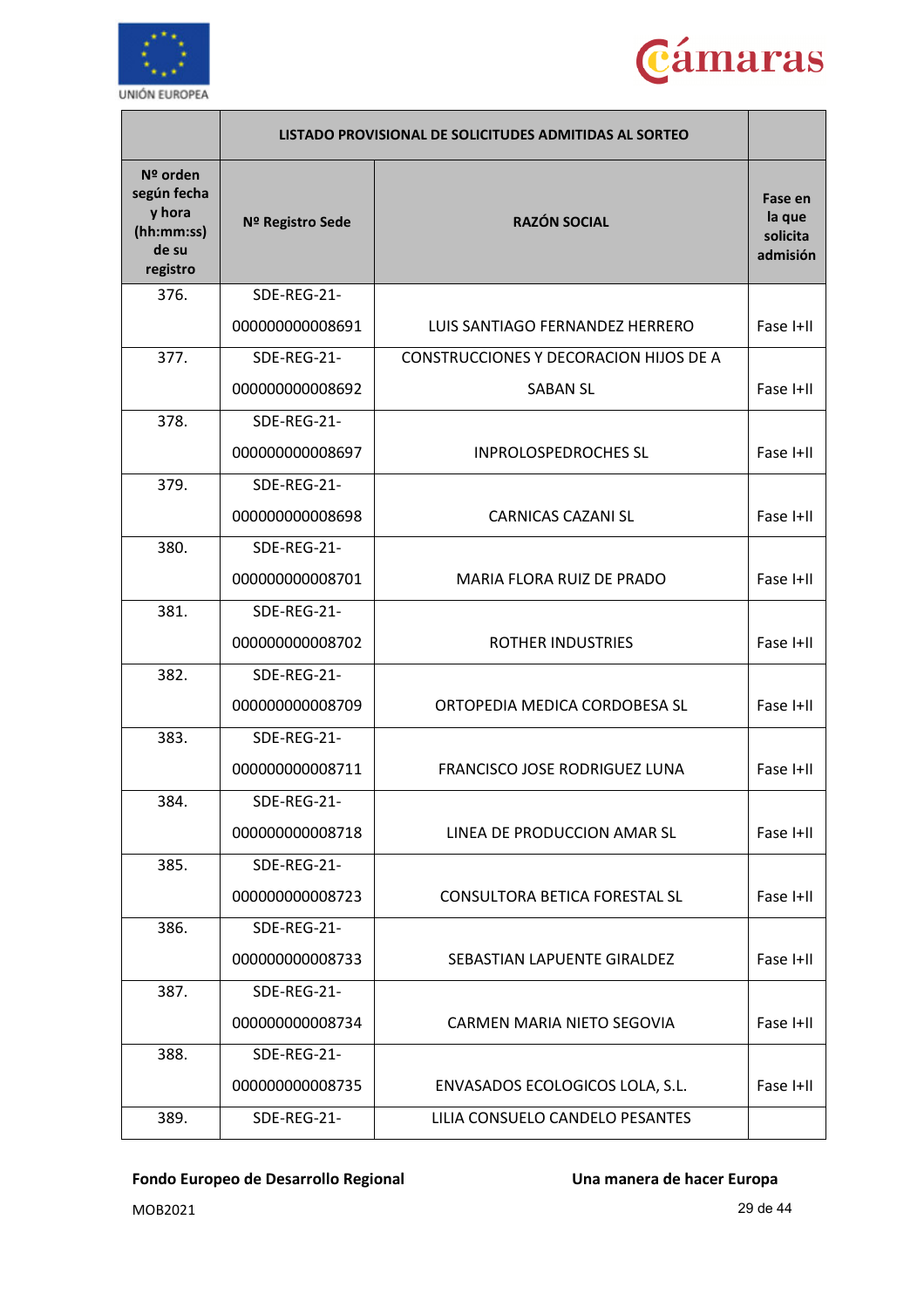



|                                                                      |                  | LISTADO PROVISIONAL DE SOLICITUDES ADMITIDAS AL SORTEO |                                           |
|----------------------------------------------------------------------|------------------|--------------------------------------------------------|-------------------------------------------|
| Nº orden<br>según fecha<br>y hora<br>(hh:mm:ss)<br>de su<br>registro | Nº Registro Sede | <b>RAZÓN SOCIAL</b>                                    | Fase en<br>la que<br>solicita<br>admisión |
|                                                                      | 000000000008739  |                                                        | Fase I+II                                 |
| 390.                                                                 | SDE-REG-21-      |                                                        |                                           |
|                                                                      | 000000000008751  | ALCORAS REHABILITACION Y FISIOTERAPIA SL               | Fase I+II                                 |
| 391.                                                                 | SDE-REG-21-      |                                                        |                                           |
|                                                                      | 000000000008756  | DESTILERIAS ALTAMIRANO SA                              | Fase I+II                                 |
| 392.                                                                 | SDE-REG-21-      |                                                        |                                           |
|                                                                      | 000000000008757  | RESIDENCIA DE DIA JESUS NAZARENO SL                    | Fase I+II                                 |
| 393.                                                                 | SDE-REG-21-      |                                                        |                                           |
|                                                                      | 000000000008759  | <b>GRUPO FYR PACOMINIOS SL</b>                         | Fase I+II                                 |
| 394.                                                                 | SDE-REG-21-      |                                                        |                                           |
|                                                                      | 000000000008760  | RAUL MUÑOZ CRUZ                                        | Fase I+II                                 |
| 395.                                                                 | SDE-REG-21-      |                                                        |                                           |
|                                                                      | 000000000008762  | <b>PROQUISUR SL</b>                                    | Fase I+II                                 |
| 396.                                                                 | SDE-REG-21-      |                                                        |                                           |
|                                                                      | 000000000008764  | <b>AGUSTIN PRIETO MORENO</b>                           | Fase I+II                                 |
| 397.                                                                 | SDE-REG-21-      |                                                        |                                           |
|                                                                      | 000000000008765  | INGENIERIA MITLAN SL                                   | Fase I+II                                 |
| 398.                                                                 | SDE-REG-21-      | CENTRO SUPERIOR DE ARTE Y CIENCIAS                     |                                           |
|                                                                      | 000000000008766  | <b>GASTRONOMICAS SL</b>                                | Fase I+II                                 |
| 399.                                                                 | SDE-REG-21-      |                                                        |                                           |
|                                                                      | 000000000008767  | MARIA DEL CARMEN MOLINA GARCIA                         | Fase I+II                                 |
| 400.                                                                 | SDE-REG-21-      |                                                        |                                           |
|                                                                      | 000000000008768  | <b>FRANCISCO MANUEL RUIZ TRENAS</b>                    | Fase I+II                                 |
| 401.                                                                 | SDE-REG-21-      |                                                        |                                           |
|                                                                      | 000000000008769  | RAMON GOMEZ GARCIA                                     | Fase I+II                                 |
| 402.                                                                 | SDE-REG-21-      |                                                        |                                           |
|                                                                      | 000000000008771  | AZAHARA MARIA MALDONADO BLANES                         | Fase I+II                                 |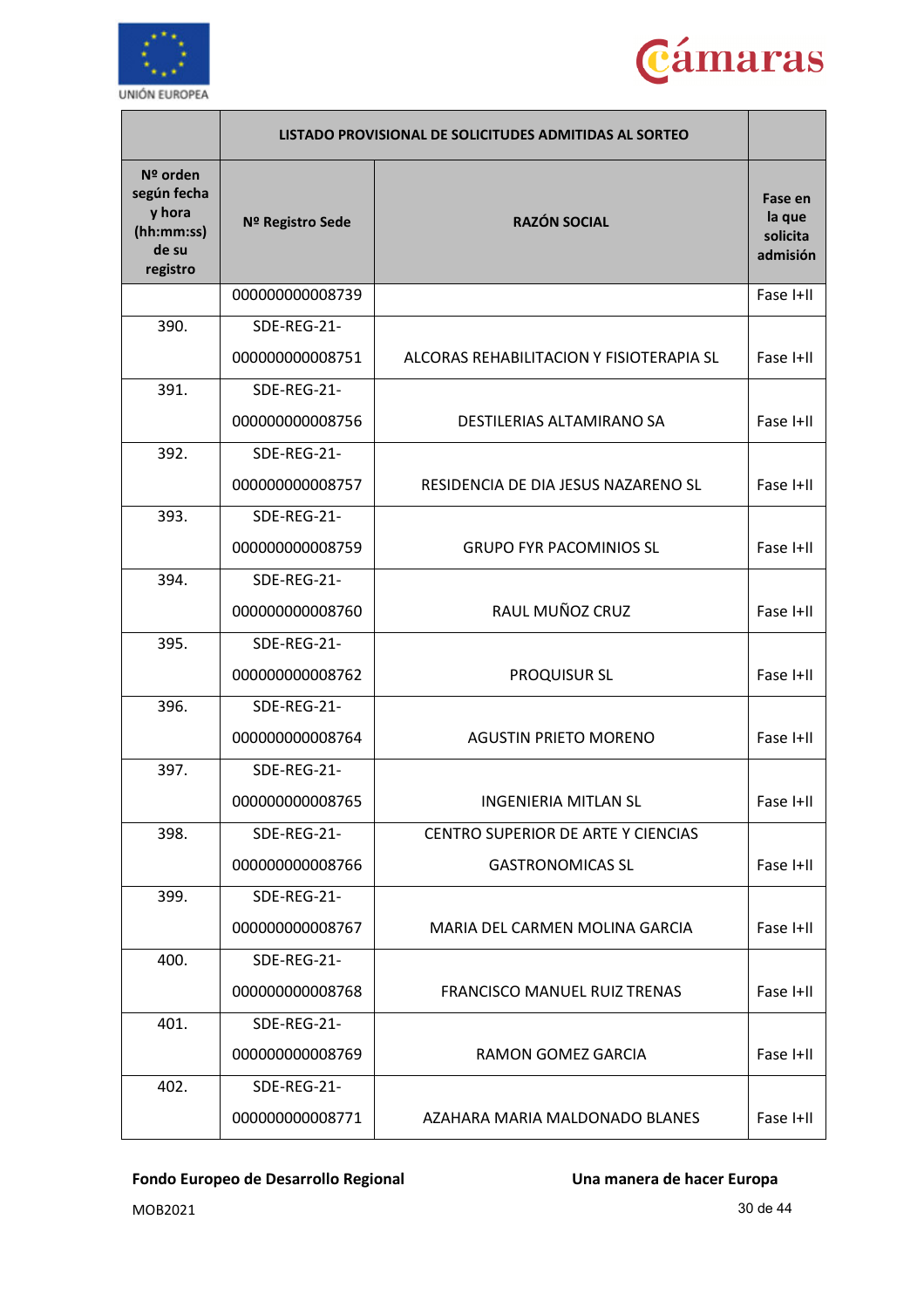



|                                                                      |                  | LISTADO PROVISIONAL DE SOLICITUDES ADMITIDAS AL SORTEO |                                           |
|----------------------------------------------------------------------|------------------|--------------------------------------------------------|-------------------------------------------|
| Nº orden<br>según fecha<br>y hora<br>(hh:mm:ss)<br>de su<br>registro | Nº Registro Sede | <b>RAZÓN SOCIAL</b>                                    | Fase en<br>la que<br>solicita<br>admisión |
| 403.                                                                 | SDE-REG-21-      |                                                        |                                           |
|                                                                      | 000000000008773  | ENERGIAS RENOVABLES Y CLIMA SL                         | Fase I+II                                 |
| 404.                                                                 | SDE-REG-21-      |                                                        |                                           |
|                                                                      | 000000000008774  | ANA ROSA MIRANDA TOLEDANO                              | Fase I+II                                 |
| 405.                                                                 | SDE-REG-21-      |                                                        |                                           |
|                                                                      | 000000000008779  | MARIA ARACELI ARROYO RUIZ                              | Fase I+II                                 |
| 406.                                                                 | SDE-REG-21-      |                                                        |                                           |
|                                                                      | 000000000008780  | MANUEL LOZANO RODAS                                    | Fase I+II                                 |
| 407.                                                                 | SDE-REG-21-      |                                                        |                                           |
|                                                                      | 000000000008781  | TALENTEC ENTERTAINMENT SL                              | Fase I+II                                 |
| 408.                                                                 | SDE-REG-21-      |                                                        |                                           |
|                                                                      | 000000000008787  | PEDRO JIMENEZ CABALLERO                                | Fase I+II                                 |
| 409.                                                                 | SDE-REG-21-      |                                                        |                                           |
|                                                                      | 000000000008792  | <b>BELLIDO Y CASTRO CB</b>                             | Fase I+II                                 |
| 410.                                                                 | SDE-REG-21-      |                                                        |                                           |
|                                                                      | 000000000008795  | <b>JUAN COBOS MORALES</b>                              | Fase I+II                                 |
| 411.                                                                 | SDE-REG-21-      |                                                        |                                           |
|                                                                      | 000000000008796  | SEGUIMOS VIAJANDO H                                    | Fase I+II                                 |
| 412.                                                                 | SDE-REG-21-      |                                                        |                                           |
|                                                                      | 000000000008799  | <b>BODEGAS SILLERO SL</b>                              | Fase I+II                                 |
| 413.                                                                 | SDE-REG-21-      | CENTRO DE REPARACION Y ALMACEN DE                      |                                           |
|                                                                      | 000000000008800  | ELECTRODOMESTICOS BLUE SL                              | Fase I+II                                 |
| 414.                                                                 | SDE-REG-21-      |                                                        |                                           |
|                                                                      | 000000000008803  | LA VERDAD CONFECCIONES SCA                             | Fase I+II                                 |
| 415.                                                                 | SDE-REG-21-      |                                                        |                                           |
|                                                                      | 000000000008804  | MIGUEL ANGEL CARMONA BERENGUER                         | Fase I+II                                 |
| 416.                                                                 | SDE-REG-21-      | <b>BIOMASA HNOS LUQUE SL</b>                           |                                           |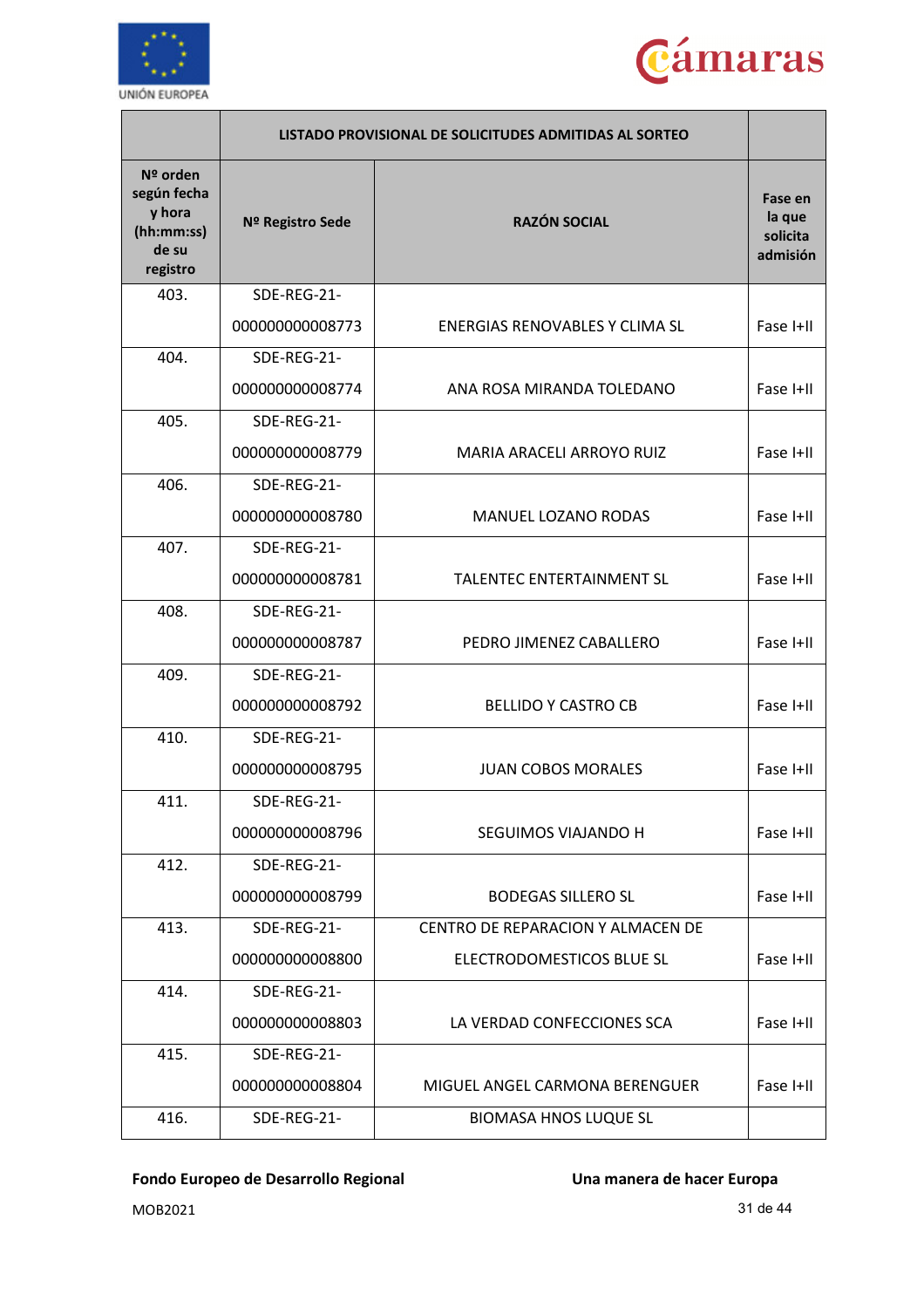



|                                                                      |                  | LISTADO PROVISIONAL DE SOLICITUDES ADMITIDAS AL SORTEO |                                           |
|----------------------------------------------------------------------|------------------|--------------------------------------------------------|-------------------------------------------|
| Nº orden<br>según fecha<br>y hora<br>(hh:mm:ss)<br>de su<br>registro | Nº Registro Sede | <b>RAZÓN SOCIAL</b>                                    | Fase en<br>la que<br>solicita<br>admisión |
|                                                                      | 000000000008805  |                                                        | Fase I+II                                 |
| 417.                                                                 | SDE-REG-21-      |                                                        |                                           |
|                                                                      | 000000000008806  | MARIA DEL PILAR MARTINEZ RUIZ                          | Fase I+II                                 |
| 418.                                                                 | SDE-REG-21-      |                                                        |                                           |
|                                                                      | 000000000008810  | PABLO MARIA ALMENARA SORIA                             | Fase I+II                                 |
| 419.                                                                 | SDE-REG-21-      |                                                        |                                           |
|                                                                      | 000000000008814  | <b>JULIO MERINO GAVILAN</b>                            | Fase I+II                                 |
| 420.                                                                 | SDE-REG-21-      |                                                        |                                           |
|                                                                      | 000000000008816  | <b>CULINARY CONCEPTS GROUP SL</b>                      | Fase I+II                                 |
| 421.                                                                 | SDE-REG-21-      |                                                        |                                           |
|                                                                      | 000000000008818  | REMEDIOS ROMERO GONZALEZ                               | Fase I+II                                 |
| 422.                                                                 | SDE-REG-21-      |                                                        |                                           |
|                                                                      | 000000000008820  | MIGUEL ANGEL GARCIA VALENZUELA                         | Fase I+II                                 |
| 423.                                                                 | SDE-REG-21-      |                                                        |                                           |
|                                                                      | 000000000008824  | PETROGAS GESTION SL                                    | Fase I+II                                 |
| 424.                                                                 | SDE-REG-21-      |                                                        |                                           |
|                                                                      | 000000000008827  | JOSE MANUEL CASADO GOMEZ                               | Fase I+II                                 |
| 425.                                                                 | SDE-REG-21-      |                                                        |                                           |
|                                                                      | 000000000008834  | <b>ENERPLUS LOGISTICA SL</b>                           | Fase I+II                                 |
| 426.                                                                 | SDE-REG-21-      | SERVICIOS DE ASISTENCIA MEDICA CONCERTADA              |                                           |
|                                                                      | 000000000008892  | DE REHABILITACION SL                                   | Fase I+II                                 |
| 427.                                                                 | SDE-REG-21-      |                                                        |                                           |
|                                                                      | 000000000008894  | ROCIO CASTRO CABALLERO                                 | Fase I+II                                 |
| 428.                                                                 | SDE-REG-21-      |                                                        |                                           |
|                                                                      | 000000000008898  | <b>BLUE OCEAN CONCEPT SL</b>                           | Fase I+II                                 |
| 429.                                                                 | SDE-REG-21-      |                                                        |                                           |
|                                                                      | 000000000008904  | BARTOLOME CORDOBA MIRANDA E HIJOS SL                   | Fase I+II                                 |

MOB2021 32 de 44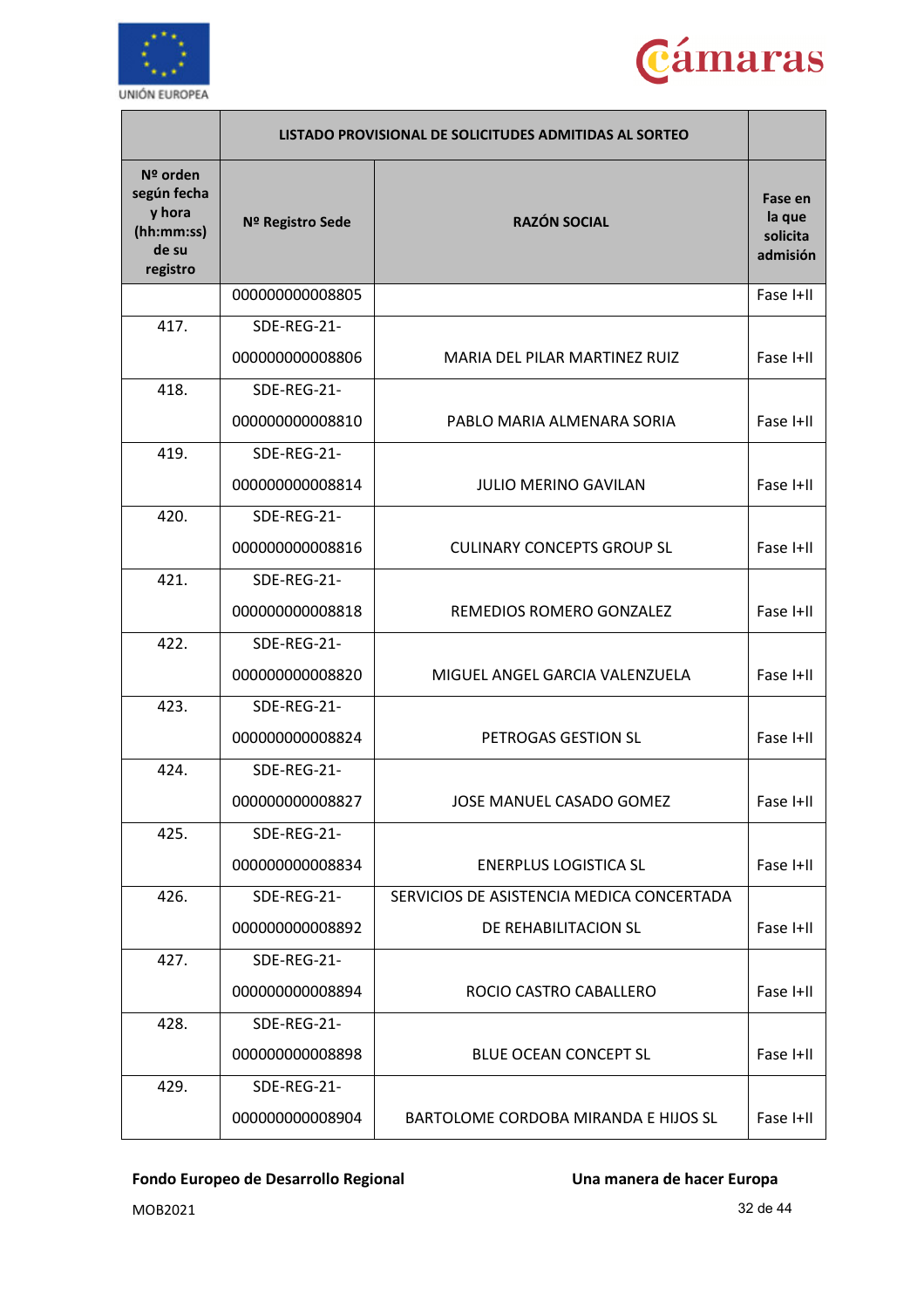



|                                                                      |                  | LISTADO PROVISIONAL DE SOLICITUDES ADMITIDAS AL SORTEO |                                           |
|----------------------------------------------------------------------|------------------|--------------------------------------------------------|-------------------------------------------|
| Nº orden<br>según fecha<br>y hora<br>(hh:mm:ss)<br>de su<br>registro | Nº Registro Sede | <b>RAZÓN SOCIAL</b>                                    | Fase en<br>la que<br>solicita<br>admisión |
| 430.                                                                 | SDE-REG-21-      |                                                        |                                           |
|                                                                      | 000000000008909  | ARTESANIA LA TORRE DE CORDOBA SXXI SL                  | Fase I+II                                 |
| 431.                                                                 | SDE-REG-21-      |                                                        |                                           |
|                                                                      | 000000000008911  | RESTAURANTES DE EXITO SL                               | Fase I+II                                 |
| 432.                                                                 | SDE-REG-21-      |                                                        |                                           |
|                                                                      | 000000000008913  | <b>DRONE SPAIN SL</b>                                  | Fase I+II                                 |
| 433.                                                                 | SDE-REG-21-      |                                                        |                                           |
|                                                                      | 000000000008920  | MARIA LEONOR JULIA FERNANDEZ                           | Fase I+II                                 |
| 434.                                                                 | SDE-REG-21-      |                                                        |                                           |
|                                                                      | 000000000008922  | <b>SOLERA TABLERO SL</b>                               | Fase II                                   |
| 435.                                                                 | SDE-REG-21-      |                                                        |                                           |
|                                                                      | 000000000008923  | BONICUP EVENTOS DEPORTIVOS Y VIAJE SL                  | Fase I+II                                 |
| 436.                                                                 | SDE-REG-21-      |                                                        |                                           |
|                                                                      | 000000000008927  | AYUDAS VITALES DEL SUR SL                              | Fase I+II                                 |
| 437.                                                                 | SDE-REG-21-      |                                                        |                                           |
|                                                                      | 000000000008932  | <b>AQUA BOX SL</b>                                     | Fase I+II                                 |
| 438.                                                                 | SDE-REG-21-      |                                                        |                                           |
|                                                                      | 000000000008937  | LOS DEANES CB                                          | Fase I+II                                 |
| 439.                                                                 | SDE-REG-21-      |                                                        |                                           |
|                                                                      | 000000000008939  | OLIVIA GONZALEZ SL                                     | Fase I+II                                 |
| 440.                                                                 | SDE-REG-21-      |                                                        |                                           |
|                                                                      | 000000000008943  | DAVID MUÑOZ GARFCIA                                    | Fase I+II                                 |
| 441.                                                                 | SDE-REG-21-      |                                                        |                                           |
|                                                                      | 000000000008947  | EPIFANIA FLORES VEIZAGA                                | Fase I+II                                 |
| 442.                                                                 | SDE-REG-21-      |                                                        |                                           |
|                                                                      | 000000000008954  | CAFETERIA Y CERVECERIA ROYAL SL                        | Fase I+II                                 |
| 443.                                                                 | SDE-REG-21-      | BALNEARIO AGUAS DE VILLAHARTA SL                       |                                           |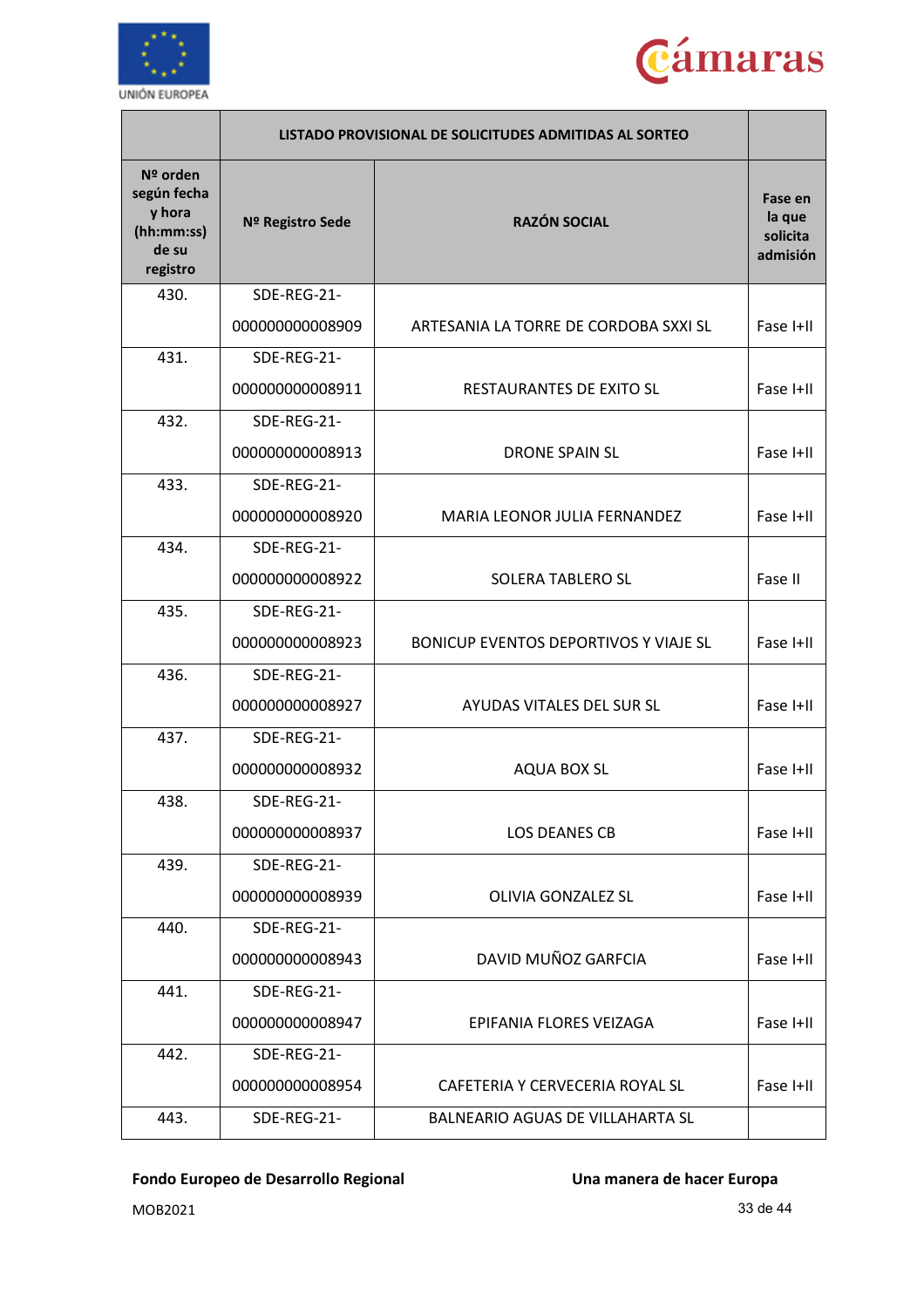



|                                                                      |                  | LISTADO PROVISIONAL DE SOLICITUDES ADMITIDAS AL SORTEO |                                           |
|----------------------------------------------------------------------|------------------|--------------------------------------------------------|-------------------------------------------|
| Nº orden<br>según fecha<br>y hora<br>(hh:mm:ss)<br>de su<br>registro | Nº Registro Sede | <b>RAZÓN SOCIAL</b>                                    | Fase en<br>la que<br>solicita<br>admisión |
|                                                                      | 000000000008961  |                                                        | Fase I+II                                 |
| 444.                                                                 | SDE-REG-21-      |                                                        |                                           |
|                                                                      | 000000000008964  | <b>BIOLOGICA DE INNOVACION SL</b>                      | Fase I+II                                 |
| 445.                                                                 | SDE-REG-21-      |                                                        |                                           |
|                                                                      | 000000000008966  | ACOSTA Y GARCIA ABOGADOS CB                            | Fase I+II                                 |
| 446.                                                                 | SDE-REG-21-      |                                                        |                                           |
|                                                                      | 000000000008967  | <b>TOLARIA CORDOBA SL</b>                              | Fase I+II                                 |
| 447.                                                                 | SDE-REG-21-      |                                                        |                                           |
|                                                                      | 000000000008968  | DISEÑOS METALICOS FERRUM SL                            | Fase I+II                                 |
| 448.                                                                 | SDE-REG-21-      |                                                        |                                           |
|                                                                      | 000000000008972  | CENTRO EDUCATIVO SAN RAFAEL SCA                        | Fase I+II                                 |
| 449.                                                                 | SDE-REG-21-      |                                                        |                                           |
|                                                                      | 000000000008973  | <b>GONZALO MOYA SANTIAGO</b>                           | Fase I+II                                 |
| 450.                                                                 | SDE-REG-21-      |                                                        |                                           |
|                                                                      | 000000000008975  | ALMACO DEL GUADALQUIVIR SL                             | Fase I+II                                 |
| 451.                                                                 | SDE-REG-21-      |                                                        |                                           |
|                                                                      | 000000000008976  | ANTONIO MANUEL ESCOBAR PADILLA                         | Fase I+II                                 |
| 452.                                                                 | SDE-REG-21-      |                                                        |                                           |
|                                                                      | 000000000008979  | ASESORIA Y GESTION ALCARAZ SL                          | Fase I+II                                 |
| 453.                                                                 | SDE-REG-21-      |                                                        |                                           |
|                                                                      | 000000000008980  | <b>MARIA CARRILLO NEVADO</b>                           | Fase I+II                                 |
| 454.                                                                 | SDE-REG-21-      |                                                        |                                           |
|                                                                      | 000000000008989  | ROSA MARIA CARRASQUILLA HIDALGO                        | Fase I+II                                 |
| 455.                                                                 | SDE-REG-21-      |                                                        |                                           |
|                                                                      | 000000000008990  | HOTEL RESTAURANTE LOS PATIOS SL                        | Fase I+II                                 |
| 456.                                                                 | SDE-REG-21-      |                                                        |                                           |
|                                                                      | 000000000008992  | VANESSA MARIA NAVARRO ROSALES                          | Fase I+II                                 |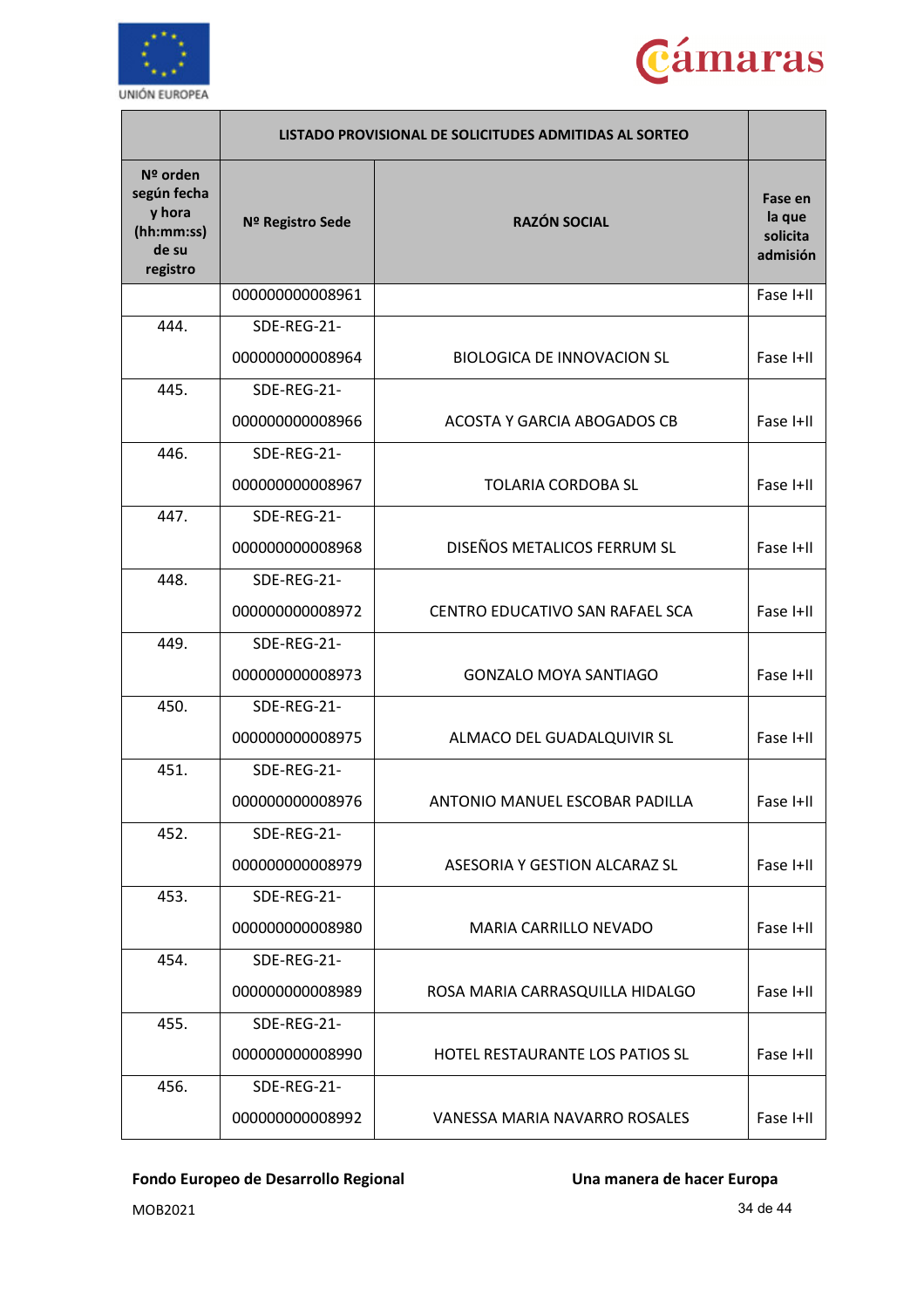



|                                                                      | LISTADO PROVISIONAL DE SOLICITUDES ADMITIDAS AL SORTEO |                                          |                                           |
|----------------------------------------------------------------------|--------------------------------------------------------|------------------------------------------|-------------------------------------------|
| Nº orden<br>según fecha<br>y hora<br>(hh:mm:ss)<br>de su<br>registro | Nº Registro Sede                                       | <b>RAZÓN SOCIAL</b>                      | Fase en<br>la que<br>solicita<br>admisión |
| 457.                                                                 | SDE-REG-21-                                            |                                          |                                           |
|                                                                      | 000000000009001                                        | <b>OLIHUESO SL</b>                       | Fase I+II                                 |
| 458.                                                                 | SDE-REG-21-                                            |                                          |                                           |
|                                                                      | 000000000009003                                        | MARIA CARMEN PINTADO MORENO              | Fase I+II                                 |
| 459.                                                                 | SDE-REG-21-                                            |                                          |                                           |
|                                                                      | 000000000009005                                        | SECC DEP-ASOC PROM CERT. CORDOBA ECUEST  | Fase I+II                                 |
| 460.                                                                 | SDE-REG-21-                                            |                                          |                                           |
|                                                                      | 000000000009006                                        | ARTESANIA LOS PATIOS DE CORDOBA S XXI SL | Fase I+II                                 |
| 461.                                                                 | SDE-REG-21-                                            |                                          |                                           |
|                                                                      | 000000000009007                                        | MARIA CARMEN CALERO GUTIERREZ            | Fase I+II                                 |
| 462.                                                                 | SDE-REG-21-                                            |                                          |                                           |
|                                                                      | 000000000009017                                        | FRANCISCO JOSE CANOVACA SEGURA           | Fase I+II                                 |
| 463.                                                                 | SDE-REG-21-                                            |                                          |                                           |
|                                                                      | 000000000009020                                        | <b>COMIC PLANET SL</b>                   | Fase I+II                                 |
| 464.                                                                 | SDE-REG-21-                                            |                                          |                                           |
|                                                                      | 000000000009025                                        | SALMOREJO PRODUCCIONES S. COOP. AND.     | Fase I+II                                 |
| 465.                                                                 | SDE-REG-21-                                            |                                          |                                           |
|                                                                      | 000000000009030                                        | JOSE MARIA VALLEJO ROMERO                | Fase I+II                                 |
| 466.                                                                 | SDE-REG-21-                                            |                                          |                                           |
|                                                                      | 000000000009033                                        | <b>JOSE CARLOS BORREGO ALCAIDE</b>       | Fase I+II                                 |
| 467.                                                                 | SDE-REG-21-                                            |                                          |                                           |
|                                                                      | 000000000009038                                        | FRANCISCO MANUEL PEÑA FERNANDEZ          | Fase I+II                                 |
| 468.                                                                 | SDE-REG-21-                                            |                                          |                                           |
|                                                                      | 000000000009039                                        | <b>JUNOCT SL</b>                         | Fase I+II                                 |
| 469.                                                                 | SDE-REG-21-                                            |                                          |                                           |
|                                                                      | 000000000009042                                        | <b>INMOESTEMAR SL</b>                    | Fase I+II                                 |
| 470.                                                                 | SDE-REG-21-                                            | <b>OWAY TOURS EXPERIENCIAS SL</b>        |                                           |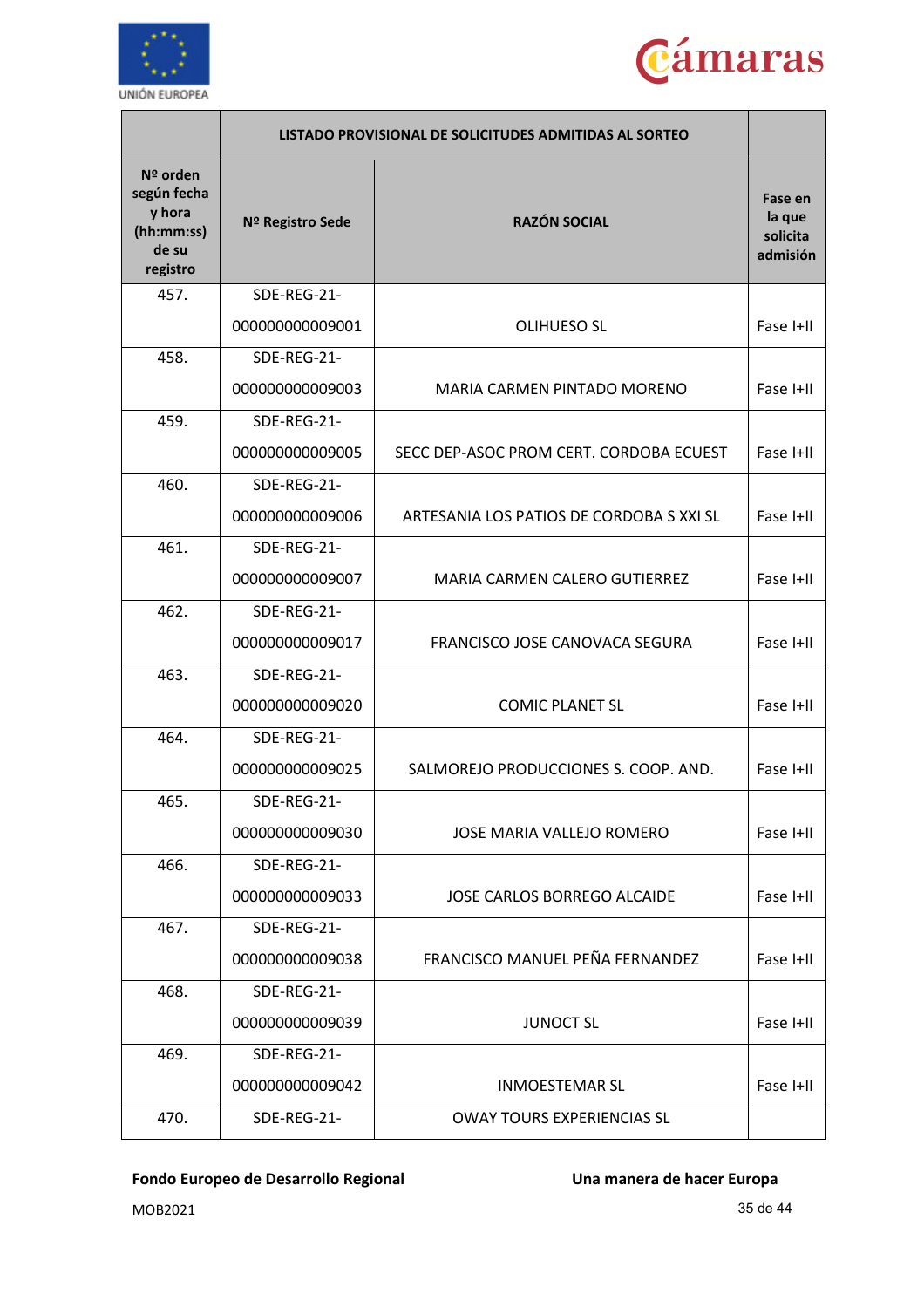



|                                                                      |                  | LISTADO PROVISIONAL DE SOLICITUDES ADMITIDAS AL SORTEO |                                           |
|----------------------------------------------------------------------|------------------|--------------------------------------------------------|-------------------------------------------|
| Nº orden<br>según fecha<br>y hora<br>(hh:mm:ss)<br>de su<br>registro | Nº Registro Sede | <b>RAZÓN SOCIAL</b>                                    | Fase en<br>la que<br>solicita<br>admisión |
|                                                                      | 000000000009051  |                                                        | Fase I+II                                 |
| 471.                                                                 | SDE-REG-21-      |                                                        |                                           |
|                                                                      | 000000000009055  | <b>MATRAEX SL</b>                                      | Fase I+II                                 |
| 472.                                                                 | SDE-REG-21-      |                                                        |                                           |
|                                                                      | 000000000009061  | <b>GRANADOS Y SENECA SL</b>                            | Fase I+II                                 |
| 473.                                                                 | SDE-REG-21-      |                                                        |                                           |
|                                                                      | 000000000009062  | Cambridge Modern Languages. S.L.                       | Fase I+II                                 |
| 474.                                                                 | SDE-REG-21-      |                                                        |                                           |
|                                                                      | 000000000009063  | RAFAEL SOLDEVILLA CANTUESO                             | Fase I+II                                 |
| 475.                                                                 | SDE-REG-21-      |                                                        |                                           |
|                                                                      | 000000000009066  | <b>GLAMPING LA DEHESA SL</b>                           | Fase I+II                                 |
| 476.                                                                 | SDE-REG-21-      |                                                        |                                           |
|                                                                      | 000000000009068  | <b>ANTONIO PALOMINO FLORES</b>                         | Fase I+II                                 |
| 477.                                                                 | SDE-REG-21-      |                                                        |                                           |
|                                                                      | 000000000009075  | MARINA VILLAREJO ORTIZ                                 | Fase I+II                                 |
| 478.                                                                 | SDE-REG-21-      |                                                        |                                           |
|                                                                      | 000000000009079  | JORGE MENGUAL MANTILLA                                 | Fase I+II                                 |
| 479.                                                                 | SDE-REG-21-      |                                                        |                                           |
|                                                                      | 000000000009082  | <b>GRUPO ENGLOBA 2000 SL</b>                           | Fase II                                   |
| 480.                                                                 | SDE-REG-21-      |                                                        |                                           |
|                                                                      | 000000000009083  | MARIA DOLORES ADRIAN ROMERO                            | Fase I+II                                 |
| 481.                                                                 | SDE-REG-21-      |                                                        |                                           |
|                                                                      | 000000000009086  | MICRONIZADOS VEGETALES SL                              | Fase I+II                                 |
| 482.                                                                 | SDE-REG-21-      |                                                        |                                           |
|                                                                      | 000000000009087  | EUGENIA YEVSTIHNEIEVA RUIZ                             | Fase I+II                                 |
| 483.                                                                 | SDE-REG-21-      |                                                        |                                           |
|                                                                      | 000000000009089  | HERMANOS ADAME CORREDERAS SL                           | Fase I+II                                 |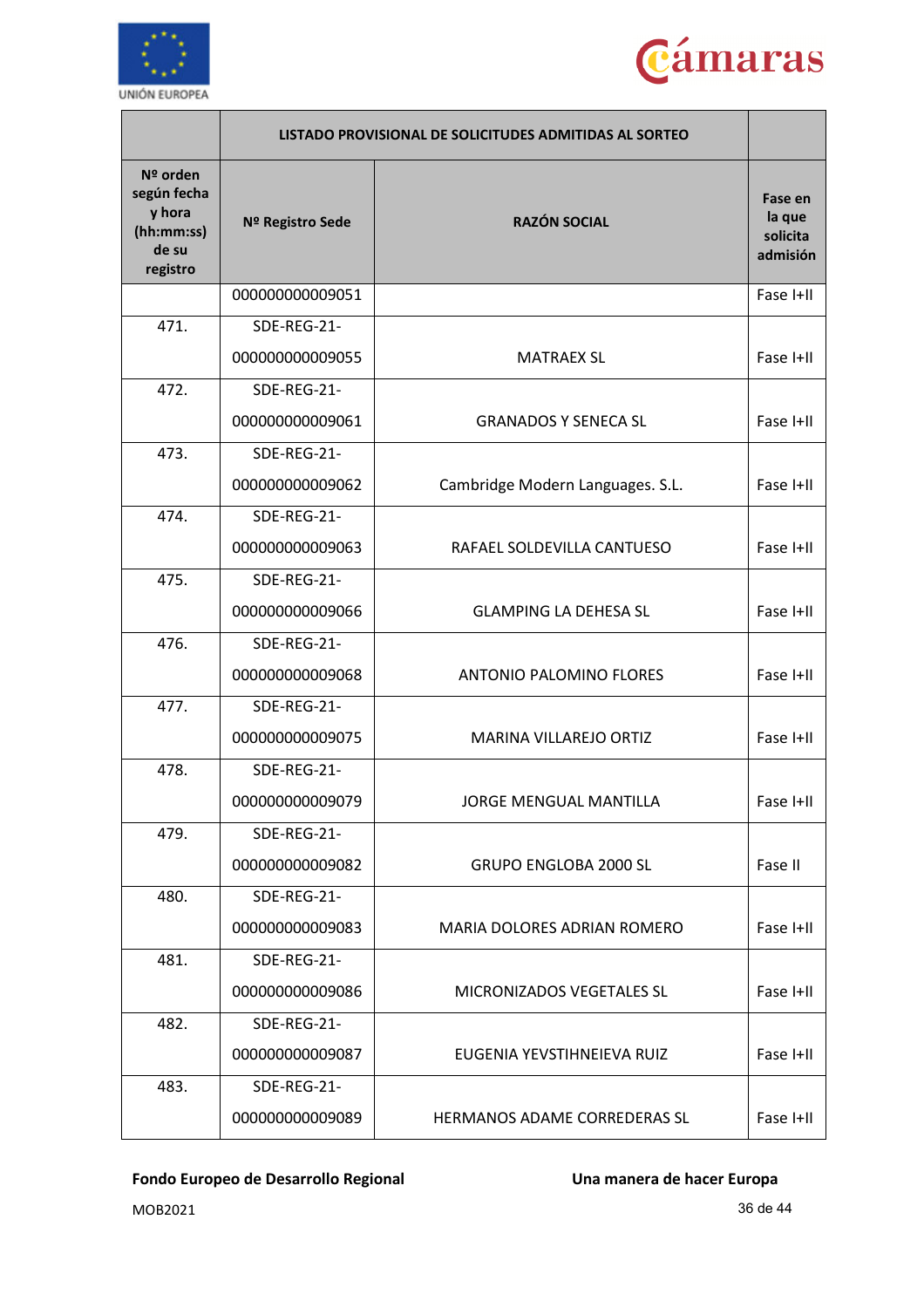



|                                                                        | LISTADO PROVISIONAL DE SOLICITUDES ADMITIDAS AL SORTEO |                                               |                                           |
|------------------------------------------------------------------------|--------------------------------------------------------|-----------------------------------------------|-------------------------------------------|
| $N2$ orden<br>según fecha<br>y hora<br>(hh:mm:ss)<br>de su<br>registro | Nº Registro Sede                                       | <b>RAZÓN SOCIAL</b>                           | Fase en<br>la que<br>solicita<br>admisión |
| 484.                                                                   | SDE-REG-21-                                            |                                               |                                           |
|                                                                        | 000000000009091                                        | <b>SONIA TORRES DE DIOS</b>                   | Fase I+II                                 |
| 485.                                                                   | SDE-REG-21-                                            |                                               |                                           |
|                                                                        | 000000000009094                                        | <b>TAPIA ENGASTADOS SL</b>                    | Fase I+II                                 |
| 486.                                                                   | SDE-REG-21-                                            |                                               |                                           |
|                                                                        | 000000000009095                                        | MARIA DEL PILAR SERRANO HERAS                 | Fase I+II                                 |
| 487.                                                                   | SDE-REG-21-                                            | <b>GESTIONES Y SERVICIOS DE OBRAS URBANAS</b> |                                           |
|                                                                        | 000000000009096                                        | <b>ADRIASA SL</b>                             | Fase I+II                                 |
| 488.                                                                   | SDE-REG-21-                                            |                                               |                                           |
|                                                                        | 000000000009099                                        | LA RIBERA Y OTROS SL                          | Fase I+II                                 |
| 489.                                                                   | SDE-REG-21-                                            |                                               |                                           |
|                                                                        | 000000000009100                                        | <b>MUEBLES CARROLO SL</b>                     | Fase I+II                                 |
| 490.                                                                   | SDE-REG-21-                                            | EUROPEA DE CONSULTORIA DE SERVICIOS Y         |                                           |
|                                                                        | 000000000009101                                        | <b>AYUDAS EGC SL</b>                          | Fase I+II                                 |
| 491.                                                                   | SDE-REG-21-                                            |                                               |                                           |
|                                                                        | 000000000009104                                        | <b>CUEVAS DE SHANGRI SL</b>                   | Fase I+II                                 |
| 492.                                                                   | SDE-REG-21-                                            |                                               |                                           |
|                                                                        | 000000000009111                                        | ELUPACK INDUSTRIAS GRAFICAS SL                | Fase I+II                                 |
| 493.                                                                   | SDE-REG-21-                                            |                                               |                                           |
|                                                                        | 000000000009112                                        | MARIA VICTORIA CARREÑO MURIEL                 | Fase I+II                                 |
| 494.                                                                   | SDE-REG-21-                                            |                                               |                                           |
|                                                                        | 000000000009114                                        | <b>BAR JULI CB</b>                            | Fase I+II                                 |
| 495.                                                                   | SDE-REG-21-                                            |                                               |                                           |
|                                                                        | 000000000009119                                        | F VALENZUELA SL                               | Fase I+II                                 |
| 496.                                                                   | SDE-REG-21-                                            |                                               |                                           |
|                                                                        | 000000000009123                                        | <b>VALLEDENTAL SL</b>                         | Fase I+II                                 |
| 497.                                                                   | SDE-REG-21-                                            | <b>ALICIA RUIZ MONTES</b>                     |                                           |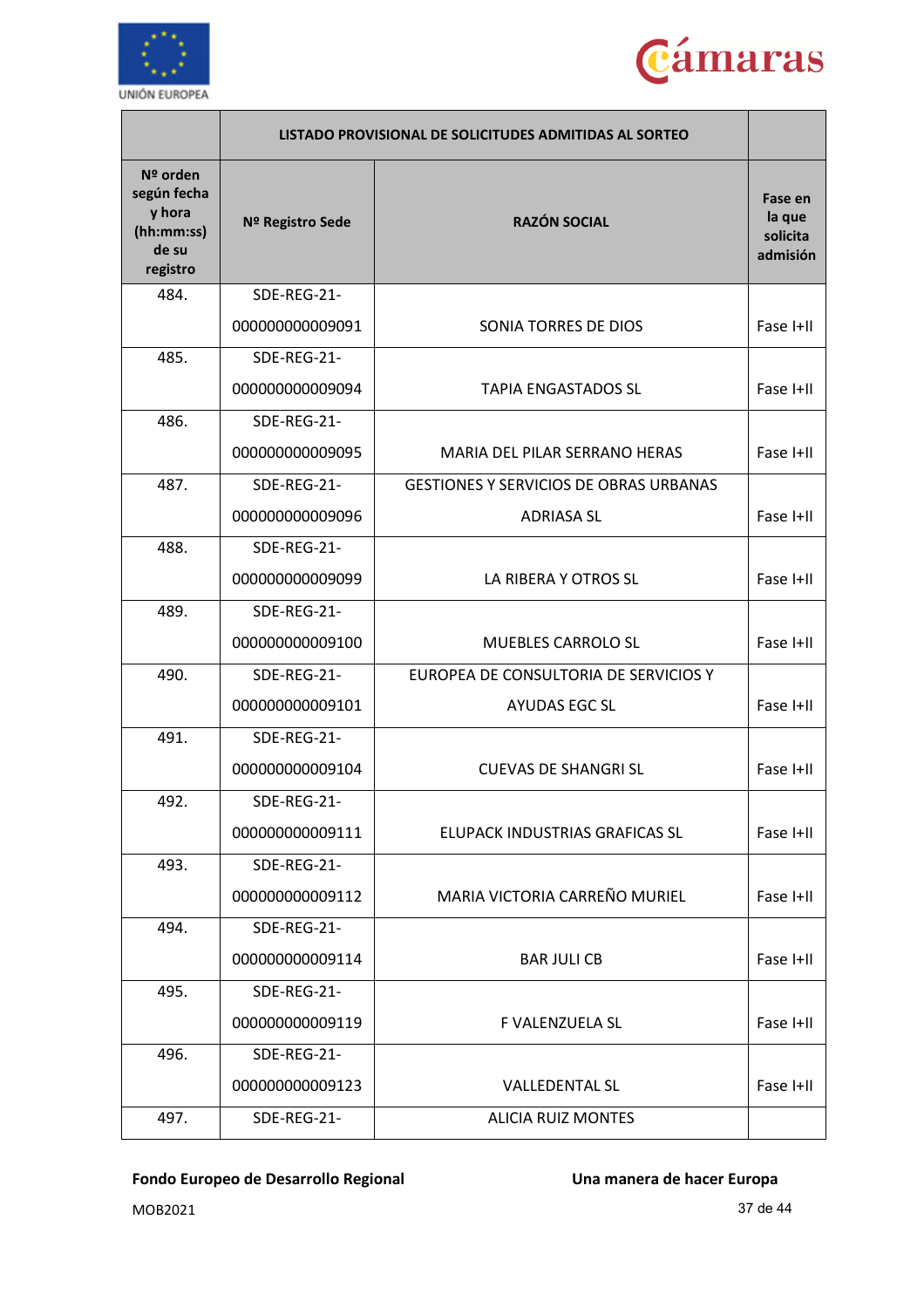



|                                                                      | LISTADO PROVISIONAL DE SOLICITUDES ADMITIDAS AL SORTEO |                                          |                                           |
|----------------------------------------------------------------------|--------------------------------------------------------|------------------------------------------|-------------------------------------------|
| Nº orden<br>según fecha<br>y hora<br>(hh:mm:ss)<br>de su<br>registro | Nº Registro Sede                                       | <b>RAZÓN SOCIAL</b>                      | Fase en<br>la que<br>solicita<br>admisión |
|                                                                      | 000000000009124                                        |                                          | Fase I+II                                 |
| 498.                                                                 | SDE-REG-21-                                            |                                          |                                           |
|                                                                      | 000000000009131                                        | ORNITOLOGIA CORDOBESA SL                 | Fase I+II                                 |
| 499.                                                                 | SDE-REG-21-                                            |                                          |                                           |
|                                                                      | 000000000009133                                        | DAPLAST, S.L.                            | Fase I+II                                 |
| 500.                                                                 | SDE-REG-21-                                            |                                          |                                           |
|                                                                      | 000000000009137                                        | <b>JOSE MATA GOMEZ</b>                   | Fase I+II                                 |
| 501.                                                                 | SDE-REG-21-                                            |                                          |                                           |
|                                                                      | 000000000009139                                        | <b>EXCAVACIONES JUAN JIMENEZ SL</b>      | Fase I+II                                 |
| 502.                                                                 | SDE-REG-21-                                            |                                          |                                           |
|                                                                      | 000000000009143                                        | <b>ISABEL MARIA REDONDO SALADO</b>       | Fase I+II                                 |
| 503.                                                                 | SDE-REG-21-                                            |                                          |                                           |
|                                                                      | 000000000009144                                        | <b>TASACIONES SEVICOR SL</b>             | Fase I+II                                 |
| 504.                                                                 | SDE-REG-21-                                            |                                          |                                           |
|                                                                      | 000000000009155                                        | <b>CDP ALBOR CORDOBA SL</b><br>Fase I+II |                                           |
| 505.                                                                 | SDE-REG-21-                                            |                                          |                                           |
|                                                                      | 00000000009156                                         | LA PASION POR LA PESCA, S.L.             | Fase I+II                                 |
| 506.                                                                 | SDE-REG-21-                                            |                                          |                                           |
|                                                                      | 000000000009158                                        | <b>CREACIONES INMERSIVAS SL</b>          | Fase I+II                                 |
| 507.                                                                 | SDE-REG-21-                                            |                                          |                                           |
|                                                                      | 000000000009169                                        | PETER MONTANA SL                         | Fase I+II                                 |
| 508.                                                                 | SDE-REG-21-                                            |                                          |                                           |
|                                                                      | 000000000009170                                        | <b>ANTONIO COBOS RAMIREZ</b>             | Fase I+II                                 |
| 509.                                                                 | SDE-REG-21-                                            |                                          |                                           |
|                                                                      | 000000000009171                                        | <b>CONICOR 2015 SL</b>                   | Fase I+II                                 |
| 510.                                                                 | SDE-REG-21-                                            |                                          |                                           |
|                                                                      | 000000000009173                                        | MUÑOZ SALAZAR CORDOBA TRANSPORTES SL     | Fase I+II                                 |

MOB2021 38 de 44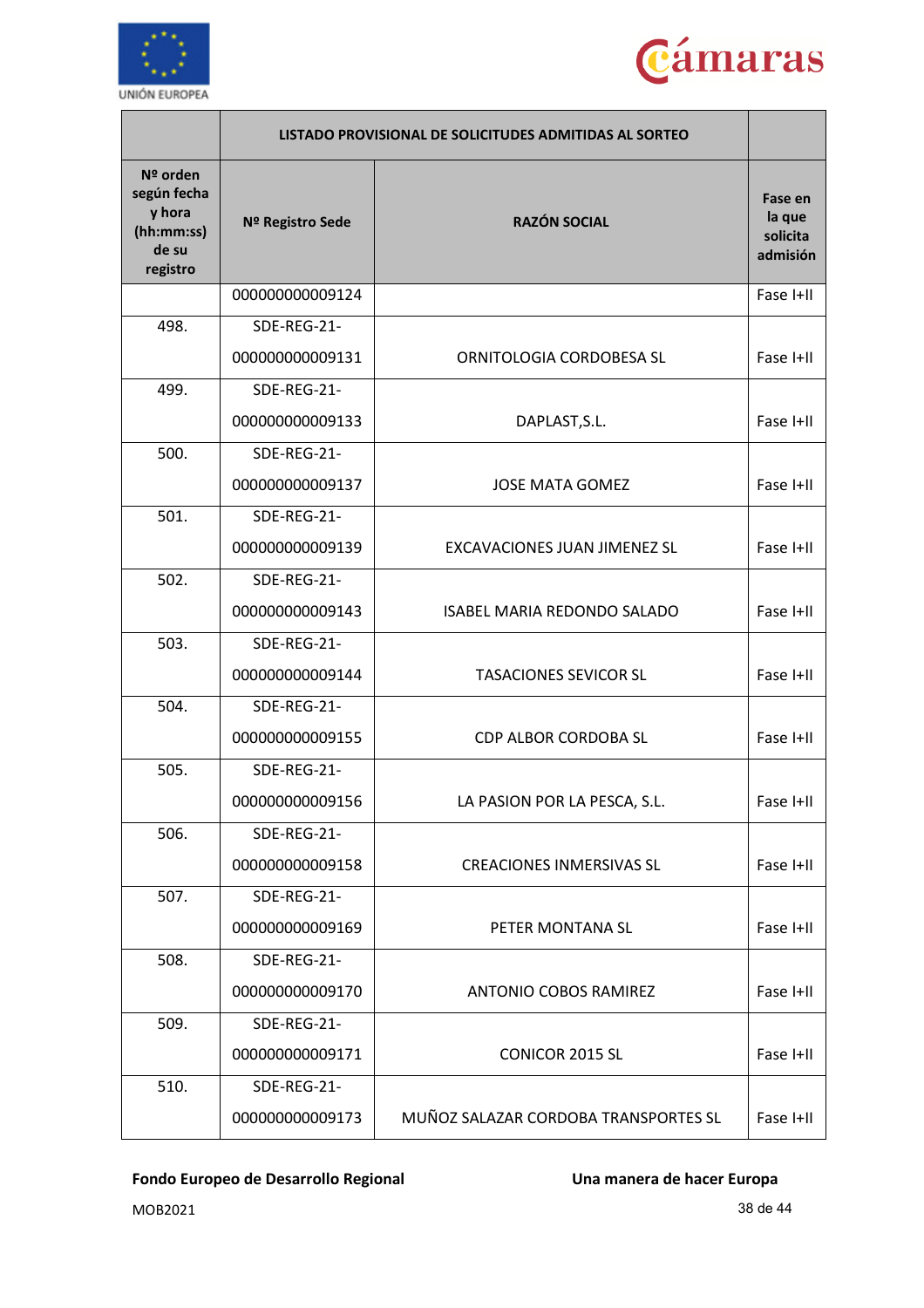



|                                                                      | LISTADO PROVISIONAL DE SOLICITUDES ADMITIDAS AL SORTEO |                                          |                                           |
|----------------------------------------------------------------------|--------------------------------------------------------|------------------------------------------|-------------------------------------------|
| Nº orden<br>según fecha<br>y hora<br>(hh:mm:ss)<br>de su<br>registro | Nº Registro Sede                                       | <b>RAZÓN SOCIAL</b>                      | Fase en<br>la que<br>solicita<br>admisión |
| 511.                                                                 | SDE-REG-21-                                            |                                          |                                           |
|                                                                      | 000000000009177                                        | AZAHARA MARIA LOPEZ YUSTE                | Fase I+II                                 |
| 512.                                                                 | SDE-REG-21-                                            |                                          |                                           |
|                                                                      | 000000000009180                                        | <b>FRISECOR SL</b>                       | Fase I+II                                 |
| 513.                                                                 | SDE-REG-21-                                            |                                          |                                           |
|                                                                      | 000000000009181                                        | <b>AUTOSERVICIO LOPEZ REYES SL</b>       | Fase II                                   |
| 514.                                                                 | SDE-REG-21-                                            |                                          |                                           |
|                                                                      | 000000000009184                                        | MANUEL JESUS FERNANDEZ PEINADO           | Fase I+II                                 |
| 515.                                                                 | SDE-REG-21-                                            |                                          |                                           |
|                                                                      | 000000000009188                                        | <b>MERCADO GOURMET CORDOBES SL</b>       | Fase I+II                                 |
| 516.                                                                 | SDE-REG-21-                                            |                                          |                                           |
|                                                                      | 000000000009189                                        | <b>BERTO LEON CEBALLOS</b>               | Fase I+II                                 |
| 517.                                                                 | SDE-REG-21-                                            |                                          |                                           |
|                                                                      | 000000000009190                                        | <b>BONOBO ENERGY SL</b><br>Fase I+II     |                                           |
| 518.                                                                 | SDE-REG-21-                                            |                                          |                                           |
|                                                                      | 000000000009193                                        | MARIA ISABEL SOLVAS SIMON                | Fase I+II                                 |
| 519.                                                                 | SDE-REG-21-                                            |                                          |                                           |
|                                                                      | 000000000009194                                        | LUCIA CHICA ARNEDO                       | Fase I+II                                 |
| 520.                                                                 | SDE-REG-21-                                            |                                          |                                           |
|                                                                      | 000000000009195                                        | NUEVA REPOSTERIA SL                      | Fase I+II                                 |
| 521.                                                                 | SDE-REG-21-                                            |                                          |                                           |
|                                                                      | 000000000009200                                        | <b>VICTORIA GAMIZ LOPEZ</b><br>Fase I+II |                                           |
| 522.                                                                 | SDE-REG-21-                                            |                                          |                                           |
|                                                                      | 000000000009205                                        | MARIA DEL CARMEN TRUCIOS CABALLERO       | Fase I+II                                 |
| 523.                                                                 | SDE-REG-21-                                            |                                          |                                           |
|                                                                      | 000000000009206                                        | MARIA LUISA ALMEIDA RIVERA               | Fase I+II                                 |
| 524.                                                                 | SDE-REG-21-                                            | FRANCISCO JOSE PEREZ CECILIA             |                                           |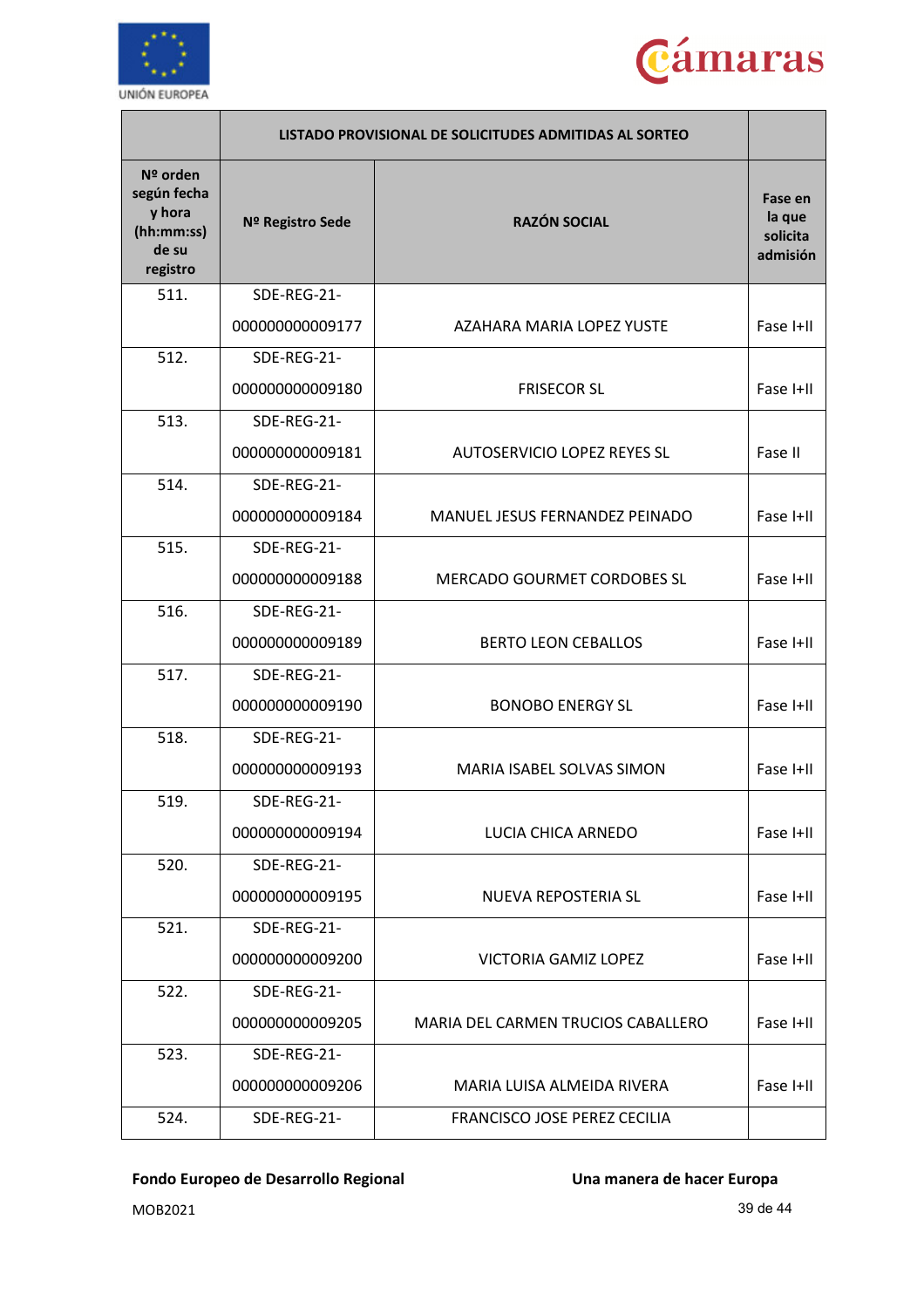



|                                                                      | LISTADO PROVISIONAL DE SOLICITUDES ADMITIDAS AL SORTEO |                                                  |                                           |
|----------------------------------------------------------------------|--------------------------------------------------------|--------------------------------------------------|-------------------------------------------|
| Nº orden<br>según fecha<br>y hora<br>(hh:mm:ss)<br>de su<br>registro | Nº Registro Sede                                       | <b>RAZÓN SOCIAL</b>                              | Fase en<br>la que<br>solicita<br>admisión |
|                                                                      | 000000000009210                                        |                                                  | Fase I+II                                 |
| 525.                                                                 | SDE-REG-21-                                            |                                                  |                                           |
|                                                                      | 000000000009211                                        | FIDDA JOYAS SL                                   | Fase I+II                                 |
| 526.                                                                 | SDE-REG-21-                                            |                                                  |                                           |
|                                                                      | 000000000009213                                        | AECONOMI CONSULTORIA VALORES FISCALES SL         | Fase I+II                                 |
| 527.                                                                 | SDE-REG-21-                                            |                                                  |                                           |
|                                                                      | 000000000009217                                        | LC INSTALACIONES OBRAS Y SERVICIOS SL            | Fase I+II                                 |
| 528.                                                                 | SDE-REG-21-                                            |                                                  |                                           |
|                                                                      | 000000000009224                                        | VISTALEGRE IMPRESORES SL                         | Fase I+II                                 |
| 529.                                                                 | SDE-REG-21-                                            |                                                  |                                           |
|                                                                      | 000000000009225                                        | EMPLEO Y FORMACIÓN GLOBAL S.L.                   | Fase I+II                                 |
| 530.                                                                 | SDE-REG-21-                                            |                                                  |                                           |
|                                                                      | 000000000009230                                        | <b>MENCHU BENITEZ SL</b>                         | Fase I+II                                 |
| 531.                                                                 | SDE-REG-21-                                            |                                                  |                                           |
|                                                                      | 000000000009231                                        | <b>TURISMO RURAL TORRECAMPO SCP</b><br>Fase I+II |                                           |
| 532.                                                                 | SDE-REG-21-                                            |                                                  |                                           |
|                                                                      | 000000000009236                                        | MARIA VICTORIA PINEDA NAVAS                      | Fase I+II                                 |
| 533.                                                                 | SDE-REG-21-                                            |                                                  |                                           |
|                                                                      | 000000000009237                                        | CARLOS VELASCO CONSULTORES MERCANTILES SL        | Fase I+II                                 |
| 534.                                                                 | SDE-REG-21-                                            |                                                  |                                           |
|                                                                      | 000000000009246                                        | <b>ANTONIO NAVAS MARTINFZ</b>                    | Fase I+II                                 |
| 535.                                                                 | SDE-REG-21-                                            |                                                  |                                           |
|                                                                      | 000000000009255                                        | <b>ENVASES Y EMBALAJES CORDOBESES SL</b>         | Fase I+II                                 |
| 536.                                                                 | SDE-REG-21-                                            |                                                  |                                           |
|                                                                      | 000000000009265                                        | <b>ROBLAN &amp; PACK</b>                         | Fase I+II                                 |
| 537.                                                                 | SDE-REG-21-                                            |                                                  |                                           |
|                                                                      | 000000000009270                                        | <b>ESTEFANIA GATO TORRUBIA</b>                   | Fase I+II                                 |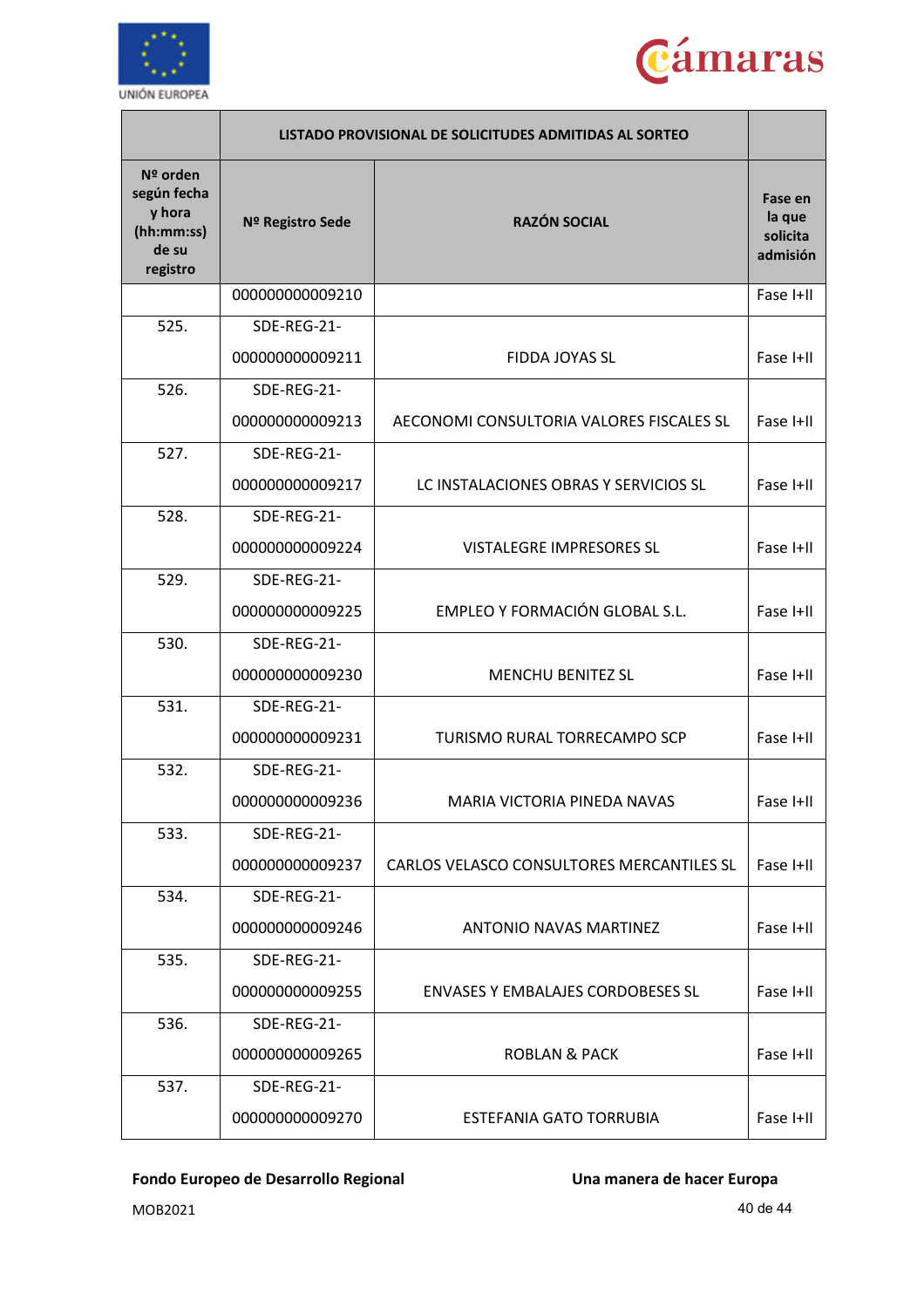



|                                                                      | LISTADO PROVISIONAL DE SOLICITUDES ADMITIDAS AL SORTEO |                                                     |                                           |
|----------------------------------------------------------------------|--------------------------------------------------------|-----------------------------------------------------|-------------------------------------------|
| Nº orden<br>según fecha<br>y hora<br>(hh:mm:ss)<br>de su<br>registro | Nº Registro Sede                                       | <b>RAZÓN SOCIAL</b>                                 | Fase en<br>la que<br>solicita<br>admisión |
| 538.                                                                 | SDE-REG-21-                                            |                                                     |                                           |
|                                                                      | 000000000009274                                        | VISTALIA INTEGRACION SL                             | Fase I+II                                 |
| 539.                                                                 | SDE-REG-21-                                            |                                                     |                                           |
|                                                                      | 000000000009275                                        | ACCESORIOS Y COMPONENTES PARA MOVILES SL            | Fase I+II                                 |
| 540.                                                                 | SDE-REG-21-                                            |                                                     |                                           |
|                                                                      | 000000000009281                                        | ELECTROJURADO SOLAR SL                              | Fase I+II                                 |
| 541.                                                                 | SDE-REG-21-                                            |                                                     |                                           |
|                                                                      | 00000000009289                                         | <b>AVENTUS ONLINE SL</b>                            | Fase I+II                                 |
| 542.                                                                 | SDE-REG-21-                                            |                                                     |                                           |
|                                                                      | 000000000009300                                        | <b>MARIA PRIETO MOLINA</b>                          | Fase I+II                                 |
| 543.                                                                 | SDE-REG-21-                                            |                                                     |                                           |
|                                                                      | 000000000009307                                        | RECUPERACIONES CUMPLIDO SL<br>Fase I+II             |                                           |
| 544.                                                                 | SDE-REG-21-                                            |                                                     |                                           |
|                                                                      | 000000000009317                                        | <b>FABRICADOS HUERTA SL</b><br>Fase I+II            |                                           |
| 545.                                                                 | SDE-REG-21-                                            |                                                     |                                           |
|                                                                      | 000000000009318                                        | <b>JUAN IGNACIO PACHECO SIERRA</b><br>Fase I+II     |                                           |
| 546.                                                                 | SDE-REG-21-                                            |                                                     |                                           |
|                                                                      | 000000000009319                                        | <b>NAVELUTEX SL</b>                                 | Fase I+II                                 |
| 547.                                                                 | SDE-REG-21-                                            |                                                     |                                           |
|                                                                      | 000000000009320                                        | AMARILLO NO ES UN COLOR SL                          | Fase I+II                                 |
| 548.                                                                 | SDE-REG-21-                                            |                                                     |                                           |
|                                                                      | 000000000009322                                        | <b>CORDOBA GESTION GRUPO ASESOR SL</b><br>Fase I+II |                                           |
| 549.                                                                 | SDE-REG-21-                                            | A & T, ECONOMISTAS ASESORES COMUNIDAD DE            |                                           |
|                                                                      | 000000000009324                                        | <b>BIENES</b><br>Fase I+II                          |                                           |
| 550.                                                                 | SDE-REG-21-                                            |                                                     |                                           |
|                                                                      | 000000000009326                                        | PRO EXPERT COOPER SCA                               | Fase I+II                                 |
| 551.                                                                 | SDE-REG-21-                                            | <b>NOBOARGENT SLNE</b>                              |                                           |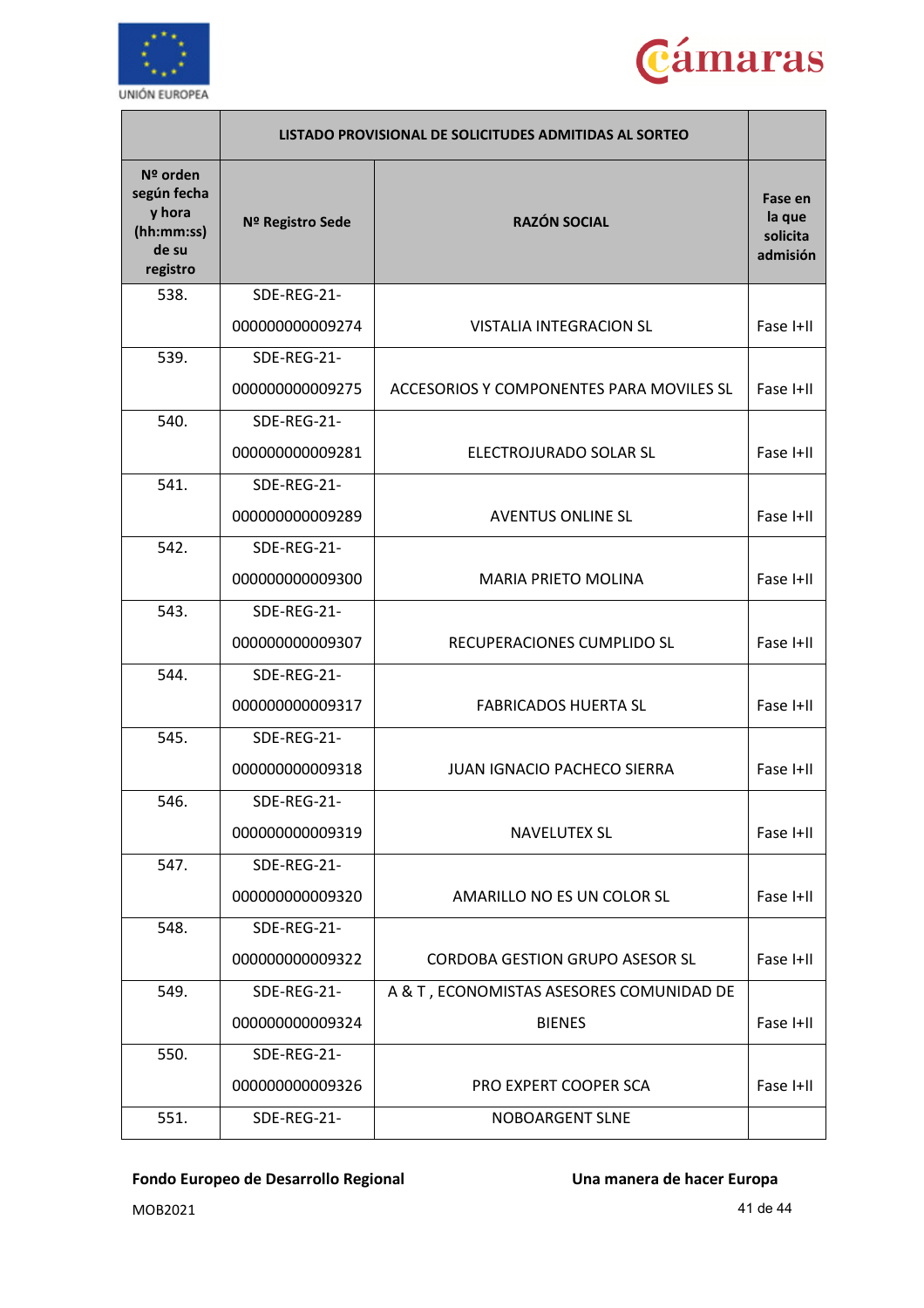



|                                                                      | LISTADO PROVISIONAL DE SOLICITUDES ADMITIDAS AL SORTEO |                                       |                                           |
|----------------------------------------------------------------------|--------------------------------------------------------|---------------------------------------|-------------------------------------------|
| Nº orden<br>según fecha<br>y hora<br>(hh:mm:ss)<br>de su<br>registro | Nº Registro Sede                                       | <b>RAZÓN SOCIAL</b>                   | Fase en<br>la que<br>solicita<br>admisión |
|                                                                      | 000000000009331                                        |                                       | Fase I+II                                 |
| 552.                                                                 | SDE-REG-21-                                            |                                       |                                           |
|                                                                      | 000000000009332                                        | <b>MODELANDO PROYECTOS SL</b>         | Fase I+II                                 |
| 553.                                                                 | SDE-REG-21-                                            |                                       |                                           |
|                                                                      | 000000000009335                                        | JOSE MANUEL HERNANDEZ BAENA           | Fase I+II                                 |
| 554.                                                                 | SDE-REG-21-                                            |                                       |                                           |
|                                                                      | 000000000009336                                        | <b>CRISTOBAL GALINDO PRIEGO</b>       | Fase I+II                                 |
| 555.                                                                 | SDE-REG-21-                                            |                                       |                                           |
|                                                                      | 000000000009338                                        | <b>TALLERES HITA BORREGO SL</b>       | Fase I+II                                 |
| 556.                                                                 | SDE-REG-21-                                            |                                       |                                           |
|                                                                      | 000000000009342                                        | BLANCA LUZ MUÑOZ NAVARRO              | Fase I+II                                 |
| 557.                                                                 | SDE-REG-21-                                            |                                       |                                           |
|                                                                      | 000000000009353                                        | MONSERRAT MARCOS SALVATIERRA          | Fase I+II                                 |
| 558.                                                                 | SDE-REG-21-                                            |                                       |                                           |
|                                                                      | 000000000009358                                        | NATALIA MARTINEZ RUEDA                | Fase I+II                                 |
| 559.                                                                 | SDE-REG-21-                                            |                                       |                                           |
|                                                                      | 000000000009373                                        | MARIA DOLORES ALCARAZ PEREZ           | Fase I+II                                 |
| 560.                                                                 | SDE-REG-21-                                            |                                       |                                           |
|                                                                      | 000000000009377                                        | ANGEL ANTONIO BLASCO MORENO           | Fase I+II                                 |
| 561.                                                                 | SDE-REG-21-                                            |                                       |                                           |
|                                                                      | 000000000009381                                        | <b>VENDING MEZQUITA SL</b>            | Fase I+II                                 |
| 562.                                                                 | SDE-REG-21-                                            |                                       |                                           |
|                                                                      | 000000000009387                                        | DIEGO GONZALEZ LUCENA                 | Fase I+II                                 |
| 563.                                                                 | SDE-REG-21-                                            | DISTRIBUCIONES GASTRONOMICAS GOURMET  |                                           |
|                                                                      | 000000000009388                                        | <b>IBERICO SL</b>                     | Fase I+II                                 |
| 564.                                                                 | SDE-REG-21-                                            |                                       |                                           |
|                                                                      | 000000000009389                                        | DISTRIBUCIONES CM JURADO & NAVARRO SL | Fase I+II                                 |

MOB2021 42 de 44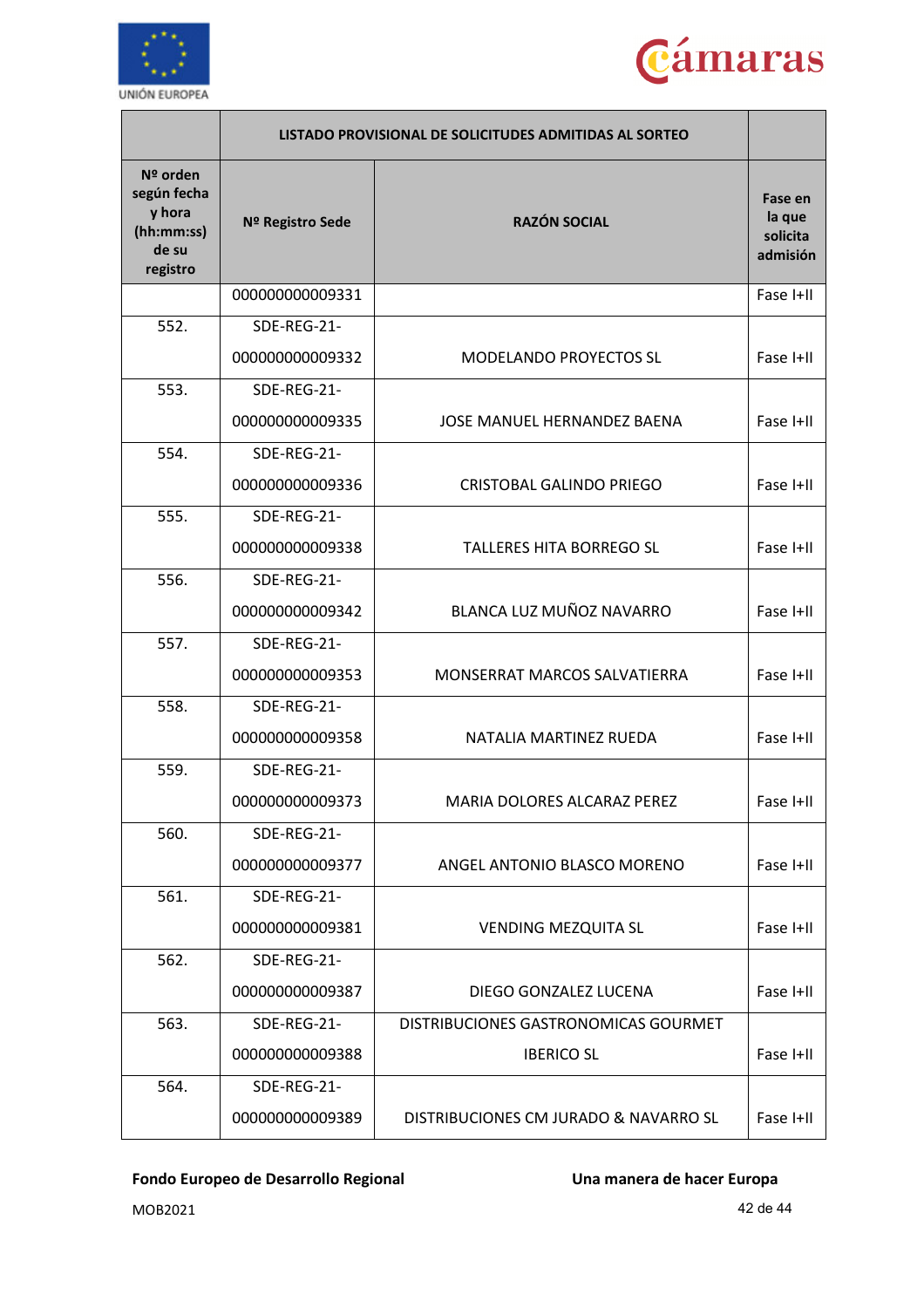



|                                                                      | LISTADO PROVISIONAL DE SOLICITUDES ADMITIDAS AL SORTEO |                                       |                                           |
|----------------------------------------------------------------------|--------------------------------------------------------|---------------------------------------|-------------------------------------------|
| Nº orden<br>según fecha<br>y hora<br>(hh:mm:ss)<br>de su<br>registro | Nº Registro Sede                                       | <b>RAZÓN SOCIAL</b>                   | Fase en<br>la que<br>solicita<br>admisión |
| 565.                                                                 | SDE-REG-21-                                            |                                       |                                           |
|                                                                      | 000000000009398                                        | MIGUEL DIEGO MUÑOZ MARQUEZ            | Fase I+II                                 |
| 566.                                                                 | SDE-REG-21-                                            |                                       |                                           |
|                                                                      | 000000000009408                                        | LA COPITA DE VINO SL                  | Fase I+II                                 |
| 567.                                                                 | SDE-REG-21-                                            |                                       |                                           |
|                                                                      | 000000000009413                                        | <b>ASOCIACION REAL AERO CLUB</b>      | Fase I+II                                 |
| 568.                                                                 | SDE-REG-21-                                            |                                       |                                           |
|                                                                      | 000000000009418                                        | <b>AQUA SIERRA SL</b>                 | Fase I+II                                 |
| 569.                                                                 | SDE-REG-21-                                            |                                       |                                           |
|                                                                      | 000000000009428                                        | <b>JESUS FERNANDO BAJO GAMEZ</b>      | Fase I+II                                 |
| 570.                                                                 | SDE-REG-21-                                            |                                       |                                           |
|                                                                      | 000000000009432                                        | MTR FUTURO 2021 SL                    | Fase I+II                                 |
| 571.                                                                 | SDE-REG-21-                                            |                                       |                                           |
|                                                                      | 000000000009443                                        | KISKO GARCIA CHOCO SL                 | Fase I+II                                 |
| 572.                                                                 | SDE-REG-21-                                            |                                       |                                           |
|                                                                      | 000000000009444                                        | ANA ISABEL CUEVAS JURADO              | Fase I+II                                 |
| 573.                                                                 | SDE-REG-21-                                            |                                       |                                           |
|                                                                      | 000000000009445                                        | HIJOS DE CURRO LOPEZ SL               | Fase I+II                                 |
| 574.                                                                 | SDE-REG-21-                                            |                                       |                                           |
|                                                                      | 000000000009448                                        | <b>NURIA PEREZ NAVAS</b>              | Fase I+II                                 |
| 575.                                                                 | SDE-REG-21-                                            |                                       |                                           |
|                                                                      | 000000000009449                                        | <b>HELVIA ELENA MARTINEZ GONZALEZ</b> | Fase I+II                                 |
| 576.                                                                 | SDE-REG-21-                                            |                                       |                                           |
|                                                                      | 000000000009459                                        | FERNANDO BALAGUER LUQUE               | Fase I+II                                 |